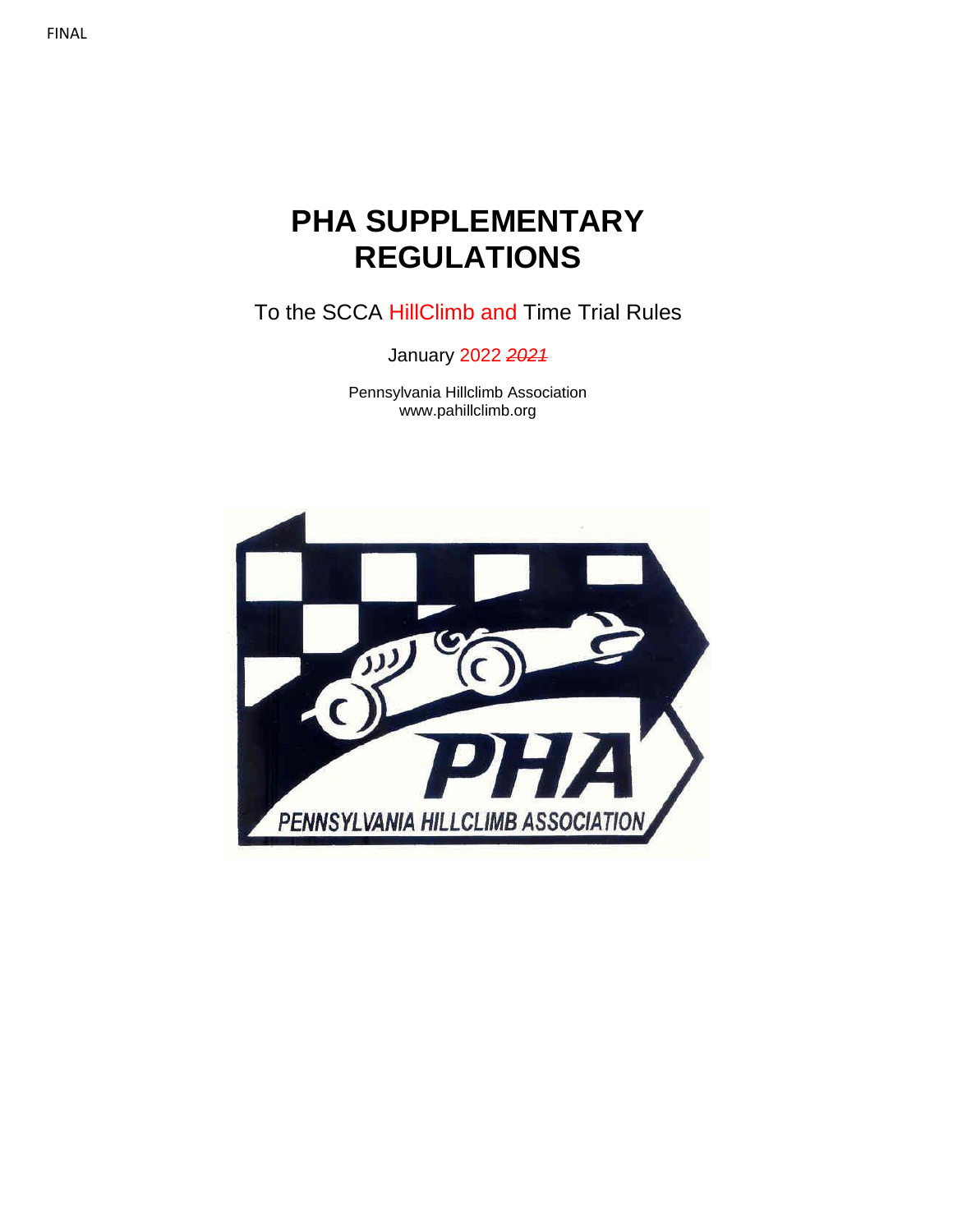# TABLE OF CONTENTS

| 1.             |                                                                             |  |
|----------------|-----------------------------------------------------------------------------|--|
| 1.1            |                                                                             |  |
| 1.2            |                                                                             |  |
| 2.             |                                                                             |  |
| 2.1            |                                                                             |  |
| $2.2^{\circ}$  |                                                                             |  |
| 2.3            |                                                                             |  |
| 2.4            |                                                                             |  |
| $2.5\,$        |                                                                             |  |
| 2.6            |                                                                             |  |
| 2.7<br>2.8     |                                                                             |  |
| 2.9            |                                                                             |  |
|                |                                                                             |  |
|                |                                                                             |  |
| 3.             |                                                                             |  |
| 3.1            |                                                                             |  |
| 3.1.1          |                                                                             |  |
| 3.1.2          |                                                                             |  |
| 3.1.3          |                                                                             |  |
| 3.1.4          |                                                                             |  |
| 3.1.5          |                                                                             |  |
|                |                                                                             |  |
| 3.2.1          |                                                                             |  |
| 3.2.2          |                                                                             |  |
| 3.2.3          |                                                                             |  |
| 3.2.4          |                                                                             |  |
| 3.2.5          |                                                                             |  |
| 4.             |                                                                             |  |
|                |                                                                             |  |
| 4.1.1          |                                                                             |  |
| 4.1.2          |                                                                             |  |
|                |                                                                             |  |
|                |                                                                             |  |
| 4.3.1          |                                                                             |  |
| 4.3.2          |                                                                             |  |
|                |                                                                             |  |
| 4.4.1          |                                                                             |  |
| 4.4.2          |                                                                             |  |
| 4.4.3<br>4.4.4 |                                                                             |  |
| 4.4.5          |                                                                             |  |
| 4.4.6          |                                                                             |  |
| 4.4.7          |                                                                             |  |
|                |                                                                             |  |
| 4.5.1          |                                                                             |  |
| 4.5.2          |                                                                             |  |
| 4.5.3          |                                                                             |  |
|                |                                                                             |  |
|                | 4.7 USE OF ALCOHOLIC BEVERAGES, NARCOTICS, AND DANGEROUS DRUGS - PROHIBITED |  |
|                |                                                                             |  |
| 4.8.1          |                                                                             |  |
| 4.8.2          |                                                                             |  |
| 4.8.3          |                                                                             |  |
| 4.8.4          |                                                                             |  |
| 5.             |                                                                             |  |
|                |                                                                             |  |
|                |                                                                             |  |
| 5.2.1          |                                                                             |  |
| 5.2.2          |                                                                             |  |
|                |                                                                             |  |
| 5.3.1          |                                                                             |  |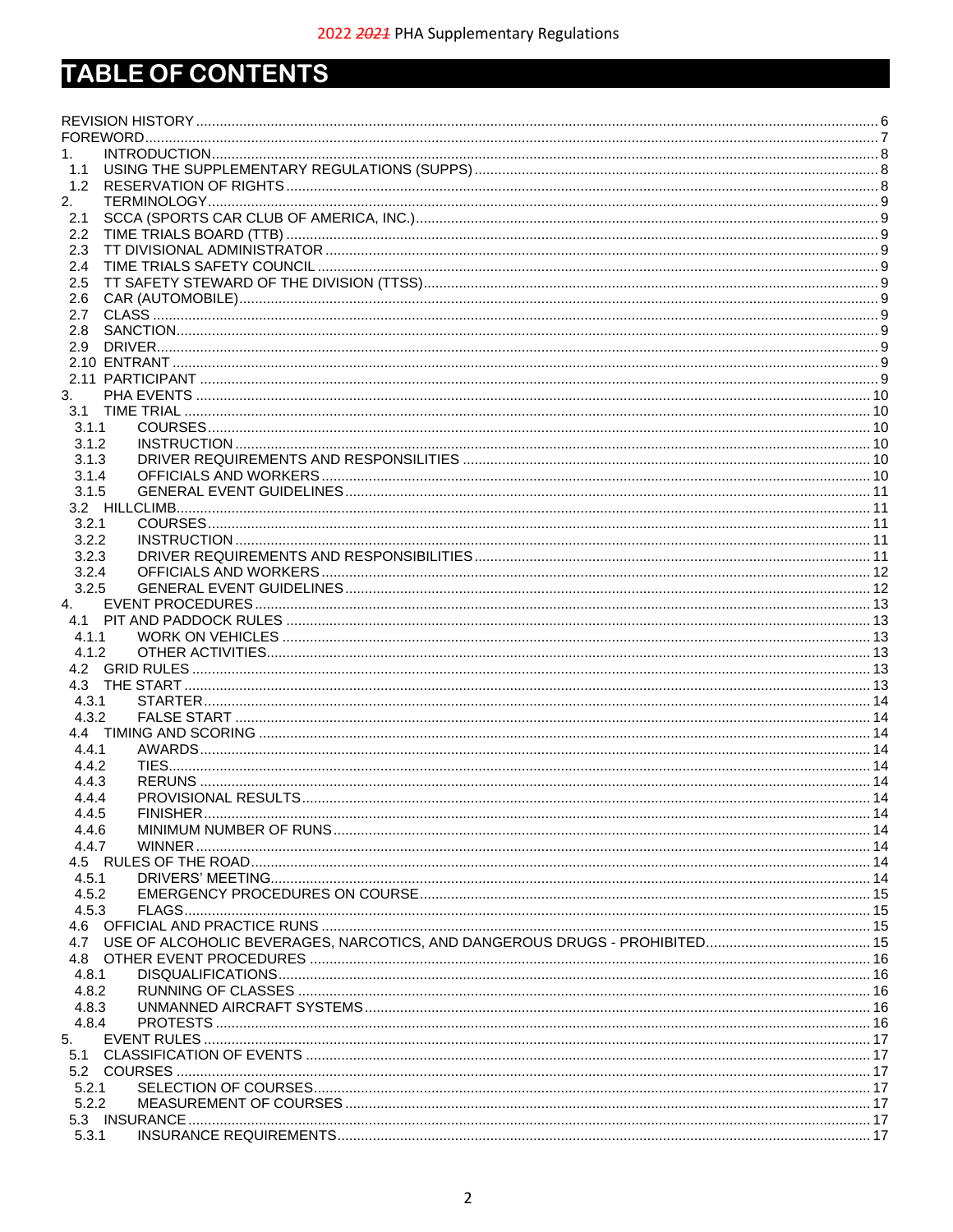| 5.3.2  |  |
|--------|--|
|        |  |
| 5.3.3  |  |
| 5.3.4  |  |
|        |  |
| 5.3.5  |  |
|        |  |
| 5.4.1  |  |
| 5.4.2  |  |
|        |  |
| 5.4.3  |  |
| 5.4.4  |  |
|        |  |
| 5.6    |  |
|        |  |
| 5.7    |  |
|        |  |
| 5.8.1  |  |
| 5.8.2  |  |
|        |  |
| 5.8.3  |  |
| 5.8.4  |  |
|        |  |
|        |  |
|        |  |
|        |  |
|        |  |
|        |  |
|        |  |
|        |  |
|        |  |
| 5.15.1 |  |
| 5.15.2 |  |
| 5.15.3 |  |
|        |  |
|        |  |
| 5.16.1 |  |
| 5.16.2 |  |
|        |  |
|        |  |
|        |  |
|        |  |
|        |  |
|        |  |
|        |  |
|        |  |
| 5.16.3 |  |
|        |  |
|        |  |
|        |  |
|        |  |
|        |  |
|        |  |
|        |  |
|        |  |
| 6.     |  |
| 6.1    |  |
|        |  |
| 6.2    |  |
| 6.3    |  |
| 6.4    |  |
|        |  |
| 6.5.1  |  |
|        |  |
| 6.5.2  |  |
| 6.5.3  |  |
|        |  |
|        |  |
|        |  |
| 6.5.4  |  |
|        |  |
| 6.6.1  |  |
| 6.6.2  |  |
| 6.6.3  |  |
|        |  |
|        |  |
| 6.7.1  |  |
|        |  |
|        |  |
|        |  |
|        |  |
| 6.10.1 |  |
| 6.10.2 |  |
| 7.     |  |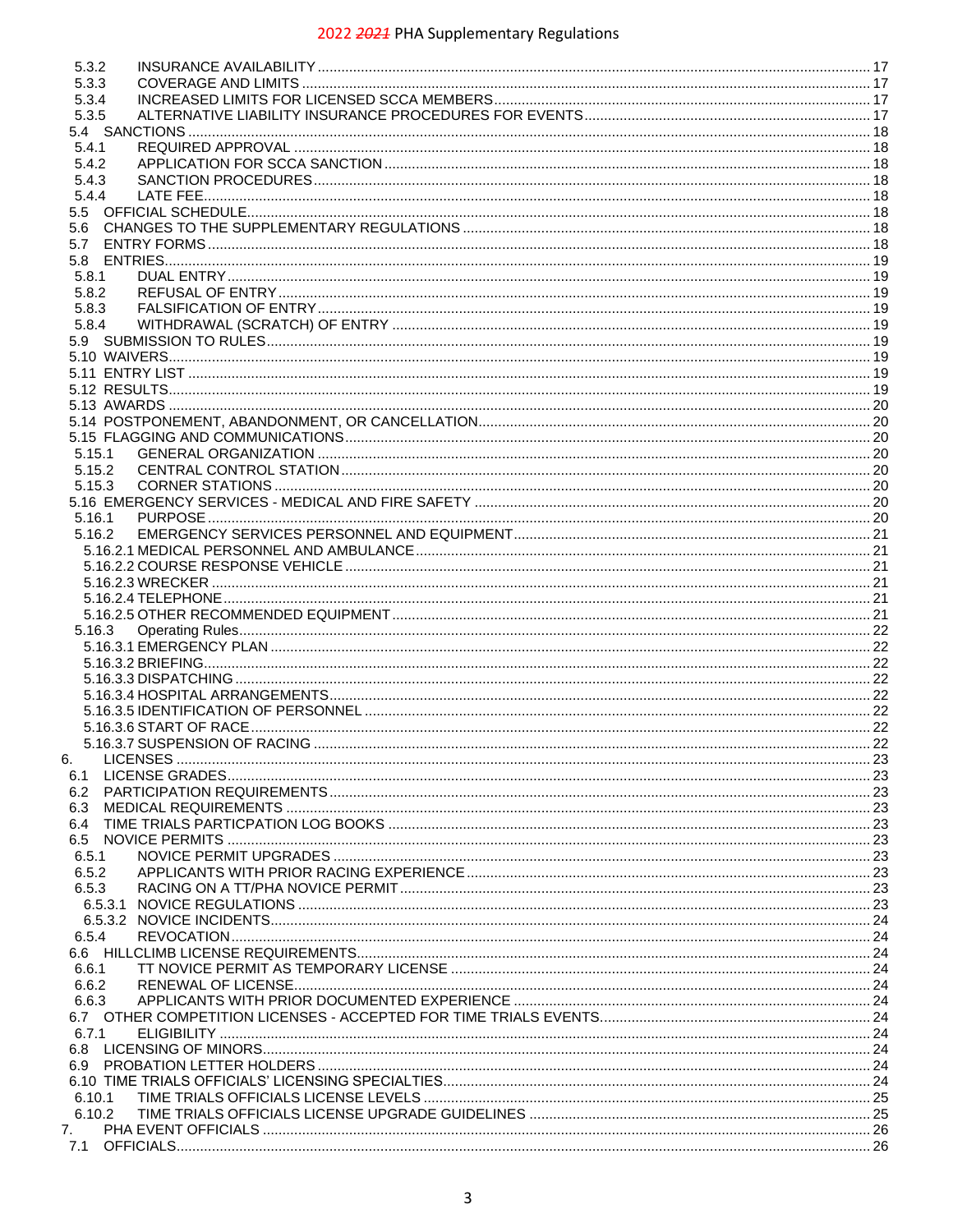| 7.2   |  |
|-------|--|
|       |  |
| 7.3   |  |
| 7.4   |  |
| 7.5   |  |
| 7.6   |  |
| 7.6.1 |  |
|       |  |
| 7.6.2 |  |
| 7.7   |  |
| 7.8   |  |
| 7.9   |  |
|       |  |
|       |  |
|       |  |
|       |  |
|       |  |
|       |  |
|       |  |
|       |  |
|       |  |
|       |  |
|       |  |
|       |  |
|       |  |
|       |  |
|       |  |
|       |  |
|       |  |
| 8.    |  |
| 8.1   |  |
| 8.2   |  |
| 8.3   |  |
| 9.    |  |
|       |  |
| 9.1   |  |
| 9.1.1 |  |
| 9.2   |  |
| 9.3   |  |
|       |  |
|       |  |
| 9.4   |  |
| 9.5   |  |
| 9.5.1 |  |
| 9.5.2 |  |
|       |  |
|       |  |
| 9.6.1 |  |
| 9.7   |  |
| 9.8   |  |
| 9.8.1 |  |
|       |  |
|       |  |
|       |  |
|       |  |
|       |  |
|       |  |
|       |  |
|       |  |
|       |  |
|       |  |
|       |  |
|       |  |
|       |  |
|       |  |
|       |  |
|       |  |
|       |  |
|       |  |
|       |  |
|       |  |
|       |  |
|       |  |
|       |  |
|       |  |
|       |  |
|       |  |
|       |  |
|       |  |
|       |  |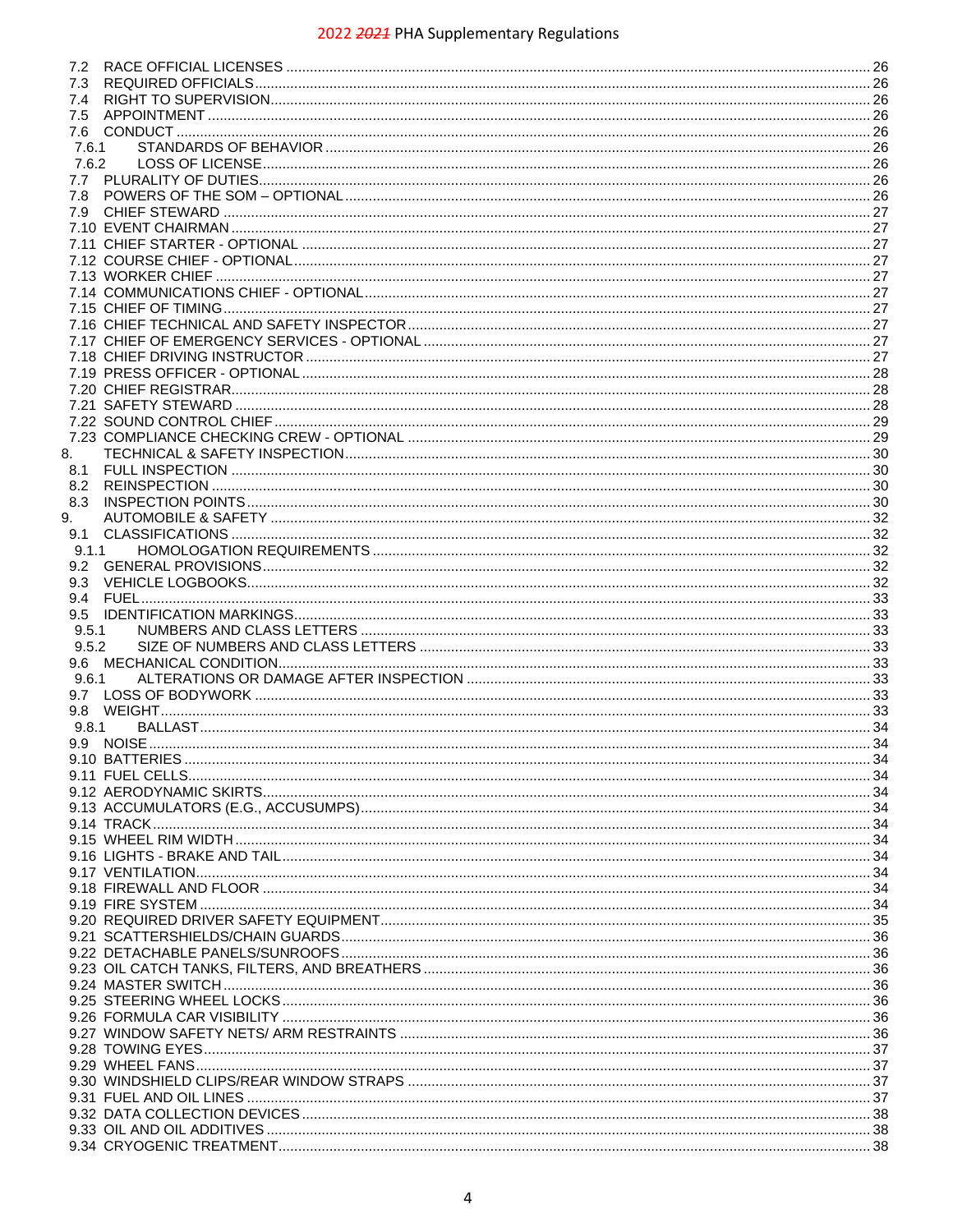| 9.37.1          |  |
|-----------------|--|
| 9.37.2          |  |
| 9.37.3          |  |
| 9.37.4          |  |
| 9.37.5          |  |
| 9.37.6          |  |
| 9.37.7          |  |
| 9.37.8          |  |
| 9.37.9          |  |
| 9.37.10         |  |
| 10 <sub>1</sub> |  |
|                 |  |
|                 |  |
|                 |  |
|                 |  |
|                 |  |
|                 |  |
|                 |  |
|                 |  |
|                 |  |
| 10.10           |  |
| 11              |  |
|                 |  |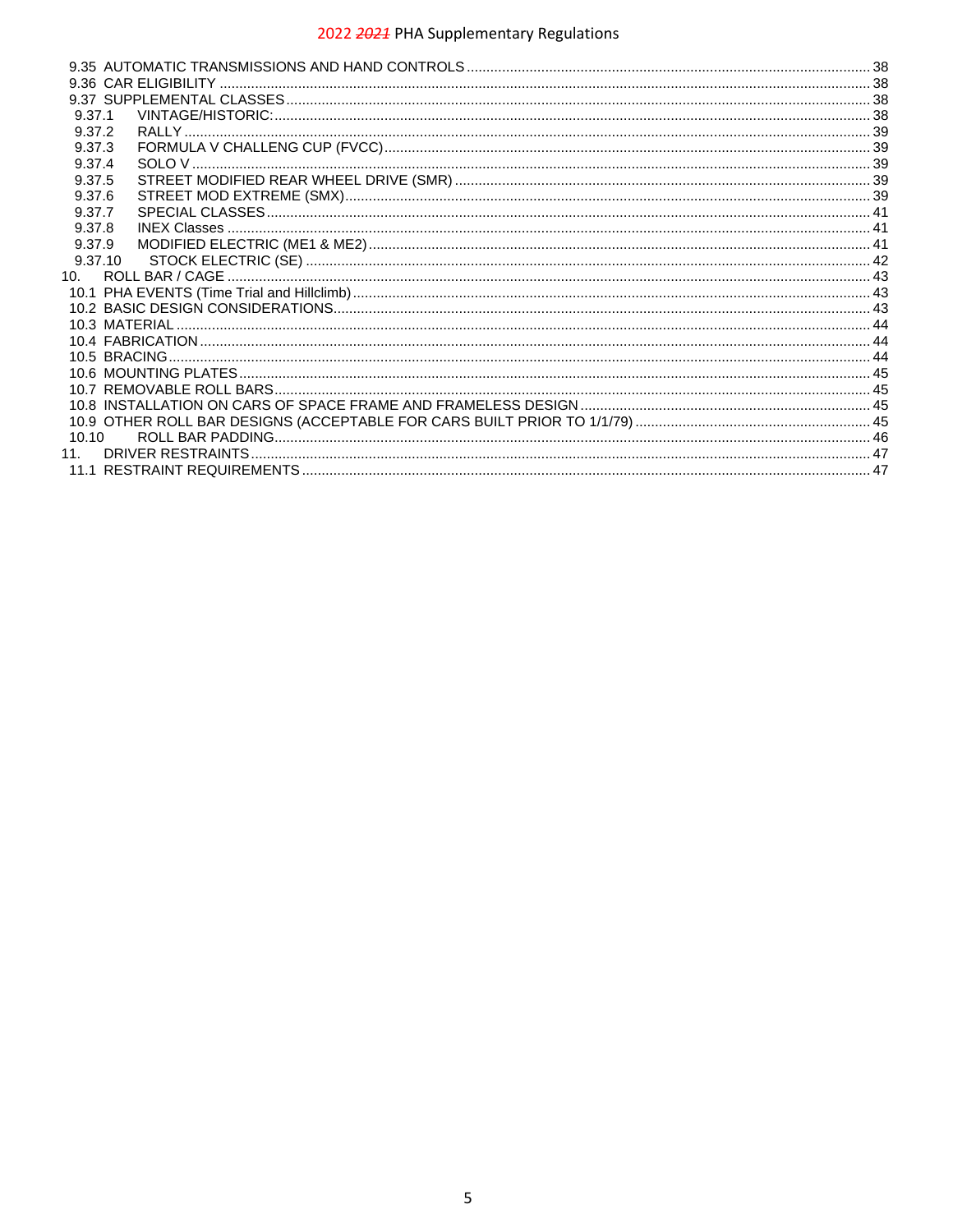## <span id="page-5-0"></span>**REVISION HISTORY**

| <b>Version</b> | <b>Revision Date</b> | <b>Revision Description</b>                                                                                                                                                                                                                                                                                                                                                                                                                      |
|----------------|----------------------|--------------------------------------------------------------------------------------------------------------------------------------------------------------------------------------------------------------------------------------------------------------------------------------------------------------------------------------------------------------------------------------------------------------------------------------------------|
| 2022.1         | 02/05/2022           | Added "Hillclimb" to "Time Trial Rules" on title page: Updated novice touring run procedure; Added<br>SCCA Hillclimb Safety Rules requirements for fire extinguisher location and for full face helmet and<br>face shield requirements when not behind a DOT windshield; Replaced "recommended" with<br>"STRONGLY RECOMMENDED": Updated GCR classes; Added statement about IT ineligibility for<br>SP; and removed the SCCA Rule Book for Rally. |
| 2022.2         | 02/05/2022           | Aligned Super Production specifications with that of other SCCA Regions. [9.36]                                                                                                                                                                                                                                                                                                                                                                  |
| 2022.3         | 02/05/2022           | Added "while seated" to the fire extinguisher location requirement and provided for exceptions.<br>[9.19]                                                                                                                                                                                                                                                                                                                                        |
| 2022.4         | 02/05/2022           | Added requirement for balaclavas with open face helmets and for tucking balaclavas into the collar<br>of the driver's suit. [9.20 E]                                                                                                                                                                                                                                                                                                             |
| 2022.5         | 02/05/2022           | Added a statement about eyeglasses and safety glasses not qualified as goggles. [9.20 F]                                                                                                                                                                                                                                                                                                                                                         |
| 2022.6         | 02/05/2022           | Added additional GCR classes to the roll cage requirement (excluding B-Spec and T2-T4) and<br>updated the Street Mod reference from "same brand" to "same manufacturer" regarding<br>roll/bar/cage requirements. [10.1]                                                                                                                                                                                                                          |
| 2022.7         | 03/05/2022           | Updated the protest procedure in compliance with SCCA Time Trials                                                                                                                                                                                                                                                                                                                                                                                |
| 2022.8         | 03/05/2022           | Added a grid for open/closed car, DOT/not DOT windshield and full face/open face helmet for<br>requirements for eye protection (face shields and goggles). [9.20.F]                                                                                                                                                                                                                                                                              |
| 2022.9         | 03/05/2022           | Added a statement for arm restraints to follow manufacturer instructions the restriction of wrist and<br>hands. [9.27]                                                                                                                                                                                                                                                                                                                           |
| 2022.10        | 03/05/2022           | Added a new requirement for roll cages based on breakout times. [10.1.1]                                                                                                                                                                                                                                                                                                                                                                         |
| 2022.11        | 03/05/2022           | Added a 2023 requirement for fuel cells for specific GCR classes in compliance with the GCR<br>specifications. [9.11]                                                                                                                                                                                                                                                                                                                            |
| 2022.12        | 03/05/2022           | Added a 2023 requirement for full face helmets for all drivers with the exception of SA2020 open<br>face helmets purchased before 03/05/22 and the car has a DOT approved windshield. [9.20.B]                                                                                                                                                                                                                                                   |
| 2022.13        | 03/05/2022           | Added a 2023 requirement for head and neck support systems (SFI 38.1 or FIA 8858-2010) for all<br>drivers. [9.20.B]                                                                                                                                                                                                                                                                                                                              |
| 2022.14        | 03/05/2022           | Added a 2023 requirement for fuel cells for SMX classes in compliance with the GCR<br>specifications. [9.37.6]                                                                                                                                                                                                                                                                                                                                   |
| 2021.1         | 12/30/2020           | Added Revision History section; Added Street Modified Rear (SMR) class; Updated Solo V to be<br>based on C Modified Solo class (was F Modified); Updated wording of roll cage requirements for<br>Street Modified classes for clarity and added SMR to list of SM classes for roll cage rules.                                                                                                                                                   |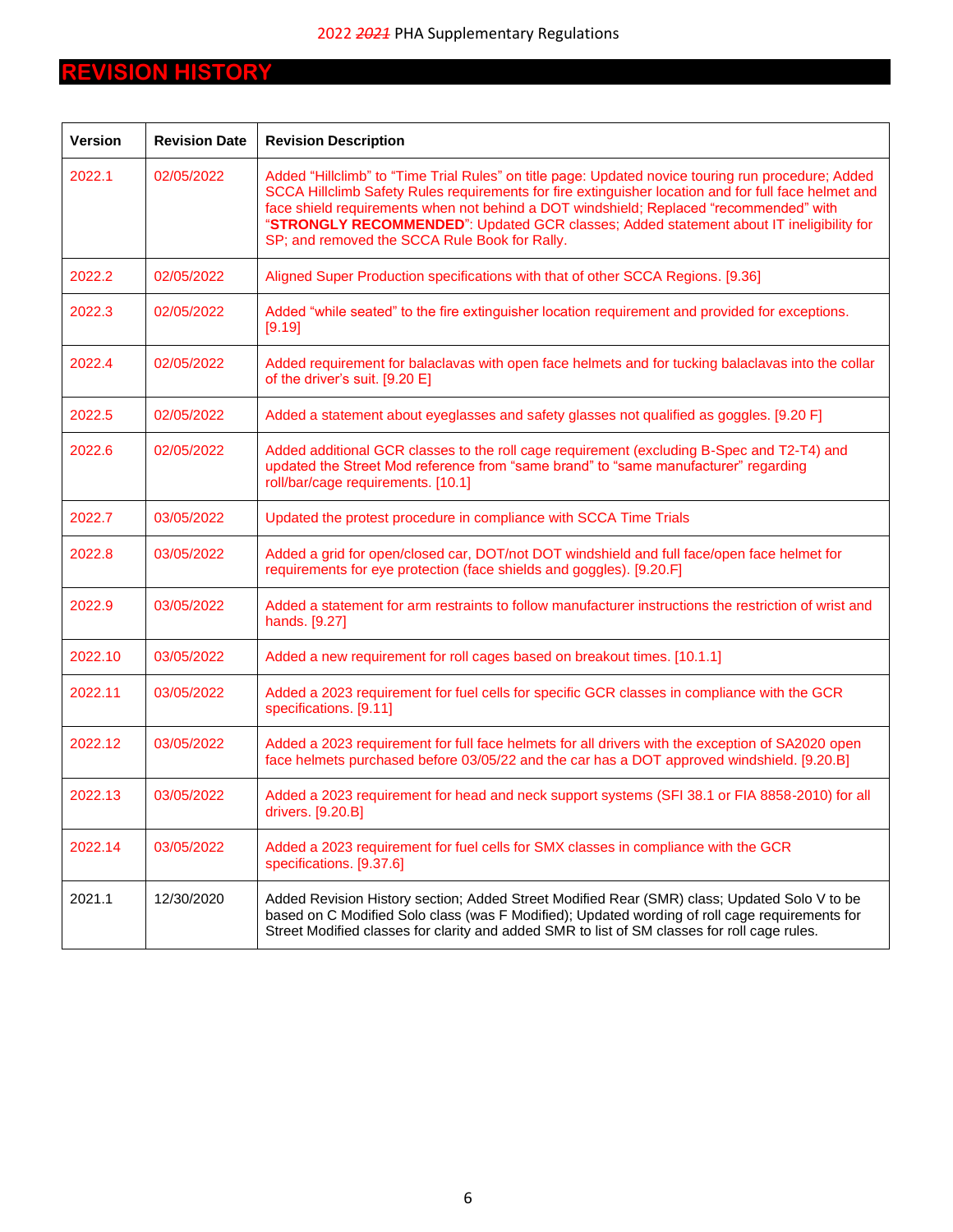## <span id="page-6-0"></span>**FOREWORD**

These Supplementary Regulations (SUPPS) are intended to assist in the orderly conduct of PHA events and to further participant and spectator safety. They are a guide and are in no way a guarantee against injury or death to participants, spectators, or others. No express or implied warranties of safety or fitness for a particular purpose shall be intended or result from publication of or compliance with these rules.

## **Participants that are new to the PHA Program are strongly encouraged to read Section [3](#page-9-0) first as it contains a summary of the critical points helpful in guiding a new participant**.

Effective January 1st, of each year, all editions of the Supplementary Regulations are superseded by the current edition.

All dimensions are in inches unless otherwise noted.

The masculine pronouns he, him, his will be used generically, without actual reference to gender.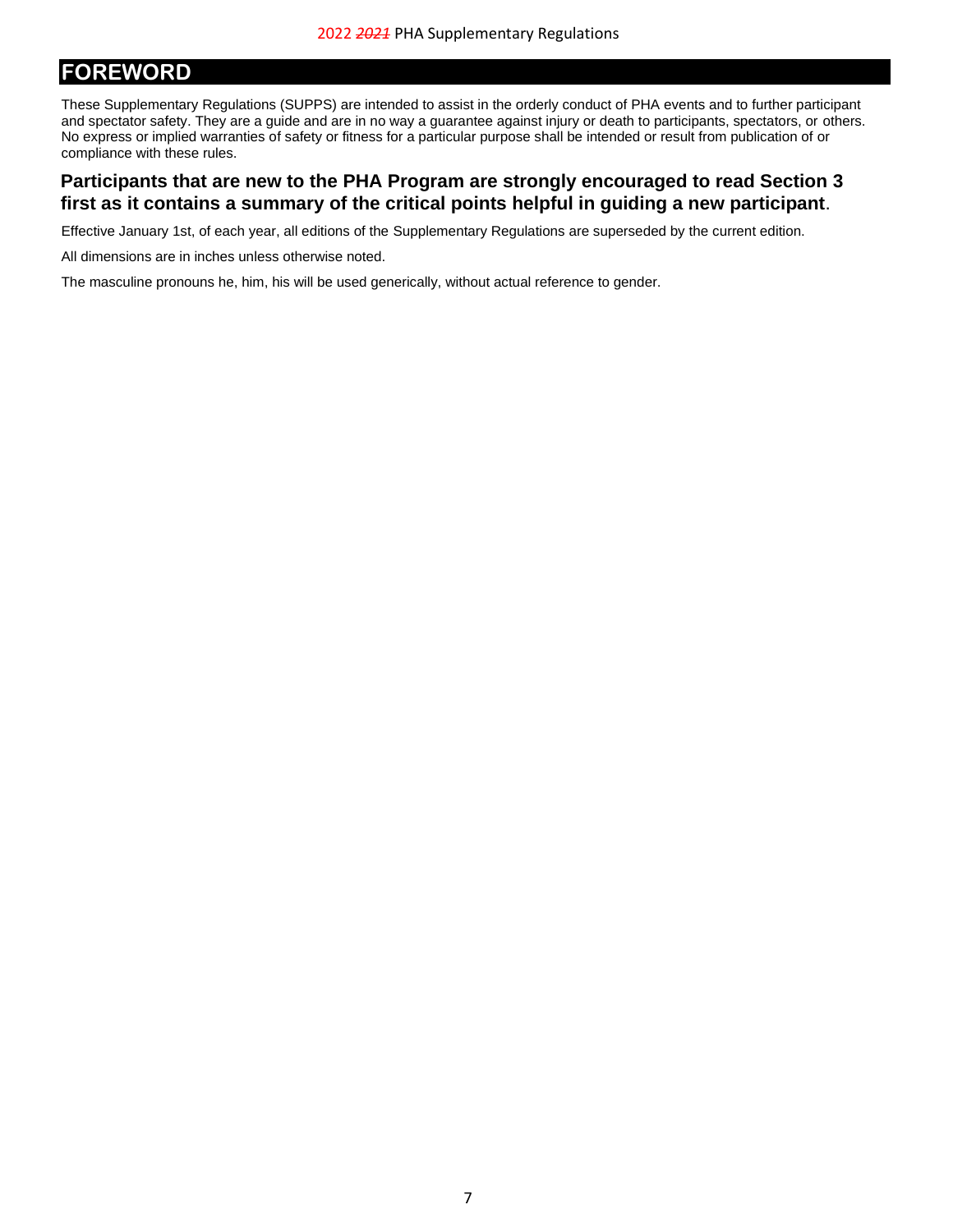## <span id="page-7-0"></span>**1. INTRODUCTION**

These rules shall govern any event that is part of the PHA Championship Series.

## <span id="page-7-1"></span>**1.1 USING THE SUPPLEMENTARY REGULATIONS (SUPPS)**

Any rules found in the Supplementary Regulations (SUPPS) shall take precedence over the SCCA's General Competition Rules (GCR) and/or Solo Rules at PHA Time Trial/Hillclimb events. The SUPPS are intended to expand upon the SCCA Time Trial Rules and the SCCA Hillclimb Rules.

For specifications for particular classes or automobiles, please refer to the following:

- For any SCCA Club Racing Class, refer to the current GCR Specification Books.
- For any Solo class, refer to the Solo rules.
- For any other class, refer to these Supplementary Regulations, specifically section [9.37.](#page-37-4)

Note: Please remember that in areas where the Supplementary Regulations conflict with other preparation rules, the SUPPS take precedence. All safety items discussed in the SUPPS are specified as the minimum, and preparation may exceed these rules if class rules allow.

- A. If circumstances create a situation where a rule clarification or change is found necessary to be implemented immediately, the PHA Board may issue a memorandum stating the change and its effective date. Those memorandums will be posted on the PHA website. Effective on January 1 of each year, all previous editions of the Supplementary Regulations will be superseded by the current edition.
- B. The SUPPS shall not be given a strained or tortured interpretation and shall be applied in a logical manner, keeping in mind that it cannot specifically cover all possible situations. The word "shall" (either positive "shall" or negative "shall not") is mandatory. The word "may" is permissive. If there is a conflict between the SUPPS and a Specification Book (PCS, GTCS, TCS, SSS, ITCS, SRCS, FCS) the SUPPS has precedence over the Specification Book. If an item is not addressed in the Specification Book, then the item is controlled by the SUPPS.
- C. The interpretation and application of the Supplementary Regulations by SCCA officials shall be final and binding. In order to promote the sport of automobile competition, to achieve prompt finality in competition results, and in consideration of the numerous benefits to them, all members, including competitors and officials, expressly agree that:
	- 1. DETERMINATIONS BY SCCA OFFICIALS ARE NON-LITIGABLE;
	- 2. THEY WILL NOT INITIATE OR MAINTAIN LITIGATION OF ANY KIND AGAINST SCCA OR ANYONE ACTING ON BEHALF OF SCCA TO REVERSE OR MODIFY SUCH DETERMINATIONS, OR SEEK TO RECOVER DAMAGES OR OTHER RELIEF ALLEGEDLY INCURRED OR REQUIRED AS A RESULT OF SUCH DETERMINATION; AND
	- 3. IF A MEMBER, COMPETITOR, OR OFFICIAL INITIATES OR MAINTAINS LITIGATION IN VIOLATION OF THIS PROVISION, THAT MEMBER, COMPETITOR, OR OFFICIAL AGREES TO REIMBURSE SCCA FOR ALL COSTS OF SUCH LITIGATION, INCLUDING TRAVEL EXPENSES AND ATTORNEYS' FEES.

## <span id="page-7-2"></span>**1.2 RESERVATION OF RIGHTS**

SCCA is a private, not for profit organization. It reserves the right to deny the issuance of any license, or to revoke any license previously issued, for any reason or no reason, except that it will not deny or revoke a license solely on the basis of race, creed, color, sex, or national origin.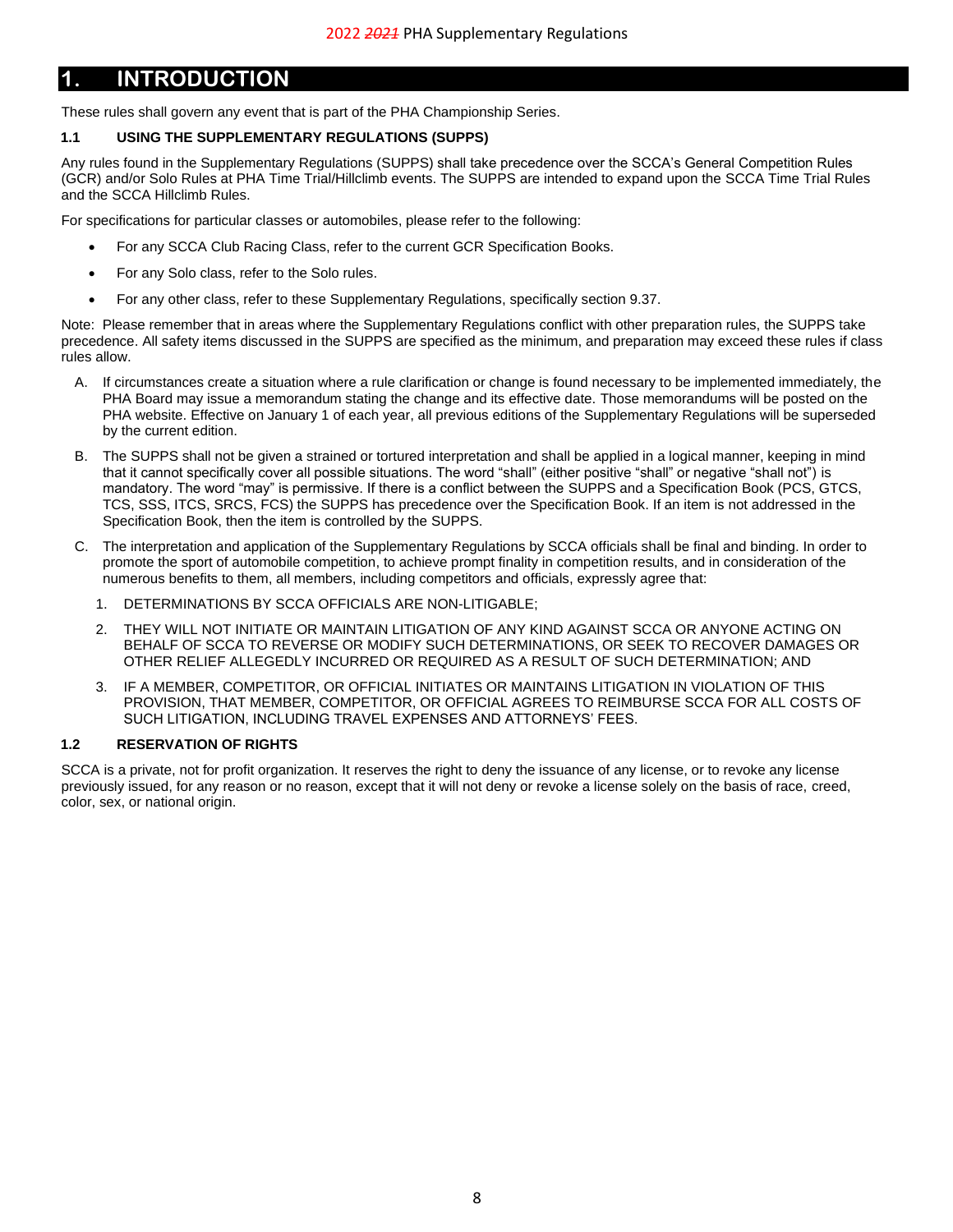## <span id="page-8-0"></span>**2. TERMINOLOGY**

The following nomenclature, definitions, and abbreviations shall be used in the SUPPS, all Supplemental Regulations and Entry Forms, and for general use.

## <span id="page-8-1"></span>**2.1 SCCA (SPORTS CAR CLUB OF AMERICA, INC.)**

A not-for-profit organization, incorporated within the state of Connecticut, dedicated to the ownership, operation, and preservation of sports cars, and the arrangement and regulation of sports car events and exhibitions, the encouragement of safe and sportsmanlike conduct on public highways, and the development of technical information relevant to any of these purposes. The SCCA is delegated the authority to sanction FIA listed events by ACCUS FIA. The address of SCCA is:

> Sports Car Club of America, Inc. Experiential Programs 6620 SE Dwight St Topeka, Kansas 66619 (800) 770-2055 www.scca.com

#### <span id="page-8-2"></span>**2.2 TIME TRIALS BOARD (TTB)**

The TTB shall consist of a total of 3-4 SCCA members selected by the Director of Experiential Programs and approved by the Board of Directors who operate with a strategic view of the time trial program. Responsibilities include the promotion, marketing and growth for the TT programs and the implementation of proposed rule changes for all levels of time trial events. All proposed rule language is to be developed and approved by the TTB and the Director of Experiential Programs before submission to the Board of Directors. TTB members are tasked to explore the development of a National Time Trial Competition Program. The exploration process should address the formation of a national rules package (kept separate from divisional TT rules), the web presence, and the marketing required for implementation. If and when a national program is accepted, this committee would oversee the implementation of the program.

## <span id="page-8-3"></span>**2.3 TT DIVISIONAL ADMINISTRATOR**

The individual designated by the Division to supervise and administer SCCA policies and standards for designated classes of events and to train SCCA Stewards within each Division and who coordinates with the DTTC Representative(s). The TT Divisional Administrator has authority to approve Time Trials Officials Licenses and upgrades for TT Driver Licenses. Term of office is three years.

## <span id="page-8-4"></span>**2.4 TIME TRIALS SAFETY COUNCIL**

The purpose of the Time Trials Safety Council (TTSC) shall be to advise the DTTC on matters of safety. This council shall be made up of representatives from Divisions which have active Time Trials programs by the TT Safety Steward of the Division.

## <span id="page-8-5"></span>**2.5 TT SAFETY STEWARD OF THE DIVISION (TTSS)**

The individual selected by the Division to supervise events to insure adherence to all SCCA safety rules and guidelines, to train SCCA TT Safety Stewards within each Division and coordinates with the TT Divisional Administrator and DTTC Representative(s). Term of office is three years.

## <span id="page-8-6"></span>**2.6 CAR (AUTOMOBILE)**

A self-propelled land vehicle running on four wheels, not in a line, which shall be in contact with the ground. At least two (2) wheels shall affect the steering and at least two (2) the propulsion.

## <span id="page-8-7"></span>**2.7 CLASS**

A group of cars, classified according to the provisions of the SUPPS.

#### <span id="page-8-8"></span>**2.8 SANCTION**

The documentary authority, granted by the SCCA, to organize and hold a competition.

#### <span id="page-8-9"></span>**2.9 DRIVER**

A person named as the driver of a car in any PHA event. Also, any person who drives a race car in any PHA Event whether or not properly registered, entered, or named as the driver.

## <span id="page-8-10"></span>**2.10 ENTRANT**

A person whose entry is accepted for any PHA Event. The signature on an entry form and the membership number shall be that of an individual SCCA member.

## <span id="page-8-11"></span>**2.11 PARTICIPANT**

Any person signing an SCCA Participant Agreement (waiver of liability) including all organizers, entrants, drivers, crew, officials, members, workers, and all guests of the above, and any SCCA member in attendance is a participant.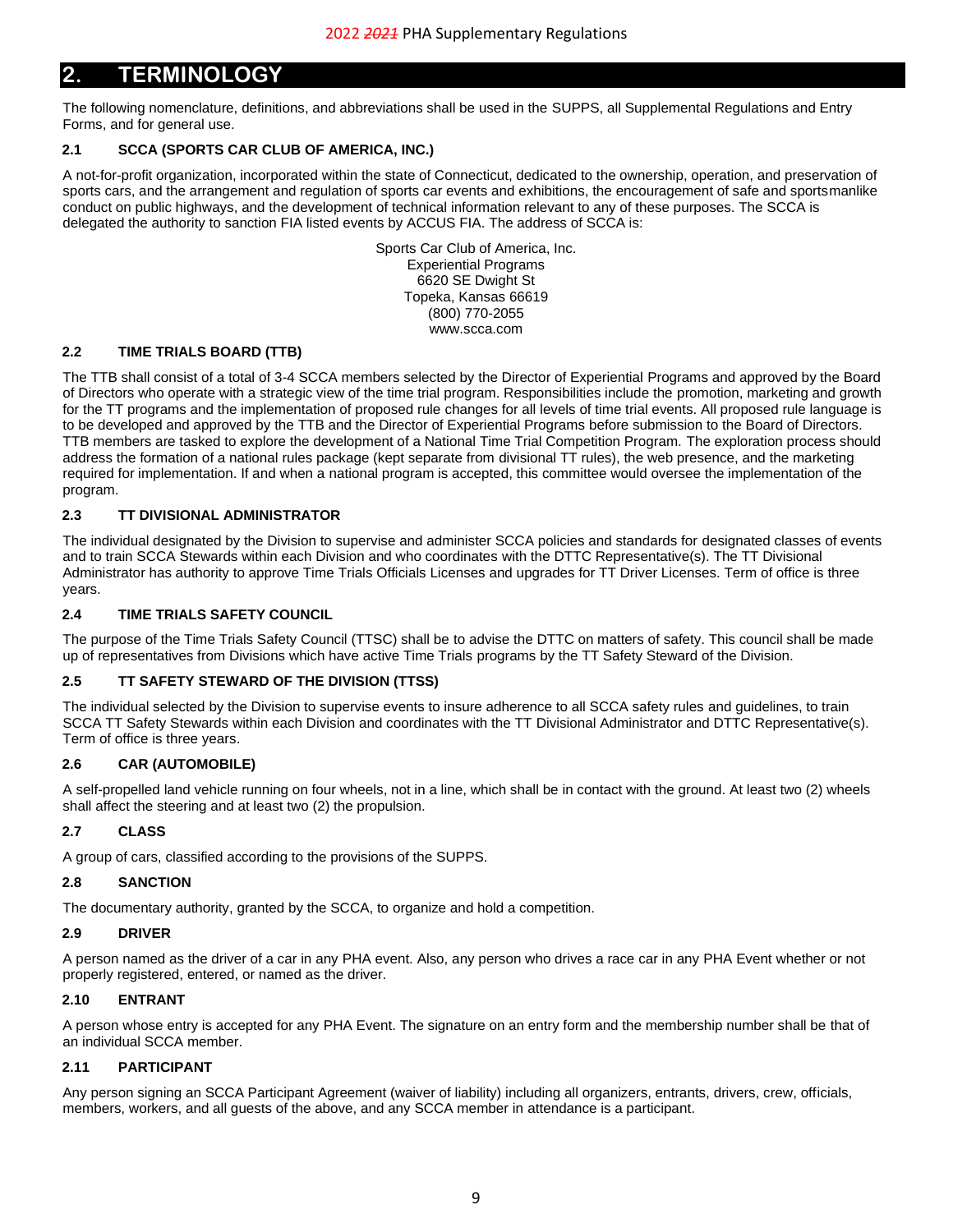## <span id="page-9-0"></span>**3. PHA EVENTS**

## <span id="page-9-1"></span>**3.1 TIME TRIAL**

Time Trial events are based on competition and utilize fixed racing circuits (approved by the National Office) and other temporary courses (airports, large lots, etc.). Care should be taken to offer some basic instruction for novice drivers.

#### <span id="page-9-2"></span>3.1.1 COURSES

Courses for Time Trial events should be chosen as to provide a safe and fun environment in which to compete. Tracks should be chosen that reward proper car handling. It is not recommended that Cones or other items be used to create false obstacles to slow cars down that are at speed.

- A. Course maps should be available to all participants and officials, and should be marked to indicate the following:
	- 1. Passing Zones (if used) must be clearly labeled
	- 2. Any cones or temporary barriers
	- 3. Pit location along with pit in and out
	- 4. Flag and observation stations
- B. Flag stations and observation points must be placed as to provide complete, continuous coverage of all parts of the course (overlapping coverage is recommended). They must be manned by at least one person. All stations must be provided with a method of communication to the chief steward at all times. AT ALL TIMES.

#### <span id="page-9-3"></span>3.1.2 INSTRUCTION

Time Trial events should provide some instruction in driving techniques if required or requested. If the event does not allow Novices, this section is waived. The following rules shall apply to instructors and instruction practices:

- A. The Chief Driving Instructor must be an SCCA member. This person shall hold a Time Trials Driving Instructor license and should have experience in Driving Instruction in some form. It is suggested that the Chief Driving Instructor not be assigned students so that he may oversee the event instruction as a whole.
- B. It is recommended that Driver Observers be used at various parts of the course to observe all Novice drivers. Corner Station personnel may be used for this purpose, so long as they are informed of their responsibility and agree to act in such a capacity.
- C. Novice Permits must be collected at Registration. They will be available from the Chief Steward (or designee) at the end of the event.

#### <span id="page-9-4"></span>3.1.3 DRIVER REQUIREMENTS AND RESPONSILITIES

#### Drivers are required to:

- A. Have a current SCCA membership.
- B. Have a valid, state issued, full privilege driver's license.
- C. Present a TT or Hillclimb License or Novice Permit, Club Racing Competition License, Club Racing Novice Competition Permit, or competition license recognized by the SCCA at events. All Novices must present their Novice Permit at registration and it will be returned with any notations at the end of the event. Drivers with Time Trials or Hillclimb Licenses or higher must present their SCCA membership and license at registration.
- D. Dress appropriately. Protective apparel must meet the specifications set forth in SUPPS Section [9.20.](#page-34-0)
- E. Drive a vehicle which meets the inspection required in SUPPS Sectio[n 8.](#page-29-0) Roll bar requirements are listed in SUPPS Sectio[n 10.](#page-42-0)
- F. Immediately return to the pits if directed to by flaggers or other Officials.
- G. Follow all event rules as listed in the Supplementary Regulations for the event.
- H. Refrain from passing unless given a point-by in a designated passing area. The overtaking car is responsible for safely moving around the car being overtaken after being given a point by.
- I. Be aware of other drivers and use point-by techniques to yield to faster cars (if used). The car being overtaken shall hold their position while being passed.

#### <span id="page-9-5"></span>3.1.4 OFFICIALS AND WORKERS

The following Officials and Workers are required at events as a minimum.

A. Operating Officials required are Chief Steward, Chief Driving Instructor, Chief Technical and Safety Inspector, and Safety Steward. Each of these officials must be a current SCCA member and hold a valid license in that specialty. Standard grade licenses are the minimum required for each of these Officials. Any substitution of officials shall be coordinated with the Chief Steward and other officials.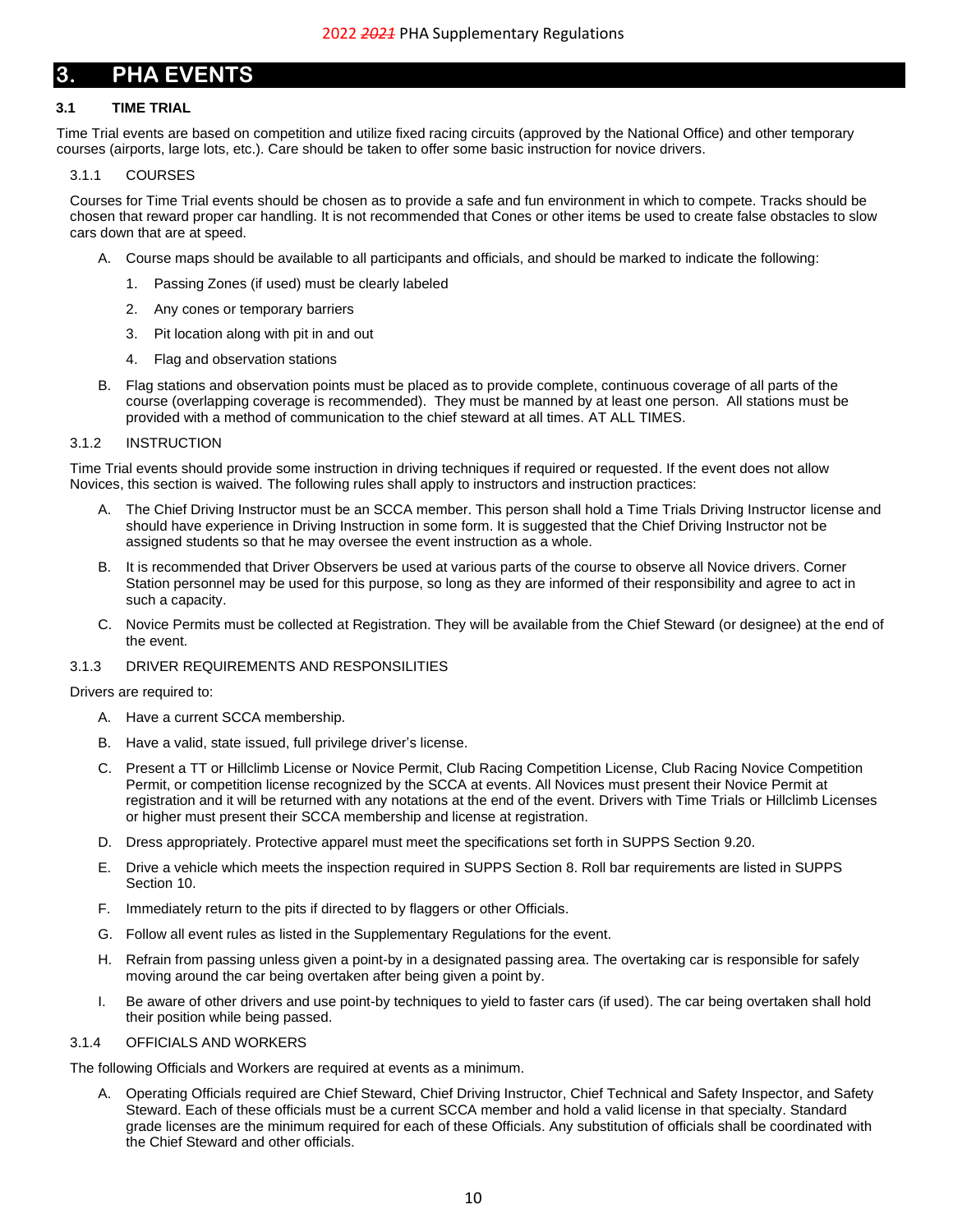B. Workers to man each flag or observation station. There should also be at least one pit worker (in addition to a flagger if present at the pits) to direct drivers on course and communicate with drivers in the pits. Drivers may be used to man these stations when not on track.

#### <span id="page-10-0"></span>3.1.5 GENERAL EVENT GUIDELINES

All event rules should be reviewed with all participants at the beginning of each day of the event.

- A. Any flags or other communication signals for drivers should be reviewed before any track time commences.
- B. Run groups should be separated by potential vehicle performance. In the case where open wheeled cars are permitted to run, they shall NOT be on track with any closed-wheel vehicles other than Sports Racer type cars. Exceptions to this may be made by agreement of both the Safety Steward and Chief Steward.
- C. If pylons are used, some form of penalty may be used if a competitor displaces a pylon. In this case, pylon position must be clearly marked, typically with a wide, light-colored line that outlines the base.
- D. If passing zones are used, they should be clearly marked to be discernable at speed. Passing procedures should be clearly detailed in the Supplementary Regulations for the event or series.
- E. Items such as schedule, session procedures, and work requirements are at the discretion of the Region holding the event and shall be listed in the Event Supplementary Regulations.
- F. All PHA events must be sanctioned in accordance with the current SCCA Event Sanction Form.

#### <span id="page-10-1"></span>**3.2 HILLCLIMB**

Hillclimb events are based on competition on courses that are not suitable for Time Trials events. These may include hillclimbs, or other events on approved courses. Care should be taken to offer some basic instruction for novice drivers.

#### <span id="page-10-2"></span>3.2.1 COURSES

Courses for Hillclimb events should be composed as to provide for safety despite possible hazards. Every reasonable effort should be taken to eliminate or reduce hazards if they are present, but competitors should be aware that Hillclimb events may present hazards that exceed those found at Time Trials events. Cones or other items are not usually used to create false obstacles. Contact the TT Program Manager at the SCCA National Office regarding any questions on Hillclimb courses.

- A. Course maps should be available to all participants and should be marked to indicate pit location along with pit in and out (if used), flag and observation stations, and finish shutdown areas.
- B. Flag stations and observations points must be placed as to provide complete continuous coverage of all parts of the course (all parts of the course should be viewable from one or more corner stations). They must be manned by at least one person. All stations must be provided with a method of communication to the Chief Steward at all times.

## <span id="page-10-3"></span>3.2.2 INSTRUCTION

Hillclimb events should provide some instruction in driving techniques if required or requested. If the event does not allow Novices, this section is waived. The following rules shall apply to instructors and instruction practices:

- A. The Chief Driving Instructor must be an SCCA member. This person shall hold a Time Trials Competition license or higher and should have experience in Driving Instruction in some form.
- B. It is recommended that Driver Observers be used at various parts of the course to observe all Novice drivers. Corner Station personnel may be used for this purpose, so long as they are informed of their responsibility and agree to act in such a capacity.
- C. Novice Permits must be collected at Registration. They will be available from the Chief Steward (or designee) at the end of the event.

### <span id="page-10-4"></span>3.2.3 DRIVER REQUIREMENTS AND RESPONSIBILITIES

Drivers are required to:

- A. Have a current SCCA membership.
- B. Have a valid, state issued, full privilege driver's license.
- C. Present a TT or Hillclimb License or Novice Permit, Club Racing Competition License, Club Racing Novice Competition Permit, or competition licenses recognized by the SCCA at events. All Novices must present their Novice Permit at registration and it will be returned with any notations at the end of the event. Drivers with Time Trials or Hillclimb Licenses or higher must present their SCCA membership and license at registration.
- D. Dress appropriately. Protective apparel must meet the specifications set forth in SUPPS Section [9.20.](#page-34-0)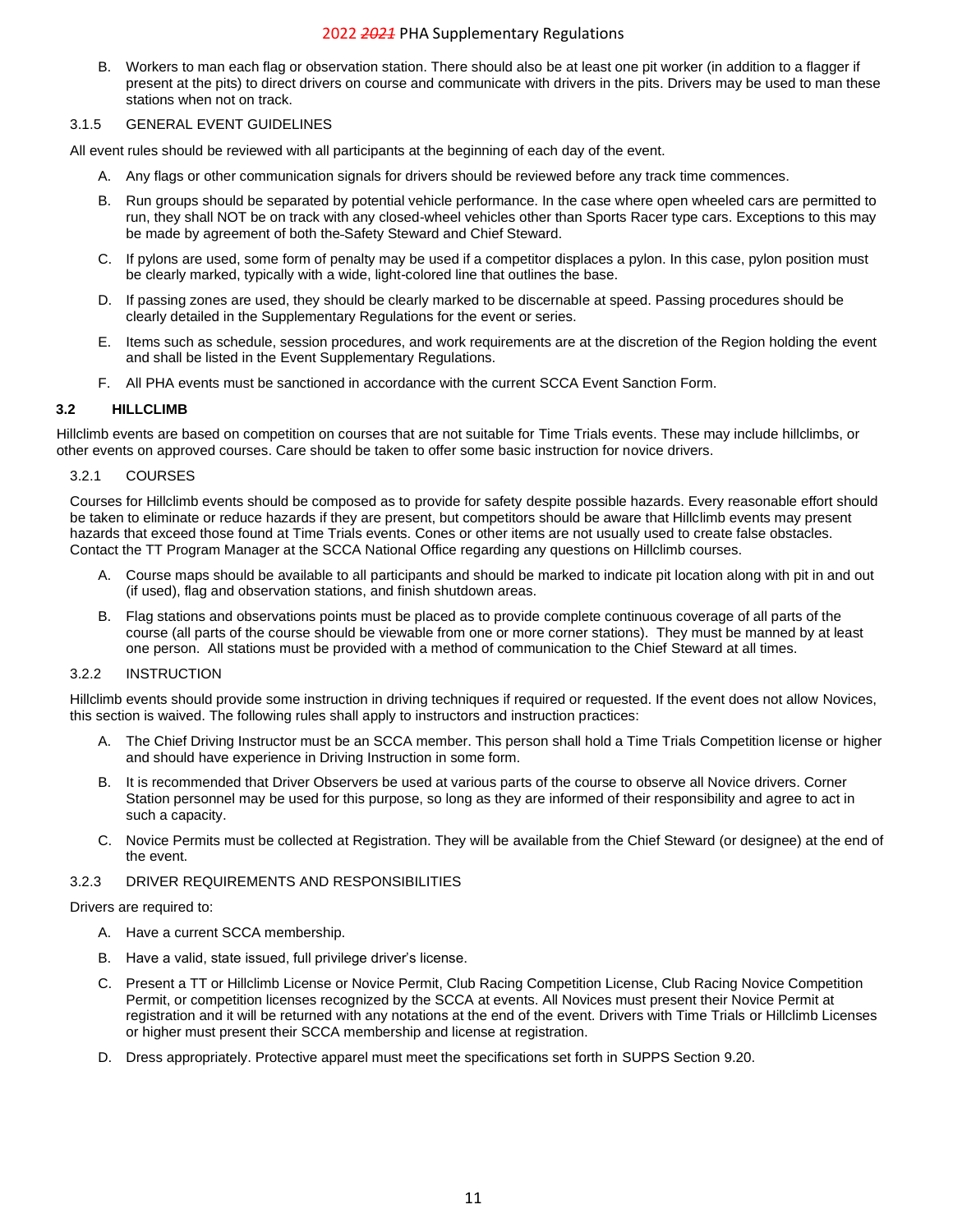- E. Drive a vehicle which meets the inspection required in SUPPS Section [8.](#page-29-0) Roll bar requirements are listed in SUPPS Section [10.](#page-42-0)
- F. Immediately return to the pits if directed to by flaggers or other Officials.
- G. Follow all event rules as listed in the Supplementary Regulations for the event.

## <span id="page-11-0"></span>3.2.4 OFFICIALS AND WORKERS

The following Officials and Workers are required at events as a minimum.

- A. Operating Officials required are Chief Steward, Chief Driving Instructor (waived if the event is restricted to not include Novices), Chief Technical and Safety Inspector, and Safety Steward. Each of these officials must be a current SCCA member and hold a valid license in that specialty. Official grade licenses are the minimum required for each of these Officials. Any substitution of officials shall be coordinated with the Chief Steward and other officials.
- B. Workers to man each flag or observation station. There should also be at least one pit worker (in addition to a flagger if present at the pits) to direct drivers on course and communicate with drivers in the pits.

#### <span id="page-11-1"></span>3.2.5 GENERAL EVENT GUIDELINES

All event rules should be reviewed with all participants at the beginning of each day of the event.

- A. Any flags or other communication signals for drivers should be reviewed before any track time commences.
- B. Run groups should be separated by potential vehicle performance. In the case where open wheeled cars are permitted to run, they shall NOT be on track with any closed-wheel vehicles other than Sports Racer type cars.
- C. Items such as schedule, session procedures, and work requirements are at the discretion of the Region holding the event and shall be listed in the Supplementary Regulations.
- D. All Hillclimb events must be sanctioned in accordance with the current SCCA Sanction Form.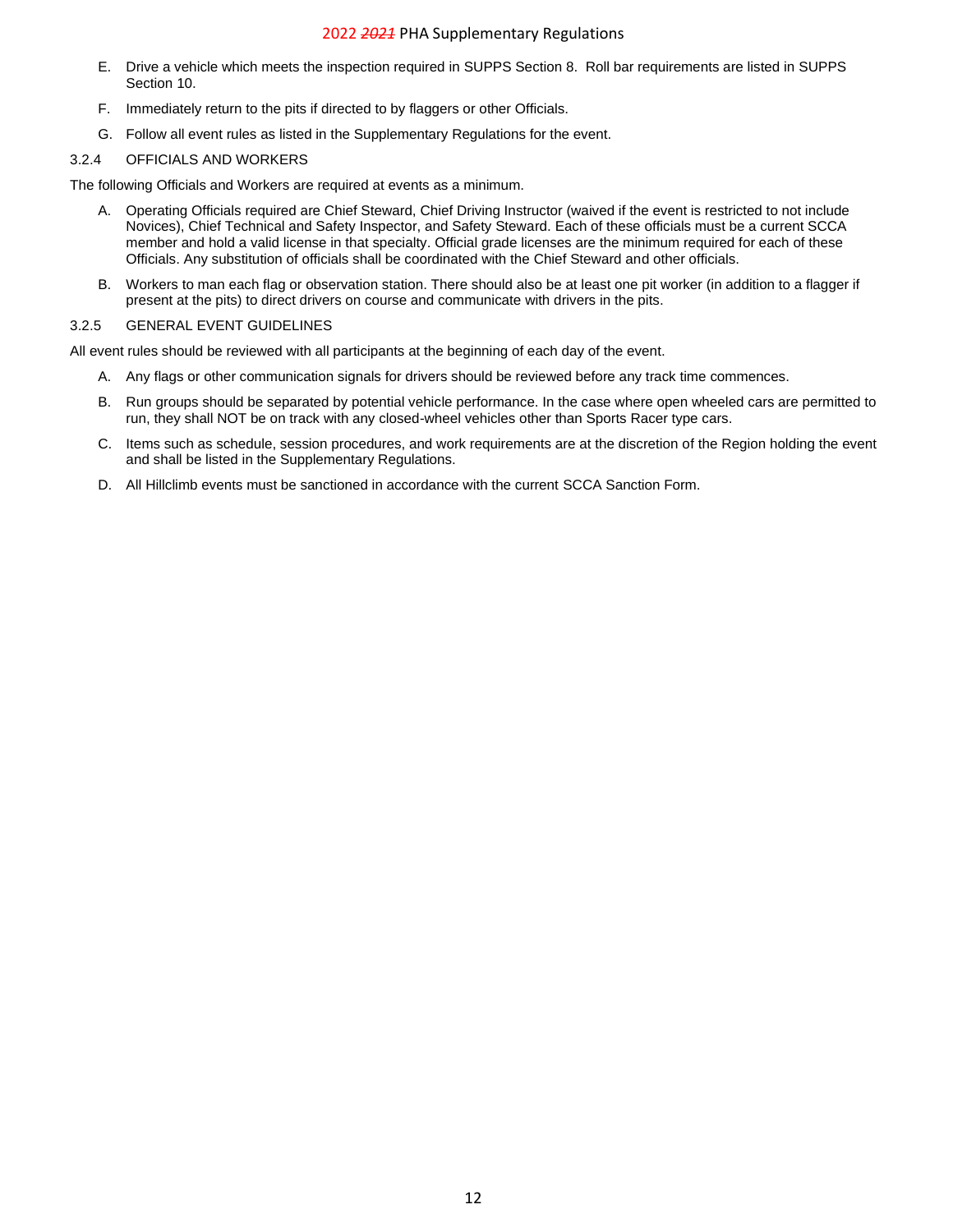## <span id="page-12-0"></span>**4. EVENT PROCEDURES**

The following standards apply to all PHA events.

## <span id="page-12-1"></span>**4.1 PIT AND PADDOCK RULES**

For the purposes of Time Trials events, the terms Pit and Paddock shall be interchangeable, and shall be defined as the area reserved for the parking of or working on participating automobiles. At PHA events, these areas shall be defined as "cold" areas, and as such, be open to spectators (if applicable) unless otherwise restricted in the Supplemental Regulations for an event. No alcoholic beverages are permitted in the pit area during hours of competition. Failure to comply will result in disqualification.

## <span id="page-12-2"></span>4.1.1 WORK ON VEHICLES

The following rules apply to working on vehicles in the Pit/Paddock:

- A. Cars shall not be run in gear with the drive wheels off the ground.
- B. Jack stands must be used whenever any person is under any part of a lifted vehicle.
- C. All vehicles must be securely held in place via chock, stand, or other positive method whenever the driver is not seated in the driver's seat.
- D. Any compressed gas cylinders with pressures above 200 psi must have a cage or similar device to protect the valve/regulator/gauge assembly when rigged for use.

## <span id="page-12-3"></span>4.1.2 OTHER ACTIVITIES

- A. No motorized vehicle may be operated by anyone not holding a valid state-issued driver's license before, during and after the event.
- B. Any pets must be securely fastened to a leash or chain not to exceed 20 feet. This leash or chain must be securely held by a stationary object or must be controlled by an adult at all times.
- C. All minors shall be under adult supervision at all times.
- D. No person may ride on the external bodywork of any vehicle in the Pit/Paddock.
- E. All drivers are expected to display patience and courtesy. Cars will return to the pits on the racecourse and must slow down when exiting the racecourse into the pits.
- F. BE AWARE AT ALL TIMES FOR FOOT TRAFFIC IN THE PITS.

## <span id="page-12-4"></span>**4.2 GRID RULES**

Grid shall be defined as the area where vehicles are staged and readied for the start. This area shall be a "hot" area by definition and personnel access shall be restricted as such.

- 1. GRID SHALL BE RESTRICTED TO ONLY THOSE VEHICLES WHICH ARE BEING READIED TO START.
- 2. NO VEHICLE SHALL CARRY PASSENGERS ON THE GRID.
- 3. NO TIRE-WARMERS ARE PERMITTED ON GRID.
- 4. VEHICLES ON GRID MAY NOT BE JACKED OR LIFTED WITHOUT SPECIFIC PERMISSION FROM THE CHIEF STEWARD.
- 5. NO AUTOMOBILE MAY BE PUSH-STARTED ON GRID WITHOUT SPECIFIC PERMISSION FROM THE CHIEF OF GRID.

## <span id="page-12-5"></span>**4.3 THE START**

The flying start shall be the standard in all PHA events, where the start timer is triggered once the car is already in motion. LeMans starts are forbidden in all cases.

The warm-up lap (if used) shall start from re-entry. Single lap timed runs shall be started at the end of the specified warm-up lap with a waving green flag and end with a checkered flag. Continuous lap timed runs shall be started at the end of the specified warm-up lap with a waving green flag. A standing green flag shall indicate the start of the following timed runs. A checkered flag shall indicate the end of the last timed run. If more than two consecutive timed runs are allowed, the starter should indicate, along with the standing green flag, the number of the lap being started. If timing fails to record the start or end of a timed run, additional green flags may be given to allow the driver to continue. However, the driver may elect to pit and take a later rerun. Cool-down laps may be used only if necessary (due to course configuration or position of timing).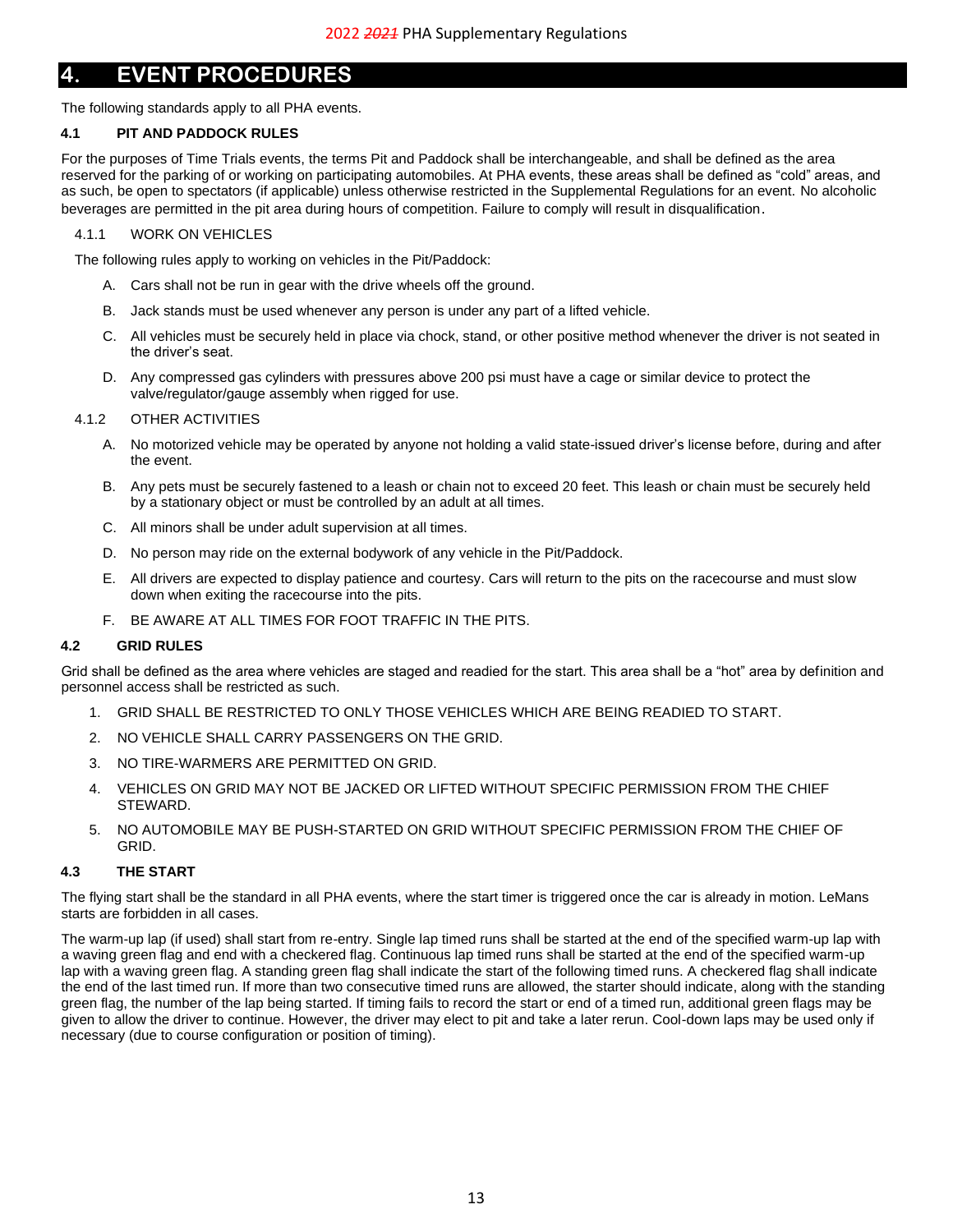#### **Standard Start (practice)**

One or more no passing yellow flags or other indication should be given at the beginning of each practice session. This procedure is highly recommended for the first session of each run group on each day of an event.

#### <span id="page-13-0"></span>4.3.1 STARTER

For hillclimb and acceleration runs a driver shall be considered as having started if he crosses the control line at the start.

For time trials at tracks (or other courses where laps are used), once a car enters the course, that run is considered started, even though the starting line may not have been crossed.

#### <span id="page-13-1"></span>4.3.2 FALSE START

A false start occurs when the driver crosses the timing line at the start before being instructed to do so by the starter or by a visual starting indicator or enters the course before being instructed to do so. The penalty for a false start shall be a "Did Not Finish" (DNF).

#### <span id="page-13-2"></span>**4.4 TIMING AND SCORING**

It is highly recommended that timing in all PHA Events be at least 1/100 second intervals. Electrical timing devices backed by two independent timing devices are highly recommended. Automatically actuated timers are recommended as the primary means of timing.

#### <span id="page-13-3"></span>4.4.1 AWARDS

Awards shall be based on the single best recorded run. 1<sup>st</sup> through 3<sup>rd</sup> event plates will be awarded for 1<sup>st</sup> through 3<sup>rd</sup> place in each class; all other entrants will receive an event participant plate.

#### <span id="page-13-4"></span>4.4.2 TIES

In the case of tied times for FTD or class awards, one of the following options will be selected at the discretion of the event organizer: both drivers will be awarded the win; the second fastest run will be used to break the tie; or, the tied drivers may be afforded an additional run to break the tie.

#### <span id="page-13-5"></span>4.4.3 RERUNS

Reruns shall not be given due to vehicle mechanical failure; however, during continuous timed runs, if the driver raises his hand before the start line, he shall not be counted as having started that timed run and may complete his remaining timed runs on a rerun.

#### <span id="page-13-6"></span>4.4.4 PROVISIONAL RESULTS

Provisional results shall be made available to drivers as soon as possible.

#### <span id="page-13-7"></span>4.4.5 FINISHER

To be considered a finisher, a car must receive a time that can be used in scoring and complete the course under its own power.

#### <span id="page-13-8"></span>4.4.6 MINIMUM NUMBER OF RUNS

Each contestant should receive a minimum of the opportunity for two timed runs.

#### <span id="page-13-9"></span>4.4.7 WINNER

The winner shall be the competitor who covers the prescribed distance of the competition in the least time, subject to penalties for course deviations or displacement of course markers.

#### <span id="page-13-10"></span>**4.5 RULES OF THE ROAD**

<span id="page-13-11"></span>The following standards apply to all PHA events.

#### 4.5.1 DRIVERS' MEETING

There shall be a drivers' meeting each day of the event. Attendance at the Driver's Meeting is mandatory each day, failure to attend may result in the loss of timed runs. At each meeting a Steward must cover at least the following:

- A. The meaning of flag signals and flagging procedures
- B. The location of black flag station (if used) and where to report if black flagged
- C. Any designated passing zones and all passing procedures
- D. Other Rules of the Road, Supplementary Regulations, etc. as necessary
- E. Penalty procedures for violation of rules. Penalties for violation of rules may be disqualification, additional training or schooling, or other appropriate penalties such as the Stewards may devise. Repeated or flagrant violations and illegal passing shall result in disqualification and may result in revocation of the driver's Time Trials or Hillclimb license.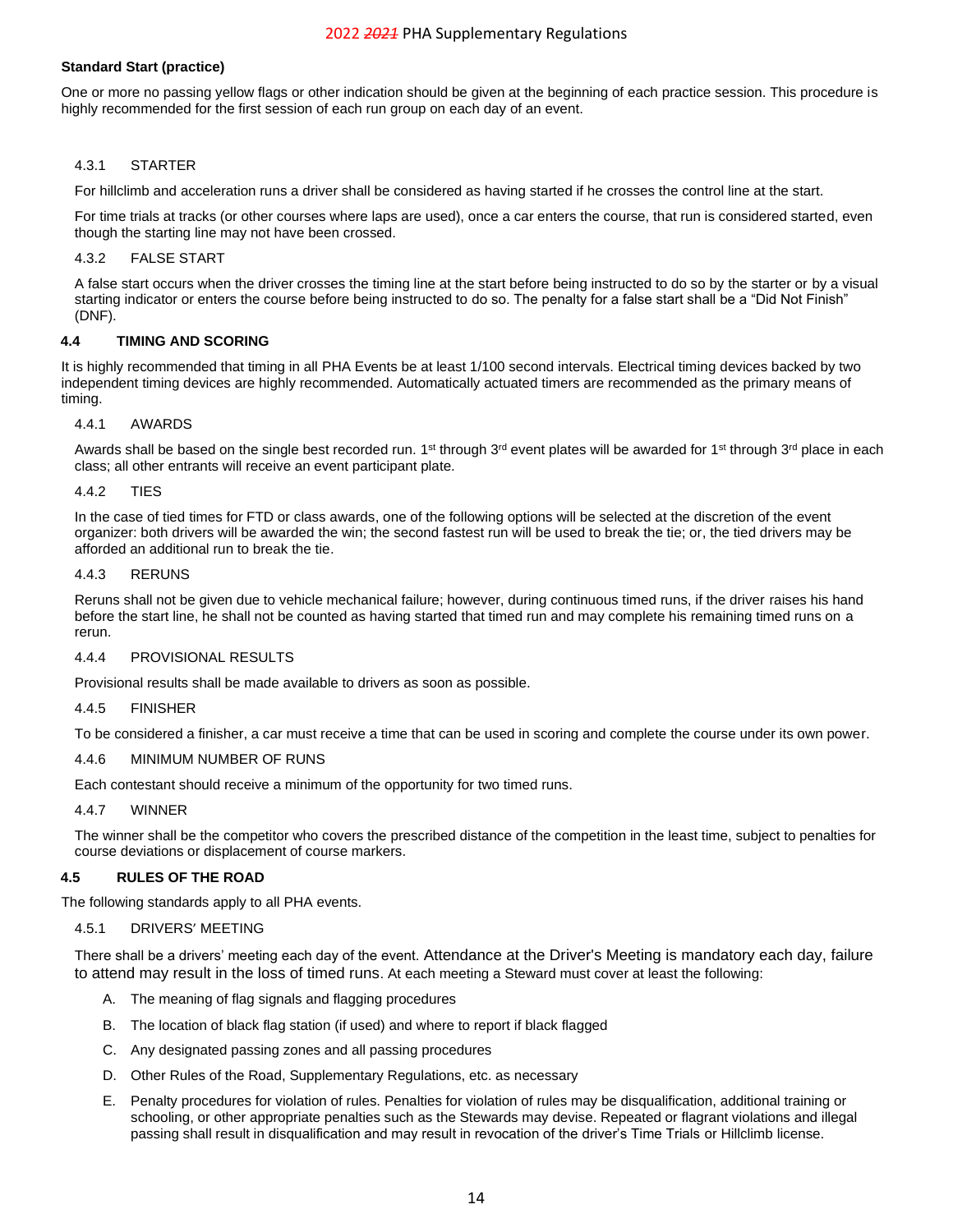#### <span id="page-14-0"></span>4.5.2 EMERGENCY PROCEDURES ON COURSE

During an event, it is expressly forbidden to drive or tow a car at any time or under any conditions in a direction opposite to that in which the event is being run without the specific approval of the Safety Steward. Infraction of this rule may mean immediate disqualification.

If for any reason a driver is forced to stop his car on the course during an event, it should be his first duty to place his car in such a manner as to cause no danger or obstruction to other competitors.

Drivers may obtain no assistance during the run other than from their pit crews and in the pits. This does not preclude assistance by event officials for safety reasons.

Cars may not be pushed or moved under power of the starting device while on the course, except to remove them from a hazardous position to one of greater safety.

#### <span id="page-14-1"></span>4.5.3 FLAGS

Flags and their meaning shall be discussed at every Drivers Meeting. The following flags may be used at PHA events:

#### **RED FLAG (SOLID RED)**

Displayed at each station and on the Starter's stand – EXTREME DANGER – THE SESSION HAS BEEN STOPPED. Come to an immediate, controlled stop at the side of the race track (preferably before and within sight of a staffed station or where specified in the event Supplemental Regulations). When released by an official, proceed cautiously to the pits. Once a red flag has been displayed, it will not be withdrawn until all cars have come to a stop.

NOTE: THE RED FLAG CAN ONLY BE DISPLAYED BY ORDER OF THE CHIEF STEWARD AS RELAYED THROUGH RACE CONTROL.

#### **GREEN FLAG (SOLID GREEN)**

When displayed, the green flag indicates that the course is clear, and the event is underway. The green flag is ordinarily shown only by the Starter.

#### **YELLOW FLAG (SOLID YELLOW)**

STANDING YELLOW– Take care, Danger, Slow Down, NO PASSING FROM THE FLAG until past the emergency area.

WAVED– Great Danger, Slow Down, be prepared to stop – NO PASSING FROM THE FLAG until past the emergency area.

NOTE: A driver may encounter several flags before reaching the emergency area. The requirements are still the same: SLOW DOWN, NO PASSING.

#### **CHECKERED FLAG (BLACK AND WHITE CHECKS)**

Displayed at Finish to indicate that the session is finished. Continue cautiously to the pits.

This flag is optional at the discretion of the Event Steward and may be replaced by a prominent sign, preferably a banner across the course, indicating the finish line.

#### **MANDATORY SHUT DOWN IS REQUIRED IMMEDIATELY AFTER THE FINISH LINE (except for track events).**

#### <span id="page-14-2"></span>**4.6 OFFICIAL AND PRACTICE RUNS**

- A. All drivers must be given a reasonable opportunity to start the same number of unobstructed official runs. A run disrupted by display of a red or yellow flag shall normally entitle the driver to a re-run.
- B. If the timing mechanism fails, the driver shall be red-flagged at the earliest opportunity and provided an opportunity for an additional run as soon as possible. At Time Trials events on closed courses, if the timing mechanism fails, the driver may be allowed to continue without being red-flagged.
- C. Organizers of PHA Events shall not allow cars to make timed runs unless both the car and driver conform fully to all safety requirements applying to such events. This shall not preclude exhibition and touring runs by historic or other vehicles, but such runs shall not be timed and the speeds allowed shall not exceed those that would be legal, reasonable, and prudent if the course were a public highway.
- D. Competitors may be given instructional tours of the course with the approval and oversight of the Chief Safety Steward, Chief Steward and Chief Driving Instructor. Media or local celebrities may be given access to the course if they are seated in a passenger seat with the appropriate safety gear on, are belted in, and their "tour" of the course is approved in advance by the Safety Steward, Chief Steward and Chief Driving Instructor.

#### <span id="page-14-3"></span>**4.7 USE OF ALCOHOLIC BEVERAGES, NARCOTICS, AND DANGEROUS DRUGS - PROHIBITED**

A. No driver, entrant, or crew may consume alcohol until all practice, racing, or track time for his group is finished for the day. No official may consume alcohol until his duties have been completed for the day. Anyone who has consumed any alcohol on the day of an event, other than following the conclusion of his activities, shall not participate on that day, may be excluded from the balance of the event, and may be penalized. Alcohol may not be consumed until after all the days on track activities are concluded.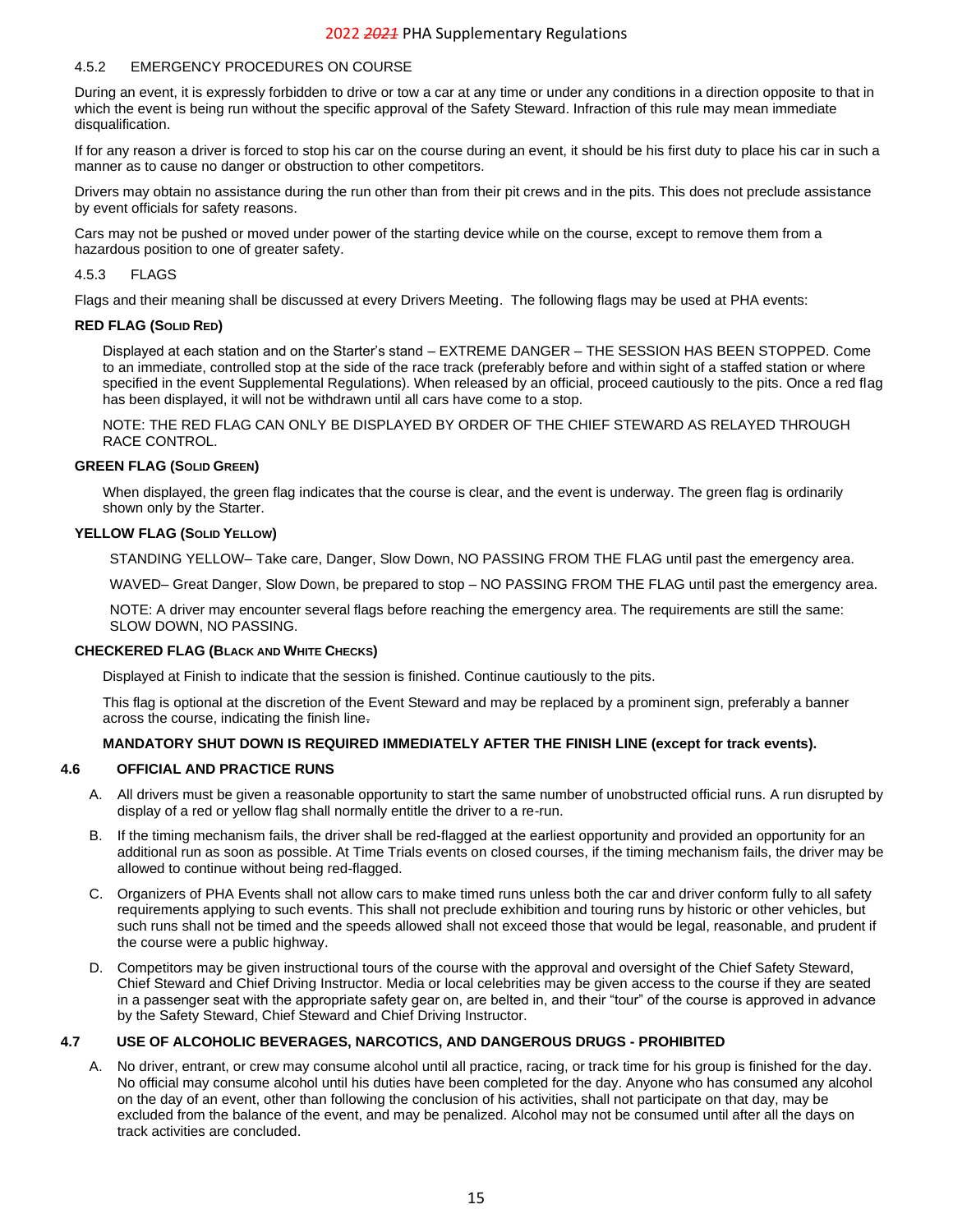- B. The use at an event by any participant of any Federal Schedule 1 controlled substance (including marijuana), or other drugs that affect the ability of the participant to safely participate in the event or may otherwise adversely affect the safety or integrity of the event, is specifically prohibited. Certain prescription and non-prescription medicines may also impair performance so competent medical authority should be consulted prior to using such medicines and participating in the event. Any participant who violates this prohibition:
	- shall not seek to participate in the event
	- may be excluded from the event by the Chief Steward, Safety Steward, or the Chief of an official's specialty
	- may be removed from the grounds by the order of the Chief Steward or Safety Steward.

As a condition of continued participation and/or retention of any SCCA license, the participant may be required to submit to such testing procedures that may be established by SCCA in its sole discretion. Failure or refusal to submit to such testing shall be deemed a violation of the above prohibitions. However, SCCA assumes no obligation or duty to establish such testing procedures and/or to test participants on a random basis or in a specific case.

## <span id="page-15-0"></span>**4.8 OTHER EVENT PROCEDURES**

- A. In car cameras must be securely mounted to the vehicle and will be inspected during the Tech process. Camera mountings deemed unsafe will not be permitted during competition. Camera MUST be mounted at tech for approval.
- B. All drivers, their crew and guests MUST sign the waiver and be issued a credential. Credentials for crew and guests must be displayed at all times.
- C. Current SCCA & PHA stickers must be appropriately displayed.

#### <span id="page-15-1"></span>4.8.1 DISQUALIFICATIONS

Any car using any road other than the course to return to the start will automatically be disqualified unless a separate return route had been designated by the event Chief Steward. Any driver found to have received any tickets for traffic violations on the course while it is open to the public, if applicable, will be disqualified. Drivers are also responsible for their service vehicles, any support or service vehicle found racing on any public road or access road during the course of the event will cause his driver to be disqualified. Any driver bringing an unauthorized passenger in his/her competition vehicle from any area of the course will be disqualified.

#### <span id="page-15-2"></span>4.8.2 RUNNING OF CLASSES

All entrants must run in their designated groups. (Exceptions for good and sufficient reason will be considered.)

#### <span id="page-15-3"></span>4.8.3 UNMANNED AIRCRAFT SYSTEMS

Commercial and private unmanned aircraft systems (aka "drones") are prohibited unless authorized by the Chief Steward.

## <span id="page-15-4"></span>4.8.4 PROTESTS

Instead of a "Protest", Competitors with a question or concern about another competitor's vehicle or behavior may file a "Compliance Query" to the Chief Steward, in writing prior to the end of competition for an event. The Chief Steward or designated official or compliance committee will determine the answer to the question as soon as possible and before official results are posted. Details can be found at:<https://timetrials.scca.com/pages/protests-appeals-and-penalties>

NOTE: While the right to protest in proper cases is undoubted, it should be remembered that PHA events are sporting events to be conducted in a sporting spirit. In addition, all events are organized and managed by amateurs who cheerfully give their time and do their best, and the competitor may expect some imperfections of the organizers and of his fellow competitors, and that, to a reasonable extent, these things are part of the chances he takes in entering the competition.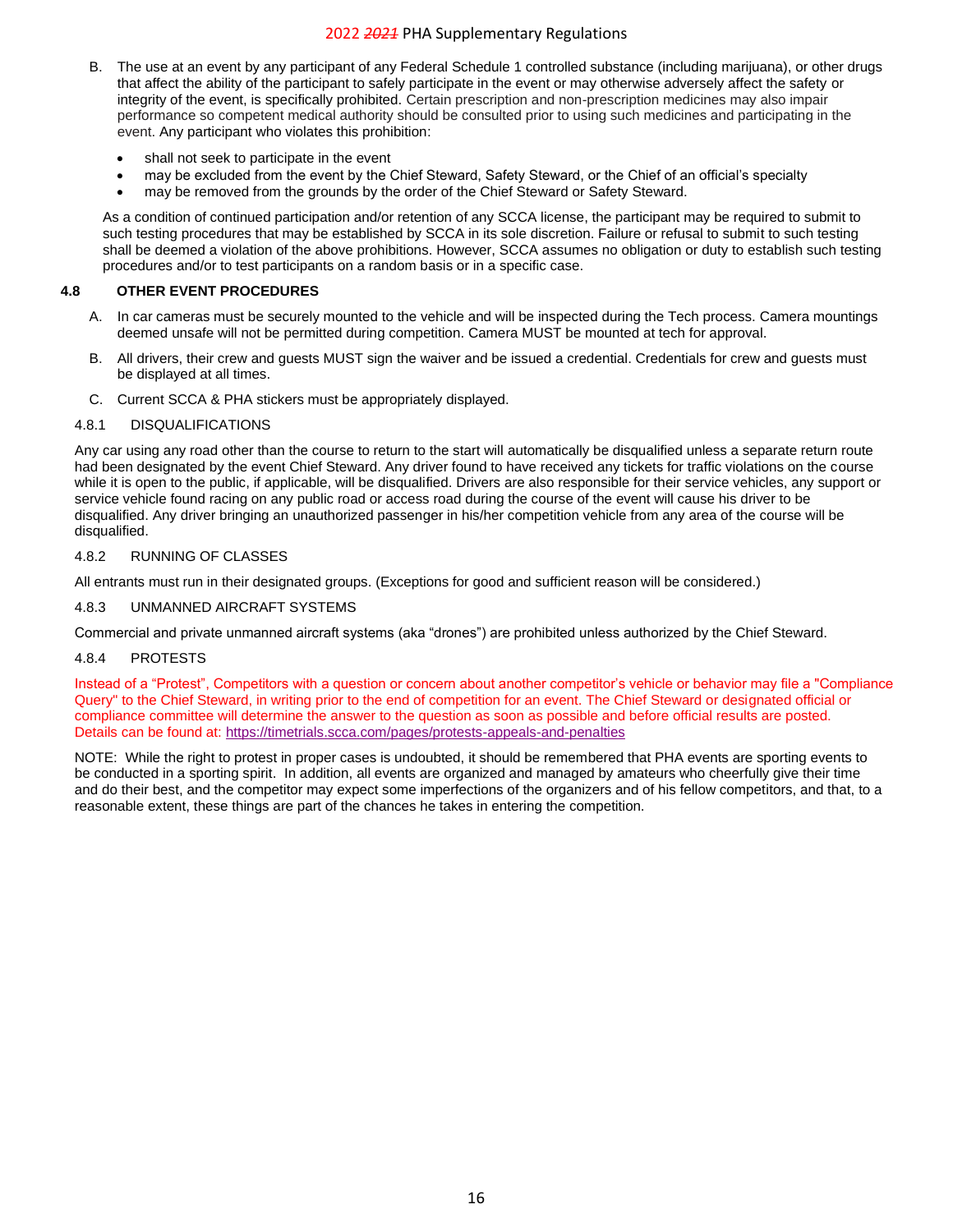## <span id="page-16-0"></span>**5. EVENT RULES**

## <span id="page-16-1"></span>**5.1 CLASSIFICATION OF EVENTS**

Events sanctioned by the SCCA shall be classified according to the persons eligible to take part, the categories of cars eligible to participate, and the awards offered.

SCCA may grant sanctions to organize various classes of events to be conducted in accordance with the Time Trial Rules (TTR) and Supplementary Regulations. All entrants to all PHA Events must be current SCCA members (this includes weekend memberships).

#### **Time Trials**

These events utilize fixed racing circuits (approved by the National Office) and other temporary courses (airports, large lots, etc.). Safety items are generally similar to Club Racing events, as similar speeds can be achieved. (That is, more safety equipment is required, such as roll bars, harnesses, driver suits, etc.) Novice instruction is used, but the emphasis is on competition. Either a TT Competition license, TT Novice Permit or alternate license (as defined by 7.6) is required.

#### **Hillclimbs**

Safety items are generally similar to Club Racing events, as similar speeds can be achieved. Novice instruction is used if novices are permitted to enter. Either a TT license, Hillclimb license, or Novice Permit or alternate license (as defined by sectio[n 6\)](#page-22-0) is required, but some events may restrict entry to Hillclimb licenses or higher.

Detailed descriptions of each Level of event are available in the section [3.](#page-9-0)

#### <span id="page-16-2"></span>**5.2 COURSES**

Notwithstanding definitions to the contrary, the word 'course' and the word 'circuit' may be used interchangeably in these rules.

#### <span id="page-16-3"></span>5.2.1 SELECTION OF COURSES

The selection of any course for an event shall be subject to the approval of the SCCA. Specifically, the SCCA may:

- A. Limit a course as to the classification of event to be sanctioned there.
- B. Restrict the number of cars which may be started simultaneously or in total.
- C. Restrict the number of entries which may be accepted for an event or a competition.
- D. Restrict the course to certain classes and categories of cars.
- E. Restrict the course to certain grades of drivers.
- F. Disapprove the course for all SCCA speed events.
- G. Set forth certain areas as "safe" worker areas or restrict areas considered to be "hot".
- H. Designate spectator areas.
- I. Determine eligibility for non-spectator status for Time Trials events at that facility.

#### <span id="page-16-4"></span>5.2.2 MEASUREMENT OF COURSES

The official length of a course shall be measured along the centerline of the road.

#### <span id="page-16-6"></span><span id="page-16-5"></span>**5.3 INSURANCE**

#### 5.3.1 INSURANCE REQUIREMENTS

All events sanctioned by the SCCA shall be insured for Event Liability and Participant Accident coverage. Event Liability coverage may be provided by the SCCA Master Insurance Plan or an equivalent policy (equivalency to be determined by the SCCA Risk Management Department), if obtained in compliance with the procedures described in paragraph [5.3.5, ALTERNATIVE LIABILITY](#page-16-10)  [INSURANCE PROCEDURES FOR EVENTS.](#page-16-10) Participant Accident coverage shall be provided by the SCCA Master Plan.

## <span id="page-16-7"></span>5.3.2 INSURANCE AVAILABILITY

The **TT**-Safety Steward shall delay the beginning of the event until he is satisfied that the insurance required under this section is provided.

#### <span id="page-16-8"></span>5.3.3 COVERAGE AND LIMITS

The minimum coverage and limits for competitive events are available from the National Office upon request.

#### <span id="page-16-9"></span>5.3.4 INCREASED LIMITS FOR LICENSED SCCA MEMBERS

\$1,000,000 medical reimbursement benefits are provided to licensed SCCA members properly credentialed for an event.

#### <span id="page-16-10"></span>5.3.5 ALTERNATIVE LIABILITY INSURANCE PROCEDURES FOR EVENTS

The organizers and/or promoters of any SCCA-sanctioned event which is to be insured with liability coverage other than that provided by the current SCCA Master Insurance Plan shall adhere to the following: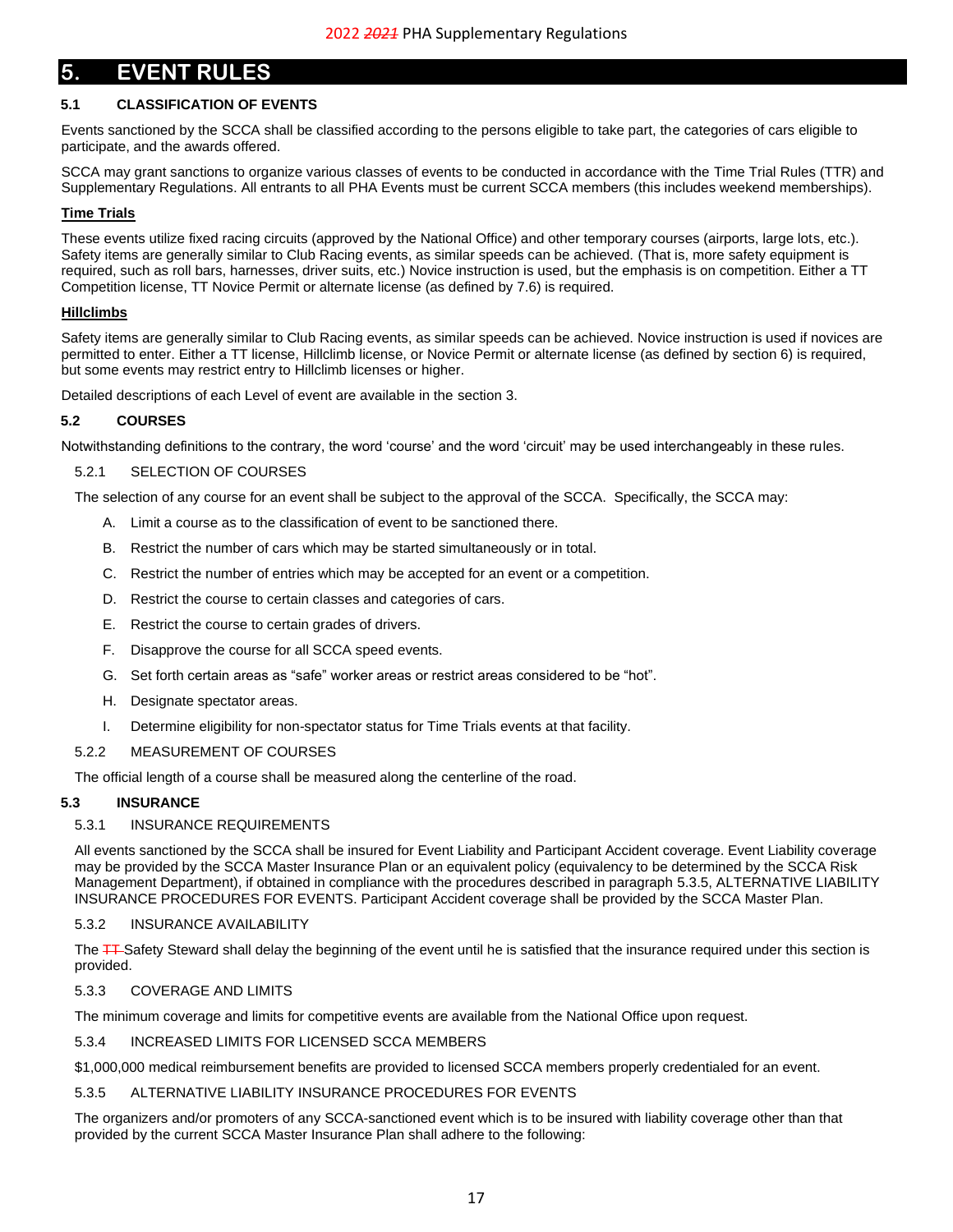- A. A fully worded and certified Liability Policy (or policies) of insurance equivalent to the requirements set forth in this section shall be forwarded to the SCCA Risk Management Department so that receipt of the Liability Policy (or policies) will occur not less than twenty (20) days prior to the scheduled commencement of the event to be insured by such Liability Policy (or policies). The Risk Management Department in its sole discretion, shall determine whether the Policy is equivalent and acceptable.
- B. If such fully worded and certified Liability Policy (or policies) is not received by a date twenty (20) days prior to the scheduled commencement of the event to be insured, the Risk Management Department shall have the right, but not the obligation, to cause the event to be insured for liability under the current SCCA Event Insurance Plan. Certificates evidencing such coverage and a billing for the appropriate premium charge therefore shall be sent to the event organizers and promoters. In case the premium charge is unpaid by a date fourteen (14) days prior to the scheduled commencement of the event, the Risk Management Department shall cause the event to be canceled.

## <span id="page-17-0"></span>**5.4 SANCTIONS**

An SCCA sanctioned event may be organized by:

- The SCCA.
- An SCCA Region(s).

#### <span id="page-17-1"></span>5.4.1 REQUIRED APPROVAL

The names or emblem of the SCCA shall be associated only with events sanctioned by SCCA. Organizers shall not distribute Entry Forms or Supplementary Regulations for an SCCA event prior to obtaining an SCCA sanction.

#### <span id="page-17-2"></span>5.4.2 APPLICATION FOR SCCA SANCTION

Every application for SCCA Sanction shall be submitted on the current Official Form and comply with all SCCA requirements

#### <span id="page-17-3"></span>5.4.3 SANCTION PROCEDURES

The sanction is the documentary authority, granted by SCCA, to organize and hold a competition. A Sanction Number and document will be issued when all requirements have been met and the application approved. Sanction numbers will be issued via e-mail and application submission should be planned accordingly.

#### <span id="page-17-4"></span>5.4.4 LATE FEE

A late fee of fifty (50) percent of the sanction fee shall be charged on all sanctions postmarked after the applicable deadline, unless prior arrangements have been made and approved by the National Office Sanction Administrator.

#### <span id="page-17-5"></span>**5.5 OFFICIAL SCHEDULE**

THE OFFICIAL SCHEDULE FOR AN EVENT SHALL CONTAIN THE FOLLOWING INFORMATION:

- A. A conspicuous announcement: "Held under the SCCA Time Trial and PHA Supplemental Rules."
- B. The event sanction number.
- C. The name of the organizer (Region).
- D. Name, location, and date of the event.
- E. Schedule of planned competitions.
- F. Classes of cars and groupings.
- G. The names of the Chief Steward, Safety Steward, Chief Driving Instructor and Chief Registrar.
- H. The names of additional principal Officials.

#### <span id="page-17-6"></span>**5.6 CHANGES TO THE SUPPLEMENTARY REGULATIONS**

No changes shall be made to the Supplementary Regulations, except for the schedule, event officials and/or class groupings, after the beginning of the period for receiving entries unless unanimous agreement is given by all affected competitors already entered, or the **TT**-Chief Steward so decides for reasons of safety or forces beyond their control. All schedule changes shall be approved by the **TT-Chief Steward. Changes of event officials must be submitted to the Time Trials Divisional Program Manager who will then notify** the National office.

#### <span id="page-17-7"></span>**5.7 ENTRY FORMS**

Entry forms shall contain the following:

- A. Spaces for full names, addresses, membership numbers, and license numbers of entrants and drivers, and for driver's Region of Record
- B. Space for full description of cars to be entered.
- C. An announcement: "Held under the SCCA Time Trial Rules."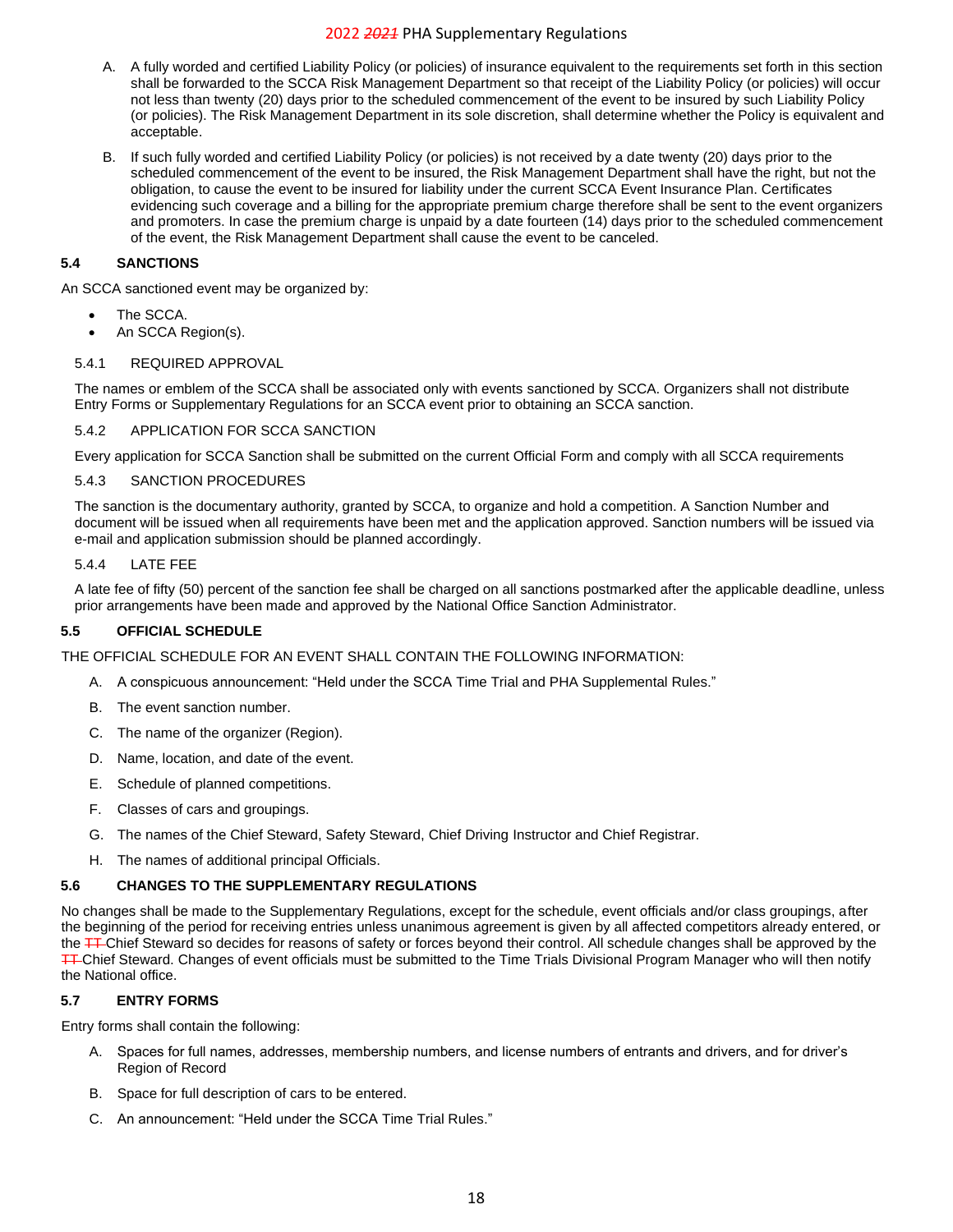- D. Spaces for signatures of entrants and drivers for waiver of liability and/or indemnity declarations, acknowledgment of the authority of the SUPPS, declaration that cars entered comply with the provisions of the SUPPS, persons to be notified in case of accident.
- E. The Sanction Number assigned to the event.
- F. Emergency contact information must be included with the entry.
- G. Any other information required for the clarification of all other details of the event.

#### <span id="page-18-0"></span>**5.8 ENTRIES**

An entry made and accepted in accordance with the Time Trial Rules and the Supplementary Regulations shall constitute a contract binding an entrant to take part in the competition entered unless prevented by forces beyond his or her control. The organizers shall comply with the conditions of entry, provided that the entrant has made every effort to take part in the competition. A breach of such contract may be treated as a breach of the SUPPS.

An entry is considered official and a competitor is considered entered in an event when:

- A. A signed, completed, and official entry blank has been submitted and received by the organizers (subject to subsequent refusal per section [5.8.2\)](#page-18-2).
- B. The entry fee has been paid and received by the organizers.
- C. All fines due and payable to SCCA must have been paid.

#### <span id="page-18-1"></span>5.8.1 DUAL ENTRY

Dual entry is permitted under a single sanction number. Separate entry forms and fees are required for each class entered. Only one (1) Vehicle Logbook is required but shall contain pictures of each configuration.

#### <span id="page-18-2"></span>5.8.2 REFUSAL OF ENTRY

The organizers have the right to refuse an entry at their discretion without giving a reason for refusal. If an entry for any competition is refused, notification of such refusal shall be sent to the entrant at the address given on the Entry Form as soon as possible.

#### <span id="page-18-3"></span>5.8.3 FALSIFICATION OF ENTRY

An entry which contains a false or incorrect statement may be determined to be null and void by the Time Trials Chief Steward or other First Court. The entrant may be deemed guilty of a breach of the SUPPS, the entry fee may be forfeited, and further penalties may be imposed.

#### <span id="page-18-4"></span>5.8.4 WITHDRAWAL (SCRATCH) OF ENTRY

An entry may be withdrawn without penalty if the withdrawal is made prior to the entry deadline date. In such cases, the organizers shall return the entry fee. For withdrawals after the entry deadline, return of all or part of the entry fee is at the organizers' discretion.

#### <span id="page-18-5"></span>**5.9 SUBMISSION TO RULES**

EVERY PERSON, BODY, GROUP OF PERSONS, REGION OF THE SCCA, OR ORGANIZER WHO APPLIES FOR AND IS GRANTED AN SCCA SANCTION TO CONDUCT AN EVENT, OR ANY PERSON WHO APPLIES FOR AN SCCA LICENSE SHALL BE DEEMED TO HAVE AGREED TO THE FOLLOWING AND SO ACKNOWLEDGE IN WRITING UPON REQUEST:

- A. He or she is familiar with the Supplementary Regulations.
- B. He or she agrees without reservation to the consequences resulting from the TT and Supplemental Rules.
- C. He or she renounces the right to have recourse, except with the written consent of the SCCA, to any arbitrator or tribunal not provided for in the TT and Supplemental Rules.

#### <span id="page-18-6"></span>**5.10 WAIVERS**

All participants (entrants, drivers, crew, workers, and guests receiving passes) shall sign the SCCA Participants Agreement (waiver of liability) prior to receiving credentials (passes).

#### <span id="page-18-7"></span>**5.11 ENTRY LIST**

It is recommended the event organizers make the official list of competitors available to all entrants at no charge as early as possible prior to the commencement of the event.

#### <span id="page-18-8"></span>**5.12 RESULTS**

<span id="page-18-9"></span>The organizing region will send Official Race Results and Observer Reports to the National Office and TT Divisional Program Manager within ten (10) days of the event.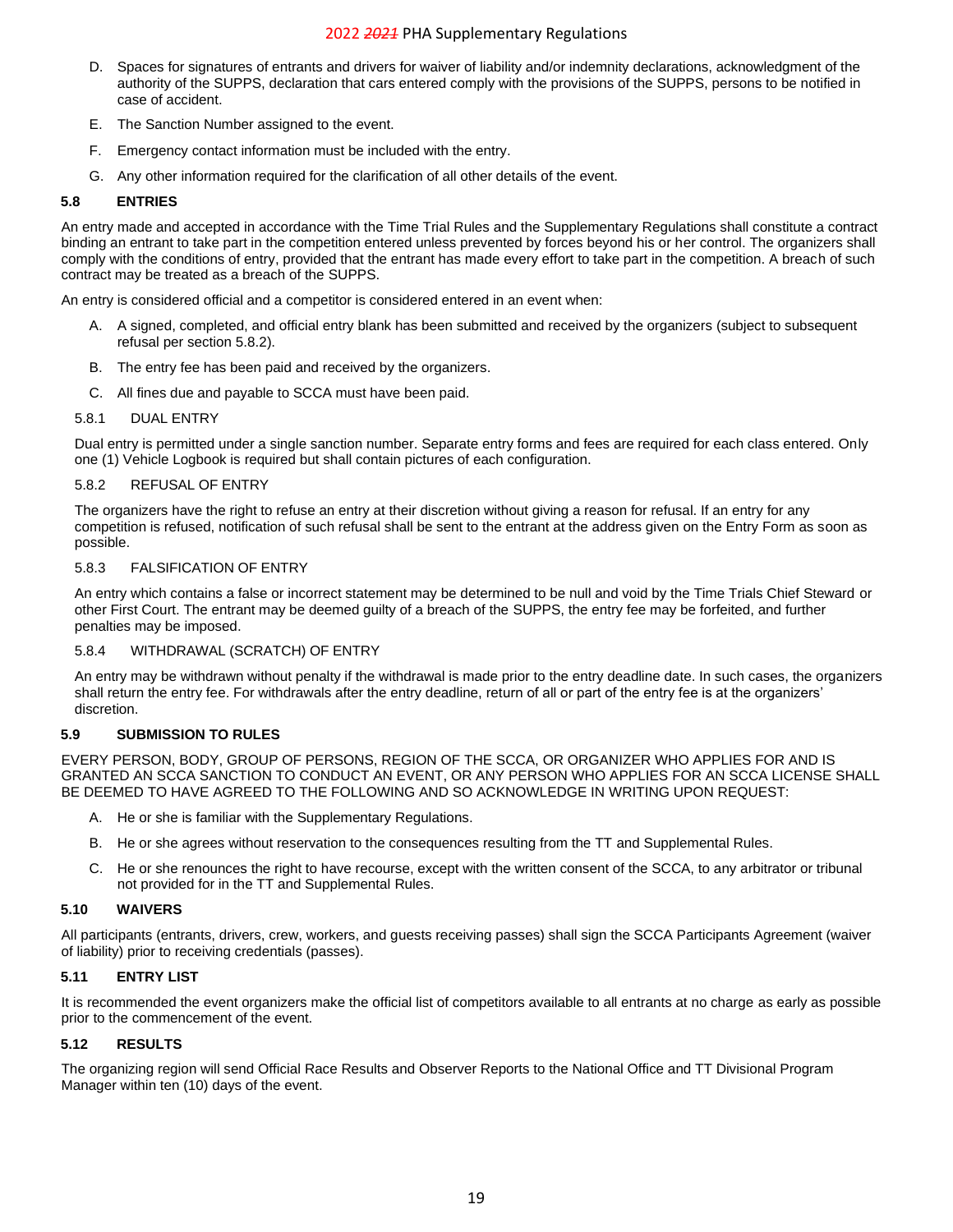## **5.13 AWARDS**

Awards shall be based on the single best recorded run. 1<sup>st</sup> through 3<sup>rd</sup> event plates will be awarded for 1<sup>st</sup> through 3<sup>rd</sup> place in each class; all other entrants will receive an event participant plate.

#### <span id="page-19-0"></span>**5.14 POSTPONEMENT, ABANDONMENT, OR CANCELLATION**

All or part of an event may be postponed or canceled if the Chief Steward and Safety Steward (in full agreement) order that all or part of the event be postponed or cancelled for reasons of safety or forces beyond their control.

#### <span id="page-19-1"></span>**5.15 FLAGGING AND COMMUNICATIONS**

#### <span id="page-19-2"></span>5.15.1 GENERAL ORGANIZATION

The Flagging and Communications Chief shall be responsible for the establishment and operation of the Flagging and Communications organization at each SCCA speed event. The purpose of this organization shall be to provide safe course control by:

- A. Informing the Chief Steward and other Officials, through the communication network, of the condition of the course and the competing cars, and of any situation requiring decisions and/or action by the Race Officials.
- B. Relaying information and instructions from the Chief Steward to the persons operating the various emergency vehicles and equipment around the course as well as to the race drivers and turn personnel.
- C. Undertaking emergency action needed to protect the lives and property of drivers, workers, or spectators in the event of an accident.
- D. Maintaining a clear course.

#### <span id="page-19-3"></span>5.15.2 CENTRAL CONTROL STATION

The Communications Chief shall have charge of the Central Control Station where all communications affecting the control of the event are carried out. The Central Control Station shall maintain immediate liaison with the Chief Steward and all corner stations.

#### <span id="page-19-4"></span>5.15.3 CORNER STATIONS

- A. Number There shall always be a sufficient number of corner stations established and manned to keep the entire course under observation and to protect all areas of the course not immediately visible to oncoming drivers.
- B. Location Each corner station shall be located in accordance with the following considerations: The flagmen to have a clear view of the area to be covered; maximum visibility of the flagmen to the oncoming drivers; maximum protection for the corner station crew from out of control automobiles.
- C. Personnel Each corner station shall be staffed with a minimum of one person unless otherwise approved by the  $\frac{1}{1}$ Safety Steward for the event. Personnel should be properly dressed while on station. This means no shorts, tank tops, halter tops, beach wear, etc. while the track is "hot". It is highly recommended that any person on station acting as a first responder should be wearing long sleeves and pants of at least 100% cotton material for personal safety reasons.
- D. Equipment Each corner station shall be equipped with at least the following:
	- 1. Device for communicating immediately, privately, and without interference with the Central Control Station, other corner stations, and other stations as appropriate.
	- 2. A red flag. Flags and their meaning are discussed in the SUPPS Sectio[n 4.5.3.](#page-14-1)
	- 3. One Class ABC type fire extinguisher at least equivalent to a 10-pound dry chemical size although two (2) 10 pound extinguishers are recommended at all events. Any events where vehicles are running fuels that are primarily alcohol based (greater than 50% by volume) a minimum of two (2) water or foam extinguisher of the proper type are also required. The grid area shall be equipped with the same number and type of fire extinguishers as the corner stations for all events (it is highly recommended that the number of water/foam extinguishers for grid be doubled when alcohol fueled cars are participating).
	- 4. Broom (push type) and absorbent materials (e.g. grease sweep, oil dry, etc.).
	- 5. If a start/finish station is used, this station shall also have a green flag, a checkered flag, and a black flag.

#### <span id="page-19-6"></span><span id="page-19-5"></span>**5.16 EMERGENCY SERVICES - MEDICAL AND FIRE SAFETY**

#### 5.16.1 PURPOSE

To establish equipment and personnel needed to handle a workable medical, fire, and safety plan. Detailed plans need to be based on the specific conditions at the event facility and local, state or federal protocols and regulations.

<span id="page-19-7"></span>Medical personnel on site need to be familiar with local, state, and federal regulations for accident and medical emergencies.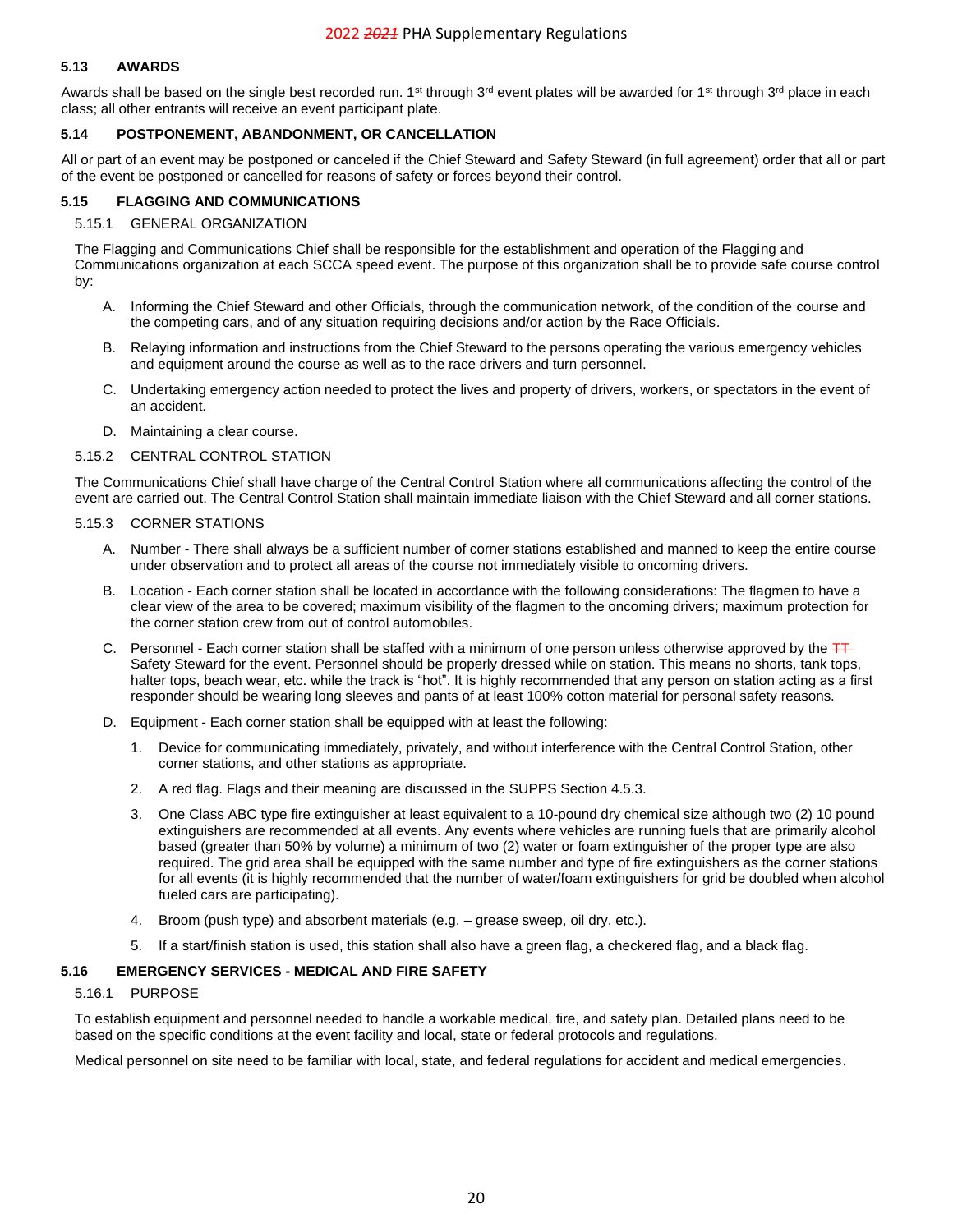## <span id="page-20-0"></span>5.16.2 EMERGENCY SERVICES PERSONNEL AND EQUIPMENT

## *5.16.2.1 MEDICAL PERSONNEL AND AMBULANCE*

The following minimums apply:

- A. There shall be a BLS (Basic Life Support) Unit on site staffed by at least two certified caregivers, one of whom must be an EMT at minimum.
- B. Medical personnel shall report to the Safety Steward for the event.
- C. It is recommended the initial medical response, which may be an ambulance, occur within two (2) minutes.

## <span id="page-20-1"></span>*5.16.2.2 COURSE RESPONSE VEHICLE*

- A. There shall be at least one (1) course response vehicle which shall be equipped as specified in C. below. It is recommended the vehicle be stationed so it can reach any point on the racing surface within two (2) minutes at a speed not to exceed fifty (50) mph. The course response vehicle MUST be manned whenever the track is "hot" in order to facilitate a rapid response to any on track incident.
- B. There shall be at least one (1) person assigned to each course response vehicle who is trained to use the equipment on the vehicle. It is recommended two (2) persons be assigned to each response vehicle. The course response vehicle shall be capable of flat towing a disabled race car.
- C. The course response vehicle must contain at least 50 lbs. of dry chemical and/or foam extinguishers (in any combination) along with tow straps, brooms, pry bars, and absorbent materials.
- D. Course Response personnel shall report to the Safety Steward unless there is a Chief of Emergency Services assigned.

## <span id="page-20-2"></span>*5.16.2.3 WRECKER*

- A. There shall be one (1) wrecker or equivalent which shall be capable of lifting or removing any race car from the event. The wrecker may also serve as a fire truck if equipped as specified in [5.16.2.2.](#page-20-1)
- B. There shall be at least one (1) person assigned to a wrecker who is trained to use the equipment.
- C. Wrecker personnel shall report to the **TT**-Safety Steward unless there is a Chief of Emergency Services assigned.

## <span id="page-20-3"></span>*5.16.2.4 TELEPHONE*

There shall be an operating telephone or radio readily available to the Chief Steward and Chief Safety Steward which can contact community emergency services and hospitals.

## <span id="page-20-4"></span>*5.16.2.5 OTHER RECOMMENDED EQUIPMENT*

It is recommended that the following items be immediately available to the Response Truck Crew:

- A. Sharp knife
- B. Bolt cutters, 3 foot
- C. Fire axe
- D. Pry bars, 2 foot and 6 foot
- E. Rope, (3/4-inch nylon/or strap, 6000 lb. test), 30 feet
- F. Bow saw (30 inch blades) or equivalent tool
- G. Tool box, containing: vice grip pliers, hammer (5 lb.), small pry bar, screwdrivers (flat head and Phillips), chisel, tin shears, hack saw and blades, adjustable crescent wrenches (large and small).
- H. Oil dry compound
- I. The equipment should be carried on the response vehicle, wrecker or MERV (Multiple Emergency Response Vehicle).
- J. If a power compound rescue tool and trained operator is available locally through Fire or EMS services, it does not have to be located at the event site.
- <span id="page-20-5"></span>K. Comparable equipment may be substituted with the advance approval of the TT-Chief Steward and TT-Safety **Steward**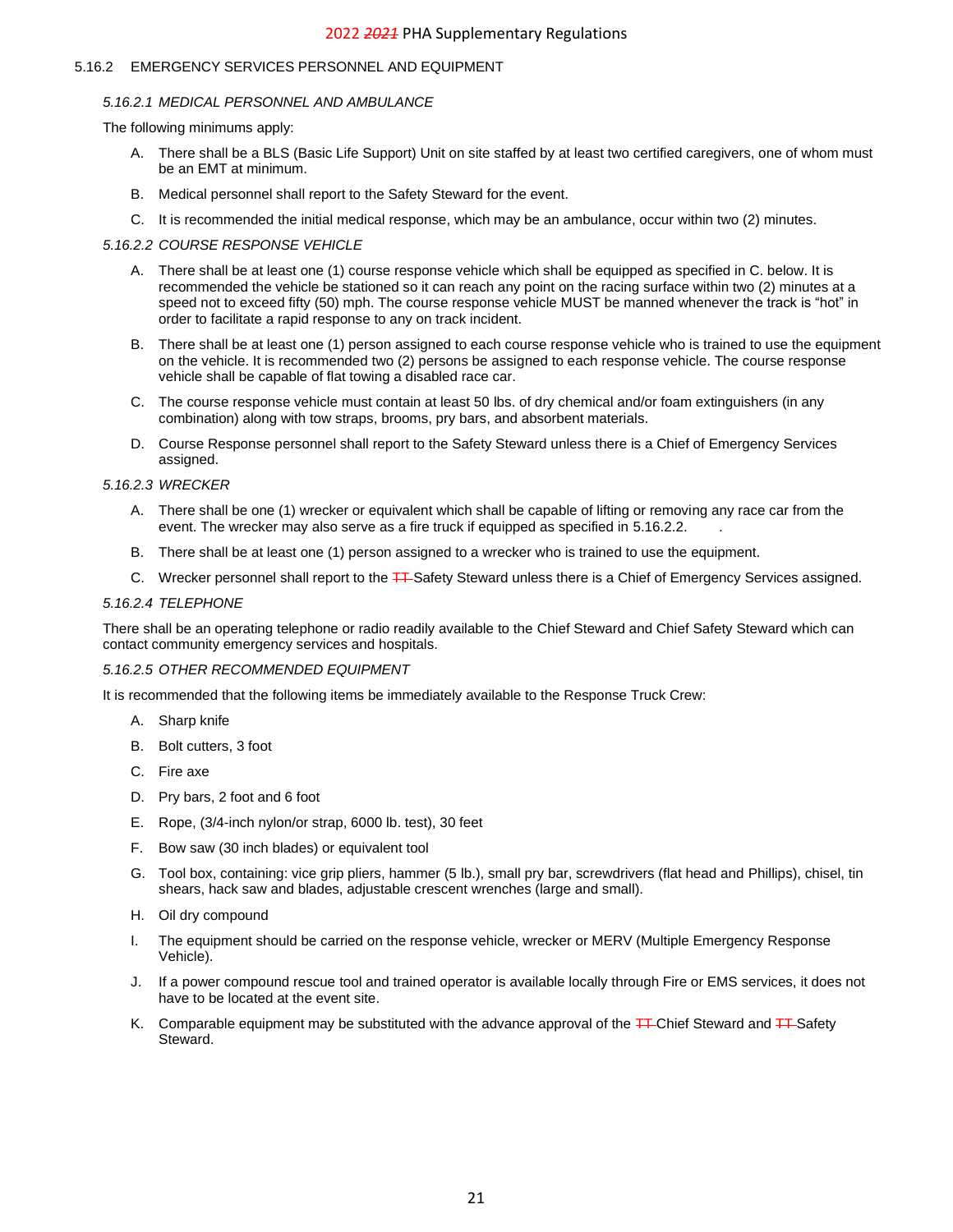#### <span id="page-21-0"></span>5.16.3 Operating Rules

*5.16.3.1 EMERGENCY PLAN*

The Safety Steward shall, before allowing the commencement of the event, verify that an emergency plan is in place. A copy of the emergency plan should be on file with the National Office.

#### <span id="page-21-1"></span>*5.16.3.2 BRIEFING*

The Safety Steward shall meet with the Medical Crew to confirm duties, duty stations, equipment, race circuit characteristics, vehicles, and other protocol.

#### <span id="page-21-2"></span>*5.16.3.3 DISPATCHING*

The dispatching of emergency vehicles on the track shall be authorized by the Chief Steward. Dispatching procedures shall be agreed on in advance by the Chief Steward, Safety Steward and emergency response personnel.

## <span id="page-21-3"></span>*5.16.3.4 HOSPITAL ARRANGEMENTS*

The Medical Crew (crew staffing the on-site ambulance) shall establish a primary route to the primary and secondary hospital prior to an event.

The Event Organizer shall confirm the availability of hospital staff and facilities.

#### <span id="page-21-4"></span>*5.16.3.5 IDENTIFICATION OF PERSONNEL*

Emergency services personnel should be readily identifiable by some means other than the usual passes (e.g., vest, arm bands, jackets).

## <span id="page-21-5"></span>*5.16.3.6 START OF RACE*

All emergency vehicles shall be equipped and staffed at all times while race cars are on course.

#### <span id="page-21-6"></span>*5.16.3.7 SUSPENSION OF RACING*

Racing shall be suspended if the personnel specified in [5.16.2.1,](#page-20-0) or the equipment specified in [5.16.2.2](#page-20-1) and [5.16.2.3](#page-20-2) are no longer on the premises or are unable to perform their assigned duties.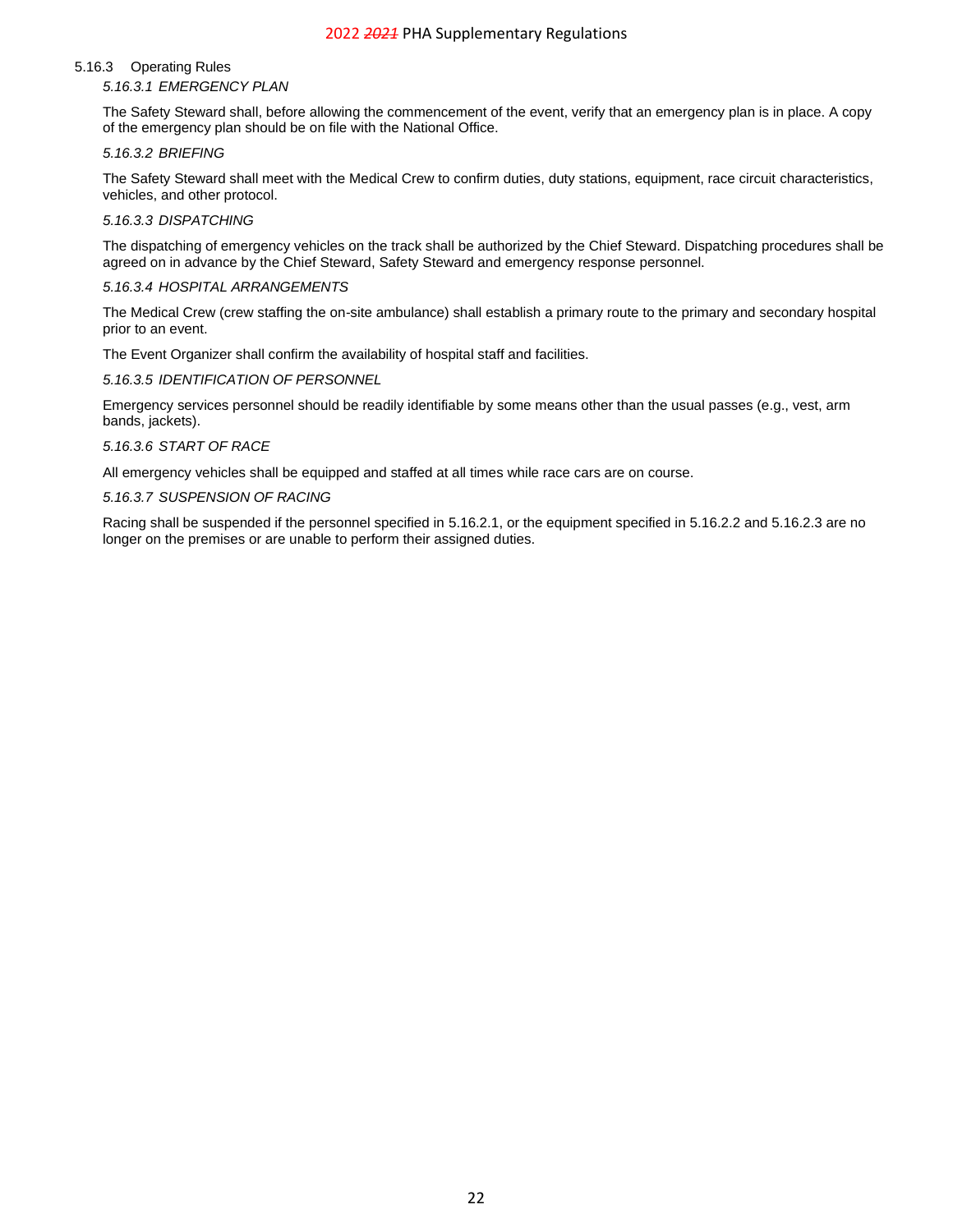## <span id="page-22-0"></span>**6. LICENSES**

## <span id="page-22-1"></span>**6.1 LICENSE GRADES**

The following license grades apply to PHA events:

- TT/Hillclimb Novice permit
- **TT Driver**
- Hillclimb Driver

NOTE: For Minors, see section [6.8](#page-23-7)

#### <span id="page-22-2"></span>**6.2 PARTICIPATION REQUIREMENTS**

A license holder shall participate in the minimum number of SCCA races specified for his or her grade of license.

#### <span id="page-22-3"></span>**6.3 MEDICAL REQUIREMENTS**

Medical requirements can be found on page 2 of the Time Trial/Novice Time Trial License Application

#### <span id="page-22-4"></span>**6.4 TIME TRIALS PARTICPATION LOG BOOKS**

Time Trial Participation Log Books and/or Time Trial Competition Licenses may be used as documentation of on-track experience that may gain credit towards an SCCA Club Racing Competition License at the discretion of the SCCA Drivers School Chief Steward.

#### <span id="page-22-5"></span>**6.5 NOVICE PERMITS**

TT/Hillclimb Novice permits will be issued by the SCCA National Office or SCCA regions to enable student drivers to obtain the training and experience needed for TT or Hillclimb Licenses. Applicants under the age of 18 must apply directly to SCCA Member Services and provide a completed SCCA MS-L minor waiver (Form MS-L).

### <span id="page-22-6"></span>6.5.1 NOVICE PERMIT UPGRADES

Novice permit holders must complete three Time Trials or Hillclimb events with a satisfactory rating by the Driving Instructor of the event. Once these are completed, they may apply to the National Office for an upgrade to a TT or Hillclimb license.

#### <span id="page-22-7"></span>6.5.2 APPLICANTS WITH PRIOR RACING EXPERIENCE

The TT Divisional Program Manager may waive all or part of the requirements for drivers with prior racing experience. Participants with a Regional Competition license, its equivalent, or higher, may use that license and do not need to obtain a Time Trials or Hillclimb license. A valid American Rally Association (ARA) license may be used in place of a TT Novice License; these drivers will retain novice status until obtaining a TT or Hillclimb License. All participants in Time Trials or Hillclimb events must have a current SCCA membership.

#### <span id="page-22-8"></span>6.5.3 RACING ON A TT/PHA NOVICE PERMIT

<span id="page-22-9"></span>The holder of a TT/ PHA Novice Permit shall participate in three events and obtain the signature of the Chief Driving Instructor of the events attesting to satisfactory performance. Novice Permits may not be renewed or reissued for a third consecutive year.

#### *6.5.3.1 NOVICE REGULATIONS*

A novice is defined as any driver currently competing under a TT/Hillclimb Novice Permit or SCCA Novice Competition License **OR** any driver that has not competed at that site in the past 5 years. ALL novices are required to meet the following expectations in order to obtain a SAT (satisfactory) rating:

- A. Novices must present themselves and their car at registration on Friday evening.
- B. Novices must attend the Novice Driver's Meeting and Sunday Driver's Meeting.
- C. All novice cars **MUST** display three (3) ID stripes on both sides of the vehicle. The color of the stripes must be of a contrasting color from the body paint.
- D. Complete the weekend without "Incidents" as defined in sectio[n 0.](#page-22-10)

Failure to meet these expectations may result in an UNSAT (unsatisfactory) rating or disqualification from the event.

<span id="page-22-10"></span>Note: Only those drivers who meet the criteria of 6.5.3.1 above will be eligible for participation in novice touring runs unless permission is granted by the Chief Steward. In that case the driver shall attend the novice drivers meeting.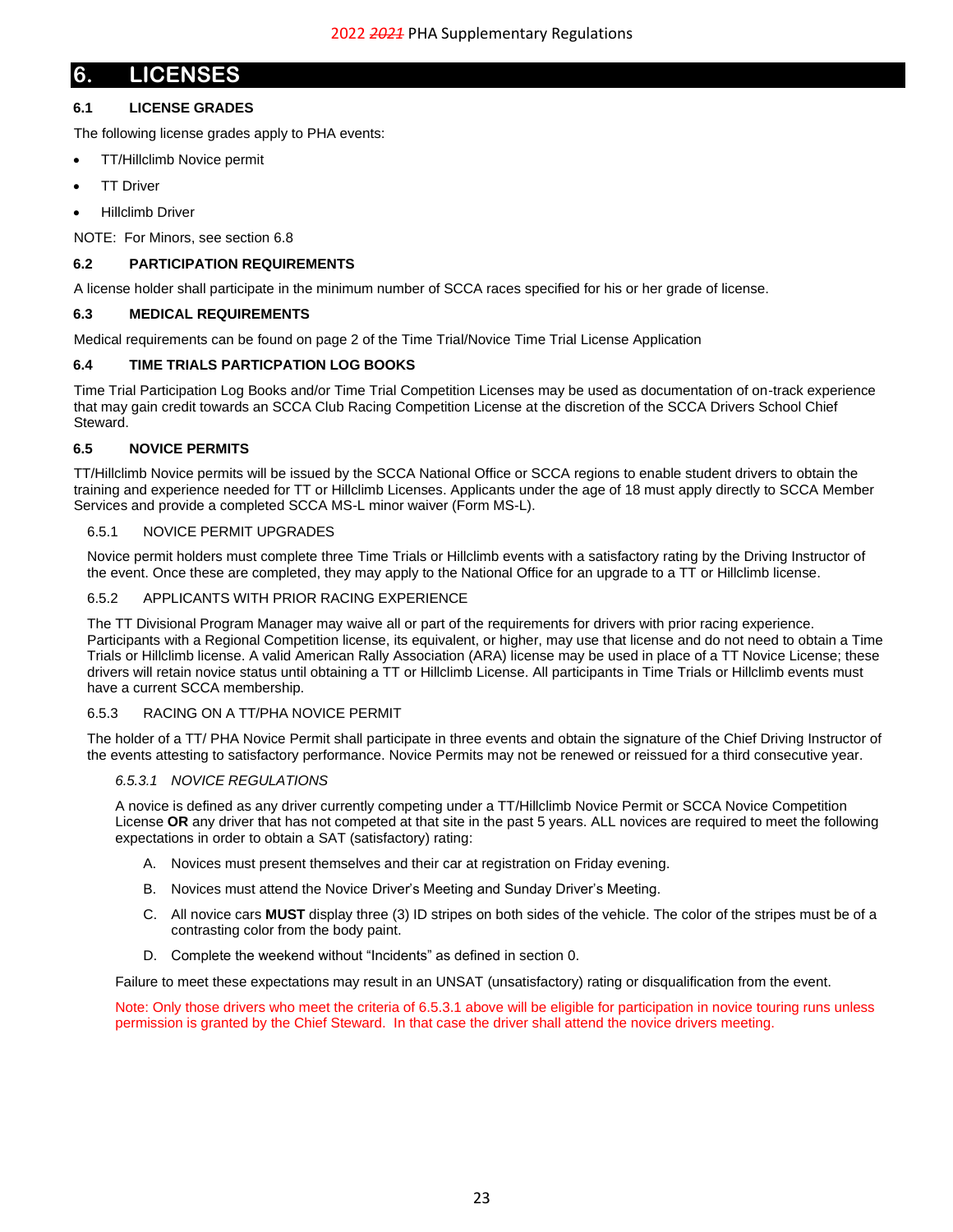#### *6.5.3.2 NOVICE INCIDENTS*

A. Two or more wheels off course

Result: Mandatory discussion with the Chief Driving Instructor. SAT rating possible. Corner worker reports could adversely affect this rating.

B. Spin without contact

Result: Mandatory discussion with the Chief Driving Instructor. A SAT rating with cautionary notation in the TT Novice Permit. Corner worker feedback may result in an UNSAT rating

C. Off course crash as a novice

Result: Mandatory discussion with the Chief Driving Instructor AND Chief Steward about cause and effect. For example: Overdriving, wrong line, too fast for skill level, car failure, etc. The driver can offer mitigating circumstances, but generally, crashing as a novice is frowned upon. UNSAT entry in the Novice Permit.

D. Unsportsman-like Conduct. (Uncontrolled temper, disrespect towards drivers, workers and/or officials, conduct deemed inappropriate by the Stewards/Instructors)

Result: UNSAT entry in the Novice Permit with appropriate notation of the issue and possible disqualification for the weekend. Final decision is with the Chief Steward.

## <span id="page-23-0"></span>6.5.4 REVOCATION

A Novice Permit may be revoked by the TT Divisional Program Manager, appointed by the SCCA for his division of record, upon recommendation of the Chief Safety Steward or Chief Driving Instructor of an event.

#### <span id="page-23-1"></span>**6.6 HILLCLIMB LICENSE REQUIREMENTS**

Holders of TT/PHA Novice Permits who are current SCCA members in good standing and who have satisfactorily completed the event requirements in [6.5.3](#page-22-8) may apply for upgrade to the National Office.

#### <span id="page-23-2"></span>6.6.1 TT NOVICE PERMIT AS TEMPORARY LICENSE

Should a TT Novice licensee choose to attend a restricted TT event (not approved for novices) after fulfilling the requirements for upgrade, they should contact the TT Divisional Program Manager to make arrangements to inform the registrar of the event in question of the current license status.

#### <span id="page-23-3"></span>6.6.2 RENEWAL OF LICENSE

Renewal forms will be mailed automatically. Hillclimb License holders may apply for renewal by contacting the National Office.

#### <span id="page-23-4"></span>6.6.3 APPLICANTS WITH PRIOR DOCUMENTED EXPERIENCE

Participation requirements for issuance or renewal of a TT or Hillclimb License may be waived in total or in part only by the TT Divisional Program Manager or SCCA Club Racing Manager.

#### <span id="page-23-5"></span>**6.7 OTHER COMPETITION LICENSES - ACCEPTED FOR TIME TRIALS EVENTS.**

The following competition licenses are accepted for PHA events: SCCA Professional, National, Regional, Vintage and Novice. Also accepted are Canadian ASN-FIA licenses and those approved in the current GCR. Other types of competition licenses may be accepted per Supplemental Regulations. Entrants with other types of accepted competition licenses must be current SCCA members in good standing and should have completed the minimum number of events required for the applicable competition license during the license year. Any of the accepted competition licenses must meet the eligibility requirements in [6.7.1.](#page-23-6)

#### <span id="page-23-6"></span>6.7.1 ELIGIBILITY

Entrants with other types of accepted competition licenses must be current SCCA members in good standing and shall have completed the minimum number of events required for the applicable competition license during the license year.

#### <span id="page-23-7"></span>**6.8 LICENSING OF MINORS**

Minor requirements can be found on page 2 of the Time Trail/Novice Time Trial Application

#### <span id="page-23-8"></span>**6.9 PROBATION LETTER HOLDERS**

All SCCA probation letter holders shall present the letter at registration to the Chief Steward.

## <span id="page-23-9"></span>**6.10 TIME TRIALS OFFICIALS' LICENSING SPECIALTIES**

Time Trials officials include the following:

- TT Volunteer
- **TT Driving Instructor**
- TT Chief Steward
- **TT Safety Steward**
- **TT Tech Inspector**
- **TT Course Inspector**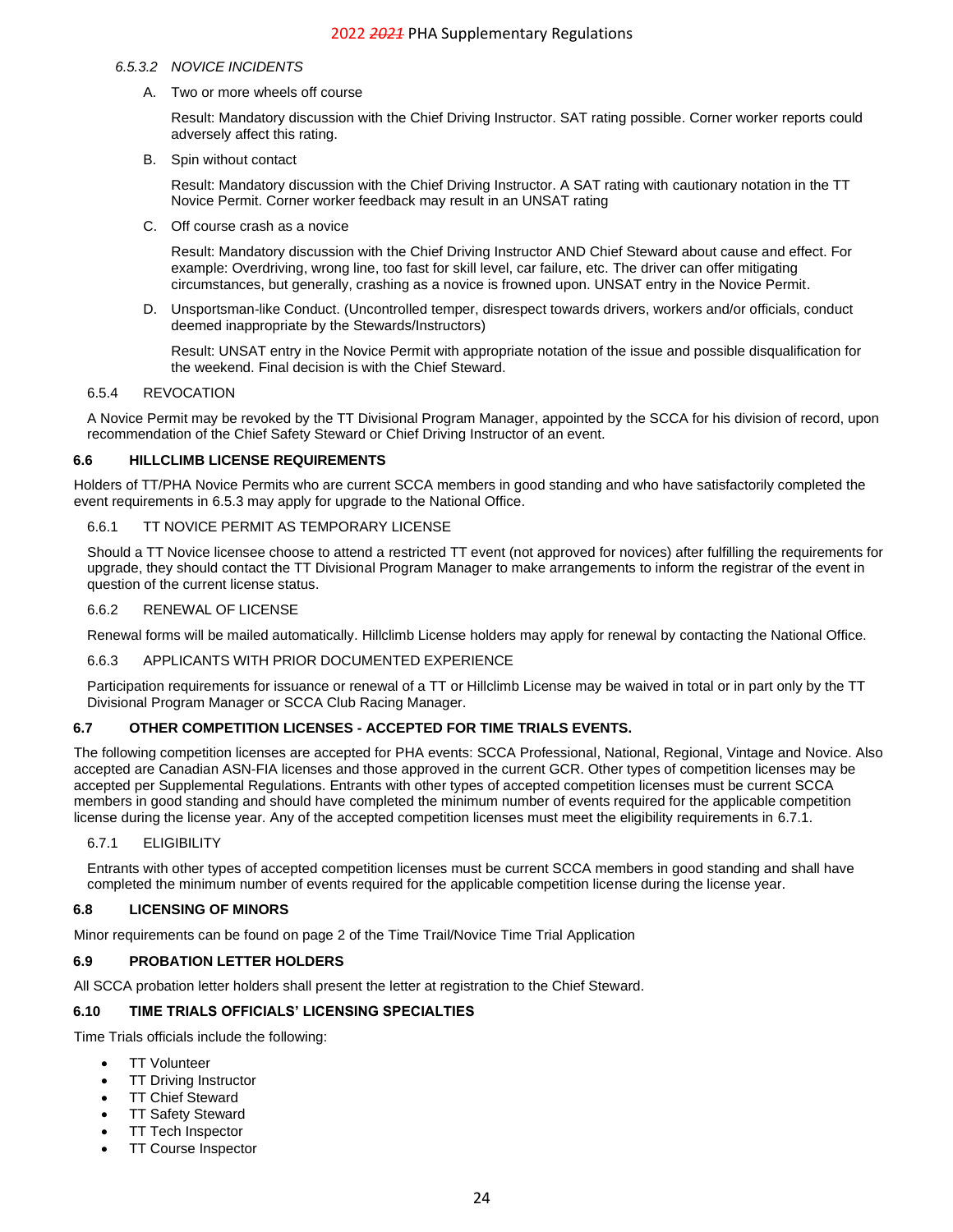#### <span id="page-24-0"></span>6.10.1 TIME TRIALS OFFICIALS LICENSE LEVELS

In the Time Trials program, these designations are awarded upon demonstration of ability and experience first, with amount of participation as a secondary consideration.

**Apprentice** - This grade shall be used for those in training and unless expressly stated within the SUPPS shall have an Official license holder of the same specialty onsite. Obtaining this level of license requires no approval and can be issued by contacting SCCA National office.

**Official** - For those who demonstrate competent service and have completed an acceptable Apprentice period. This requires an upgrade request.

**Specialist** – This grade designates those who are capable of taking on leadership positions. They will be responsible for training new Apprentices and will be those who are eligible for Divisional leadership positions. This requires an upgrade request.

<span id="page-24-1"></span>6.10.2 TIME TRIALS OFFICIALS LICENSE UPGRADE GUIDELINES

The following participation guidelines are recommended for license upgrades. Submit all upgrades on a Time Trial Official application. Information shall include the date, location/event, sanction number, specialty worked and signature, membership number of the specialty Official.

- A. Apprentice to Official level upgrade for TT Safety Steward or TT Course Inspector
	- 1. Completing an SCCA approved safety seminar
	- 2. Successful completion of 4 Time Trial events in any combination
	- 3. Highly recommended 3 of 4 events be Time Trials Level or higher
- B. Apprentice to Official level upgrade requirements (except TT Safety Steward or TT Course Inspector)
	- 1. Successful completion of 3 Time Trial events in any combination
	- 2. Highly recommended 2 of the 3 events be Time Trials or higher
- C. Approval for Apprentice to Official upgrades
	- 1. To be submitted to and approved by the TT Divisional Program Manager. The application will be forward to Member Services for processing.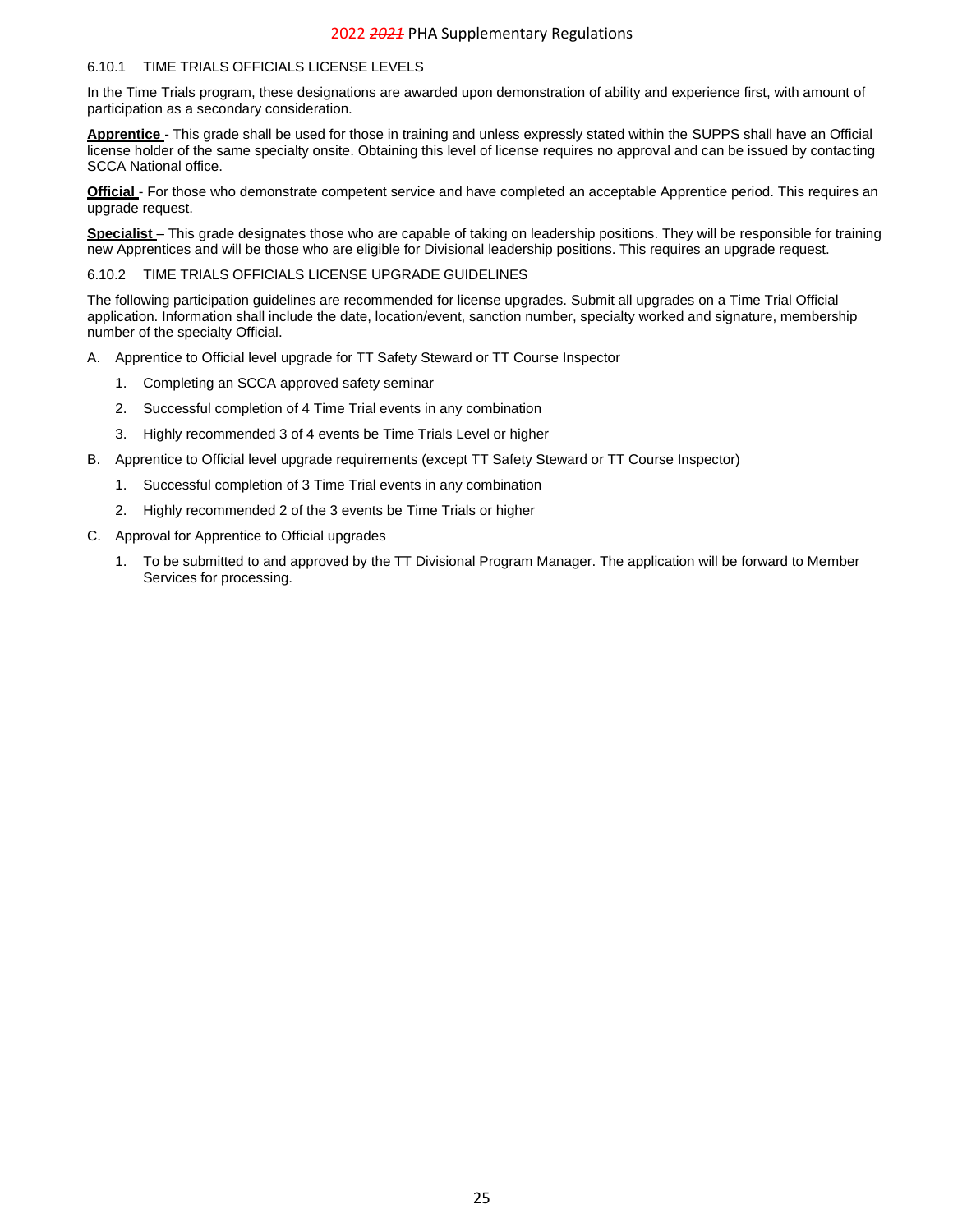## <span id="page-25-0"></span>**7. PHA EVENT OFFICIALS**

## <span id="page-25-1"></span>**7.1 OFFICIALS**

The staff of principal officials, whose duty it shall be to direct the control of the event may include:

- **Chief Steward**
- Safety Steward
- Event Chairman
- Worker Chief
- Chief of Timing
- Chief Technical and Safety Inspector (Scrutineer)
- Chief Driving Instructor
- Chief Registrar
- Chief Sound Control

They shall be termed "Officials" and may have assistants also termed "Officials," to whom any of their duties may be delegated. Any worker is considered an official. When a PHA event is held in conjunction with a Club Race event, all event officials may be those of the Club Race event.

## <span id="page-25-2"></span>**7.2 RACE OFFICIAL LICENSES**

It is required that all Officials under SCCA control at all SCCA sanctioned PHA events shall either be licensed in the specialty or hold a logbook in the specialty, except medical personnel and workers in "safe" areas as listed below. These licenses are to be checked at Registration (preferred) or by the Chief of the Specialty at each event.

The Divisional Time Trials Safety Steward shall have the authority to determine if a work area is classified as "safe" as to allow nonmembers to be utilized. In the absence of the Divisional TTSS, the event Safety Steward, Chief Steward, and Event Chairman may deem an area "safe" through unanimous agreement. Any areas not deemed safe by one of the above methods shall default to "hazardous" status and be thereby restricted to SCCA members only.

If licensed Time Trials Officials are not available, Club Racing Official Licensees may be substituted. This is intended to allow Regions or Divisions a way to start new programs.

## <span id="page-25-3"></span>**7.3 REQUIRED OFFICIALS**

At every event there shall be a Chief Steward, Safety Steward, and Chief Technical and Safety Inspector, in addition to other officials as necessary. Additionally, a Chief Driving Instructor must be present at any event where novices are participating.

## <span id="page-25-4"></span>**7.4 RIGHT TO SUPERVISION**

The SCCA Club Racing Department reserves the right to designate a qualified person to evaluate any competition.

## <span id="page-25-5"></span>**7.5 APPOINTMENT**

All Officials shall be appointed by the Region conducting the event, subject to approval by the Time Trials Divisional Program Manager, or the TT Safety Steward of the Division for TT Safety Steward positions.

## <span id="page-25-7"></span><span id="page-25-6"></span>**7.6 CONDUCT**

## 7.6.1 STANDARDS OF BEHAVIOR

Every Official shall conduct himself or herself according to the highest standards of behavior. Failure to do so may result in loss of official appointment for the event, or other penalty as determined by the Club Racing Manager.

## <span id="page-25-8"></span>7.6.2 LOSS OF LICENSE

Any license holder (whose actions are deemed by the SCCA Time Trials Administrative Council to be contrary to the best interest of SCCA) may have his or her license revoked, either for a period specified by the Time Trials Administrative Council, or permanently. This action is appealable to the Board of Directors.

## <span id="page-25-9"></span>**7.7 PLURALITY OF DUTIES**

The same person may hold more than one official position. Any substitution of officials shall be coordinated with the Chief Steward and other officials.

## <span id="page-25-10"></span>**7.8 POWERS OF THE SOM – OPTIONAL**

<span id="page-25-11"></span>All powers of the SOM shall fall to the Chief Steward when this option is used by the event organizers. All Club Race Steward protocols should be followed if the event organizer chooses to utilize a SOM and all related stewards. In the event of a protest, the SOM shall appoint three individuals to hear, discuss, and rule on the protest. These individuals shall have no material interest in the involved parties or in the outcome of the protest.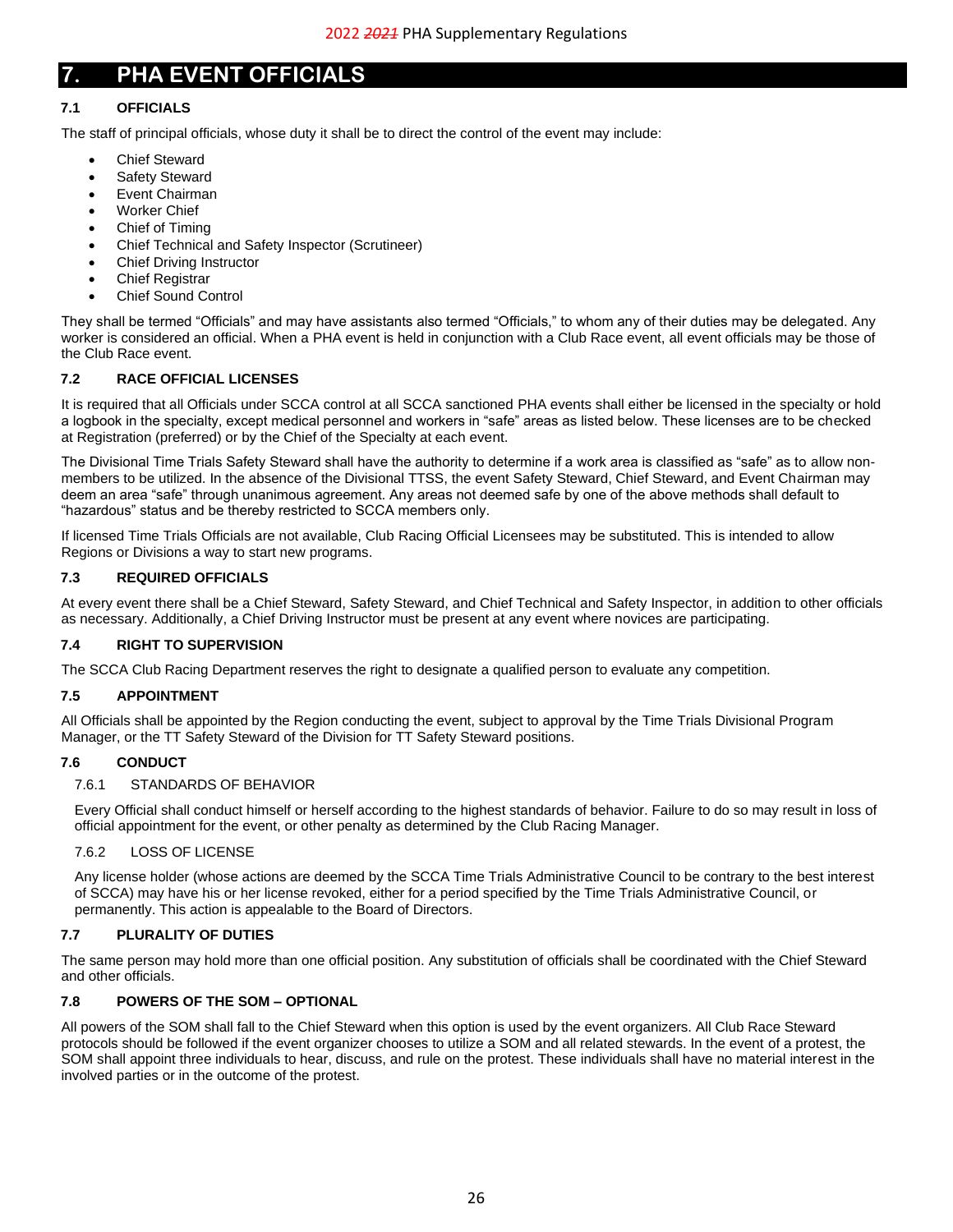## **7.9 CHIEF STEWARD**

The Chief Steward is the executive responsible for the general conduct of the event in accordance with the SUPPS. In the event of a protest, the Chief Steward shall appoint three individuals to hear, discuss, and rule on the protest. These individuals shall have no material interest in the involved parties or in the outcome of the protest.

## <span id="page-26-0"></span>**7.10 EVENT CHAIRMAN**

The Event Chairman shall be responsible for the organization of an event. Specifically, he or she shall: Arrange the required equipment and facilities in accordance with Section [5.16.](#page-19-5), EMERGENCY SERVICES - [MEDICAL AND FIRE SAFETY.](#page-19-5)

#### <span id="page-26-1"></span>**7.11 CHIEF STARTER - OPTIONAL**

The Chief Starter shall operate directly under the supervision of the TT-Chief Steward. The Chief Starter gives directions to competing drivers by flag, hand, and body signals prescribed by the SUPPS with respect to starting, suspending, and ending a race.

## <span id="page-26-2"></span>**7.12 COURSE CHIEF - OPTIONAL**

The Course Chief shall be responsible for final preparation and maintenance of the course and other related duties assigned to them by the Chief of Emergency Services in conjunction with the Safety Steward and Chief Steward.

#### <span id="page-26-3"></span>**7.13 WORKER CHIEF**

The Worker Chief shall be responsible for recruiting, training, and assigning qualified persons to corner stations. At least one worker at each station should be an SCCA member, preferably licensed in a specialty. Additionally, the Worker Chief is responsible for overseeing other workers including start line workers, pit and grid workers, and working with the Chief Steward to assign a person to the Control station.

#### <span id="page-26-4"></span>**7.14 COMMUNICATIONS CHIEF - OPTIONAL**

The Communications Chief shall be responsible for the establishment and operation of the communications system, which shall include all corner stations and a central control.

#### <span id="page-26-5"></span>**7.15 CHIEF OF TIMING**

The Chief of Timing shall be responsible for the accurate timing and scoring of the event in accordance with the SUPPS (For nonpassing events, lap charts are waived). Specifically, he or she shall:

- A. Recruit, train, assign and supervise qualified personnel to time and score the event.
- B. Furnish the Chief Steward, Chief Driving Instructor and Event Chair any times and results that they may request.
- C. Maintain records of official times and lap charts for all competing cars.
- D. Compile and publish the Official Results of all competitions, submit copies of completed Official Results to the Event Chairman for distribution to the Chief Steward, the organizers, and the SCCA, and submit complete Official Results within ten (10) days to the Divisional Points Keeper.
- E. At spectator events, work closely with the Press Officers, press, and other media, as well as with circuit, radio, and/or television announcers, providing qualifying information, results, and any other data requested, as quickly as possible.

#### <span id="page-26-6"></span>**7.16 CHIEF TECHNICAL AND SAFETY INSPECTOR**

The Chief Technical and Safety Inspector shall ascertain that the cars comply with the current SUPPS Section [8.3.](#page-29-3) Specifically, he or she shall:

- A. Approve cars that comply with all safety regulations. This area should be emphasized over compliance with class specifications. This is to say that the Inspector may report a car that does not meet the specifications of the class if they notice the situation, but they are to be primarily concerned about the car meeting the safety regulations.
- B. Conduct inspections of cars at the request of the Safety Steward, Chief Driving Instructor or Chief Steward.
- C. Report to the Chief Steward any cars that he or she finds do not conform to the requirements of the SUPPS and/or the appropriate GCR or Solo Specification Books.

#### <span id="page-26-7"></span>**7.17 CHIEF OF EMERGENCY SERVICES - OPTIONAL**

The Chief of Emergency Services shall be responsible, in conjunction with the Safety Steward and Chief Steward for staffing and equipping the medical organization in accordance with Sectio[n 5.16.](#page-19-5), EMERGENCY SERVICES - [MEDICAL AND FIRE SAFETY.](#page-19-5)

#### <span id="page-26-8"></span>**7.18 CHIEF DRIVING INSTRUCTOR**

The Chief Driving Instructor shall observe all novice participants at several locations throughout an event when possible. The Chief Driving Instructor shall record all incidents that involve novices, and at the conclusion of each competition, shall give the TT Divisional Program Manager a written report of all incidents. This will help determine eligibility for upgrades from novice to full licenses. Additionally, the Chief Driving Instructor shall arrange for a Novice Orientation at each event. This may be done as a classroom session (or multiple sessions) or a course tour. All novices present at an event must be present for this Orientation unless excused by the Chief Steward.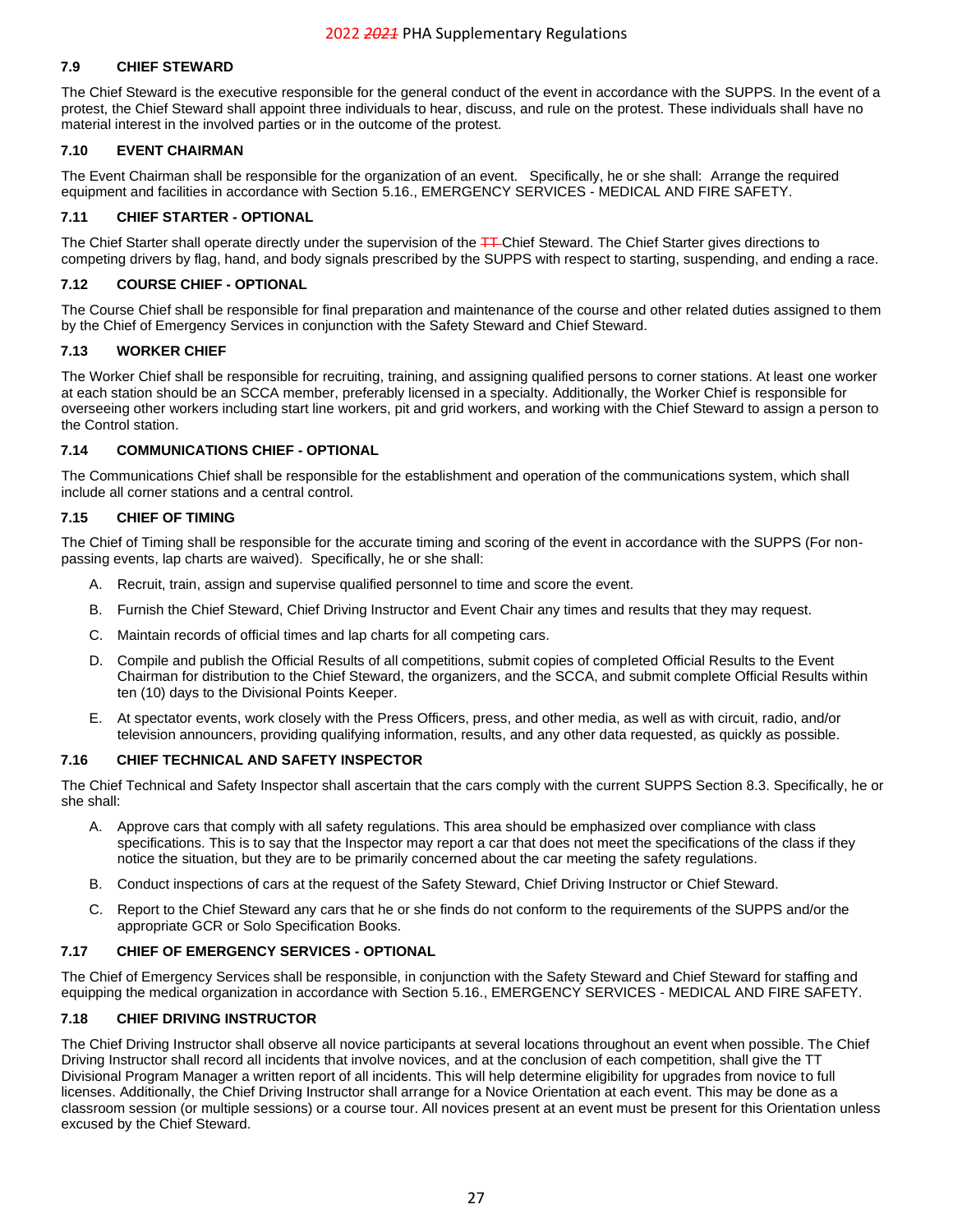#### <span id="page-27-0"></span>**7.19 PRESS OFFICER - OPTIONAL**

The Press Officer advises the Officials on press information and acts as liaison with the promoter's press director, if any. Chief Officials and SOM shall cooperate with the Press Officer in carrying out his or her responsibility to apprise the press on matters of public interest.

## <span id="page-27-1"></span>**7.20 CHIEF REGISTRAR**

The Chief Registrar shall be responsible for accepting, certifying, and processing all entries and credentials for drivers, crew, and Officials and the posting of all required signs/placards in the registration area.

#### <span id="page-27-2"></span>**7.21 SAFETY STEWARD**

The responsibilities of the Safety Steward are as follows:

- A. To investigate accidents and forward the originals of all reports, including original releases, to the Risk Management Department of SCCA.
- B. To notify Risk Management Department, the same day via telephone, of any accident which involves serious injury to a participant or any injury to a spectator.
- C. To mail copies of the material sent to the Risk Management Department to the Divisional Safety Steward.
- D. During the event, to report to the Chief Steward any hazards which require further investigation or action.
- E. To perform safety related duties as delegated by the Chief Steward.
- F. To ensure the presence of appropriate Emergency Services personnel and equipment at all times while the event is underway.
- G. Take appropriate measures to ensure adequate crowd control. Deputy Safety Stewards and Crowd Marshals may be assigned for this purpose. It is the responsibility of the Safety Steward to review and confirm the placement of all barriers and crowd control devices prior to the start of the event, and to take measure to ensure they remain in position during the event.
- H. Determine areas of restricted personnel because of safety concerns. If available, this should be done in cooperation with the Safety Steward of the Division, or with a Course Inspector, if present.
- I. Use every reasonable means to limit access to restricted areas to those who have proper credentials. The use of a credential system (armbands or the like) is recommended at any event where multiple points of entry are possible.
- J. Personally examine the insurance and sanction paperwork prior to the start of the event.
- K. Conduct a meeting of course workers, crowd control personnel, and Deputy Safety Stewards prior to the actual start of the event.
- L. Make a final course inspection just prior to the beginning of competition or prior to the resumption of competition after a delay of an extended period. This check is to assess the placement of all personnel, safety equipment, barriers and protective placements (hay bales and the like), and to confirm the readiness of Emergency Services personnel and equipment.

A visiting Safety Steward shall have the responsibility of notifying the Event Safety Steward of any safety concerns, and this notification shall serve as informational only. A visiting SS has no authority to overrule or negate decisions of the Event SS, unless the visiting SS is the TTSS of the Division, and then this authority should only be used as a last resort.

In the event of non-compliance with safety Regulations, the Safety Steward shall take the following steps:

- A. Advise the Chief Steward of the infraction and request the situation be remedied before the next car runs.
- B. If step one fails to resolve the situation, inform the Chief Steward that the event is shut down until the problem is corrected.
- C. If steps above do not result in correction, inform the Chief Steward and Event Chairman in writing (via a Memorandum of Record) that the event insurance is suspended until the problem is corrected, and that they personally will be held legally liable for any further event operation. All workers and participants should be verbally notified of the situation by whatever means are available. Copies of the Memorandum of Record should be sent to the TTSS of the Division and to the Time Trials Administrative Council for review.

<span id="page-27-3"></span>While the event TTSS does have the right to cancel an event for safety reasons, this should be used as a last resort ONLY. Every attempt should be made to resolve the situation and continue the event in a timely manner. Safety Stewards should work diligently in cooperation with Event Chairpersons and Chief Stewards to ensure an event that is safe for all participants, workers, and spectators. Safety is not an area where compromises can be made, and it is up to all officials to work together to continue the long-standing record of safe events that has become the tradition of SCCA.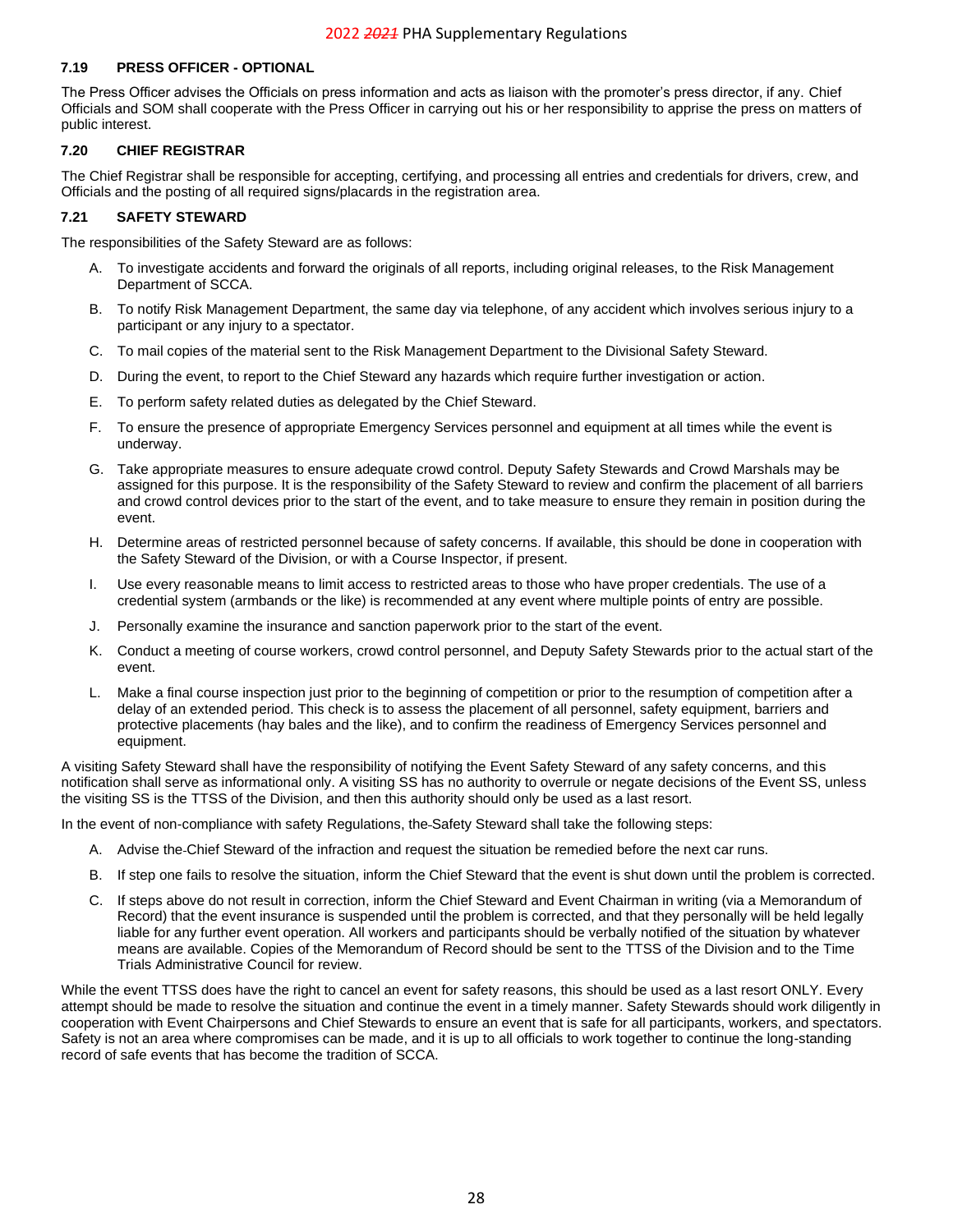#### **7.22 SOUND CONTROL CHIEF**

The Sound Control Chief shall be responsible for monitoring racing vehi9cles at events where sound control limits are required by the facility being used. Sound Readings will be taken in accordance with the SCCA Sound Control Manual. Specifically, he or she shall:

- A. Review or establish sound meter monitoring location.
- B. Establish how reading(s) shall be made.
- C. Advise the Chief Steward of the readings.
- D. Submit post-race reports to the Chief Steward.
- E. Monitor weather and ambient conditions throughout the day.
- F. Perform field calibration in accordance with the Sound Control Manual for sound meter, microphone, or other instruments.
- G. Obtain yearly calibration of equipment from manufacturer or qualified laboratory.

#### <span id="page-28-0"></span>**7.23 COMPLIANCE CHECKING CREW - OPTIONAL**

When assigned to an event by the Club Racing Department, all members of this crew will have the official status of an Assistant Chief Steward. Their sole responsibility is to advise the Chief Steward of cars not in compliance with the SUPPS and/or the Supplemental Regulations for the event.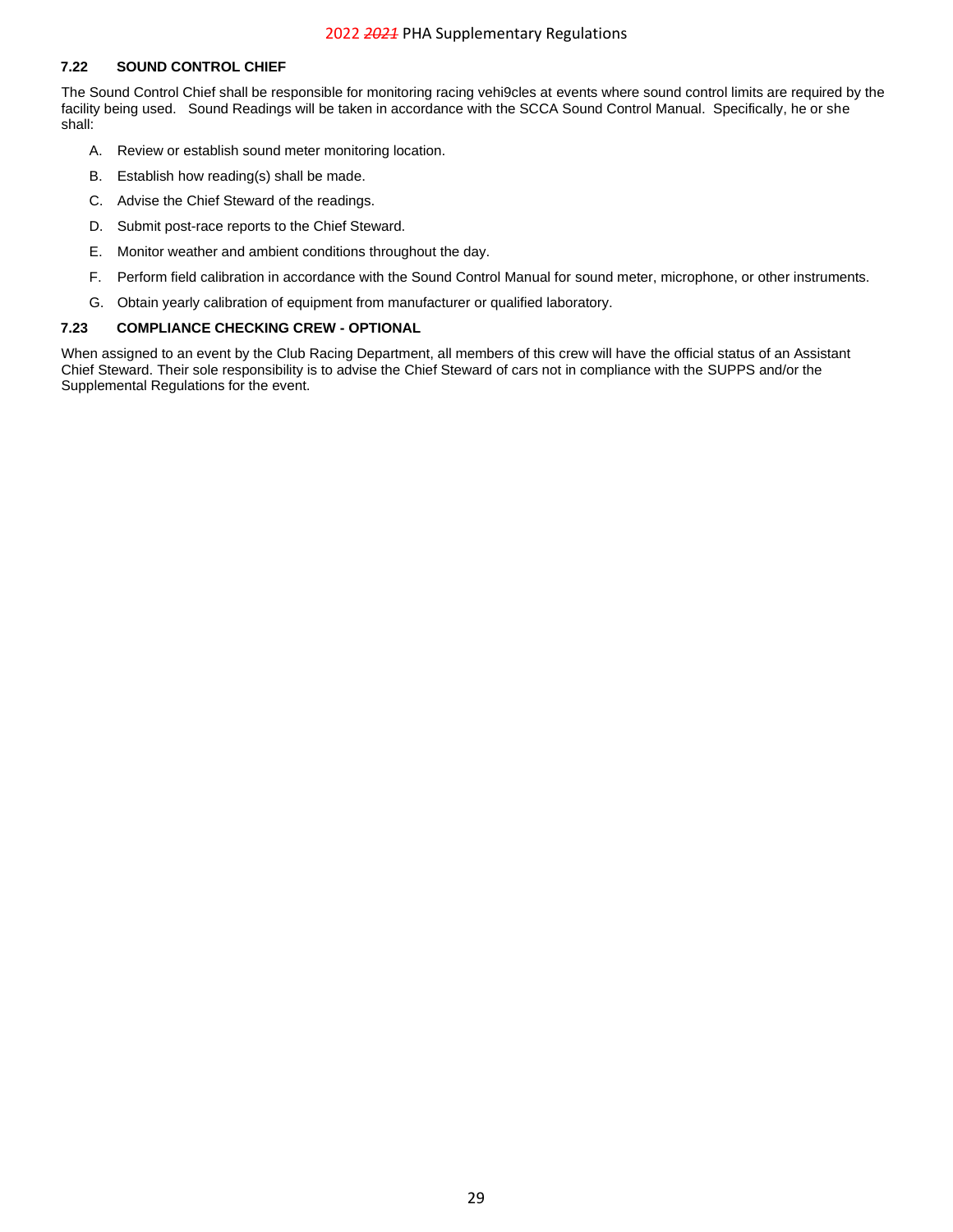## <span id="page-29-0"></span>**8. TECHNICAL & SAFETY INSPECTION**

In order to enter the race course at any time during an event, a vehicle shall display a Tech Sticker signifying successful completion of technical and safety inspection as prescribed in the following sections. Passing safety inspection and receiving a Tech Sticker is an indication that the car is approved to go on course. It is not a certification of legality.

All cars must pass all inspection point items specified in section [8.3.](#page-29-3)

## <span id="page-29-1"></span>**8.1 FULL INSPECTION**

All competition vehicles will be subject to a full technical and safety inspection at each event. Hardtops and sunroofs must be removed and/or securely fastened. Convertible tops must be down and securely fastened. Roll bars and Roll Cages must conform to the SUPPS as described in section [10.](#page-42-0) All forward facing glass lights must be taped. Five or six-point driver restraint systems are required.

If the vehicle is in order, a Tech sticker shall be issued.

## <span id="page-29-2"></span>**8.2 REINSPECTION**

A car shall be reinspected if damage or deficiencies from the car's previous event(s) are noted in the logbook or the car changes category. Inspection above the minimum level may be performed on a vehicle whose logbook indicates no competition for three (3) months or more during the current year; or on vehicles as specified in Supplemental Regulations; or at the request of the Chief Steward or Safety Steward. Throughout the racing season, the Tech crew is encouraged to perform regular reinspections through walk around observation in the pits and paddock, or through special impounds by group or class with the concurrence of the Chief Steward.

## <span id="page-29-3"></span>**8.3 INSPECTION POINTS**

The points covered at Technical and Safety Inspection shall be:

- A. Eligibility for class entered compliance with the SUPPS and GCR and/or Solo Specification Books. Each car shall have a complete and up to date logbook. (See [9.3, VEHICLE LOGBOOKS\)](#page-31-4)
- B. Appearance suitable for competition.
- C. Appearance neat and clean. Specifically, cars showing excessive damage, structural rust, or that do not bear the prescribed identification marks shall not be approved for competition.
- D. Tires 120 mph rated or better unless otherwise specified or controlled and not showing cord at any part of the tire.
- E. Brakes Shall be pedal operated, working directly on each wheel, and in good working order. Rolling brake tests are prohibited.
- F. Body Panels Shall be securely mounted. Fender skirts and hub caps shall be removed.
- G. Exhaust System Shall be directed away from the body and shall terminate at or behind a point which is equidistant from the front and rear hubs.
- H. Hood and Engine Compartment Shall be securely fastened. Battery shall be securely mounted with positive terminal covered. Throttle return shall be consistent and positive.
- I. Suspension and Steering Shall be of suitable design and in good working order.
- J. Leakage and Caps There shall be no visible fluid leaks. Monza (flip top) gas caps are prohibited.
- K. Lights Brake lights on cars so equipped and taillights on Formula cars shall operate properly.
- Seats the seat shall be securely mounted. If a folding seat, it shall be securely bolted or strapped in place. It is **STRONGLY RECOMMENDED** highly recommended that the driver's seat be replaced with a one-piece bucket type race seat and include an upper brace if non-FIA homologated.
- M. Seat Belts and Shoulder Harness Shall conform to Supplementary Regulations as listed in section [9.20](#page-34-0) and Section [11.](#page-46-0)
- N. Tonneau Covers and Boot Covers Shall be removed.
- O. Firewall and Floor Shall comply with Section [9.18.](#page-33-10)
- P. Mirrors Shall provide driver visibility to the rear of both sides of the car.
- Q. Driver Safety Equipment shall comply with Section [9.20, REQUIRED DRIVER SAFETY EQUIPMENT.](#page-34-0) The scrutineer performing the inspection shall affix a dated, non-removable sticker or decal to helmets (if available) that comply with the helmet specifications in this section.
- R. Holding Tanks Oil holding tanks and engine transmission breathers shall comply with Section [9.23, OIL CATCH TANKS,](#page-35-1)  [FILTERS, AND BREATHERS.](#page-35-1)
- S. Wood rim steering wheels are prohibited.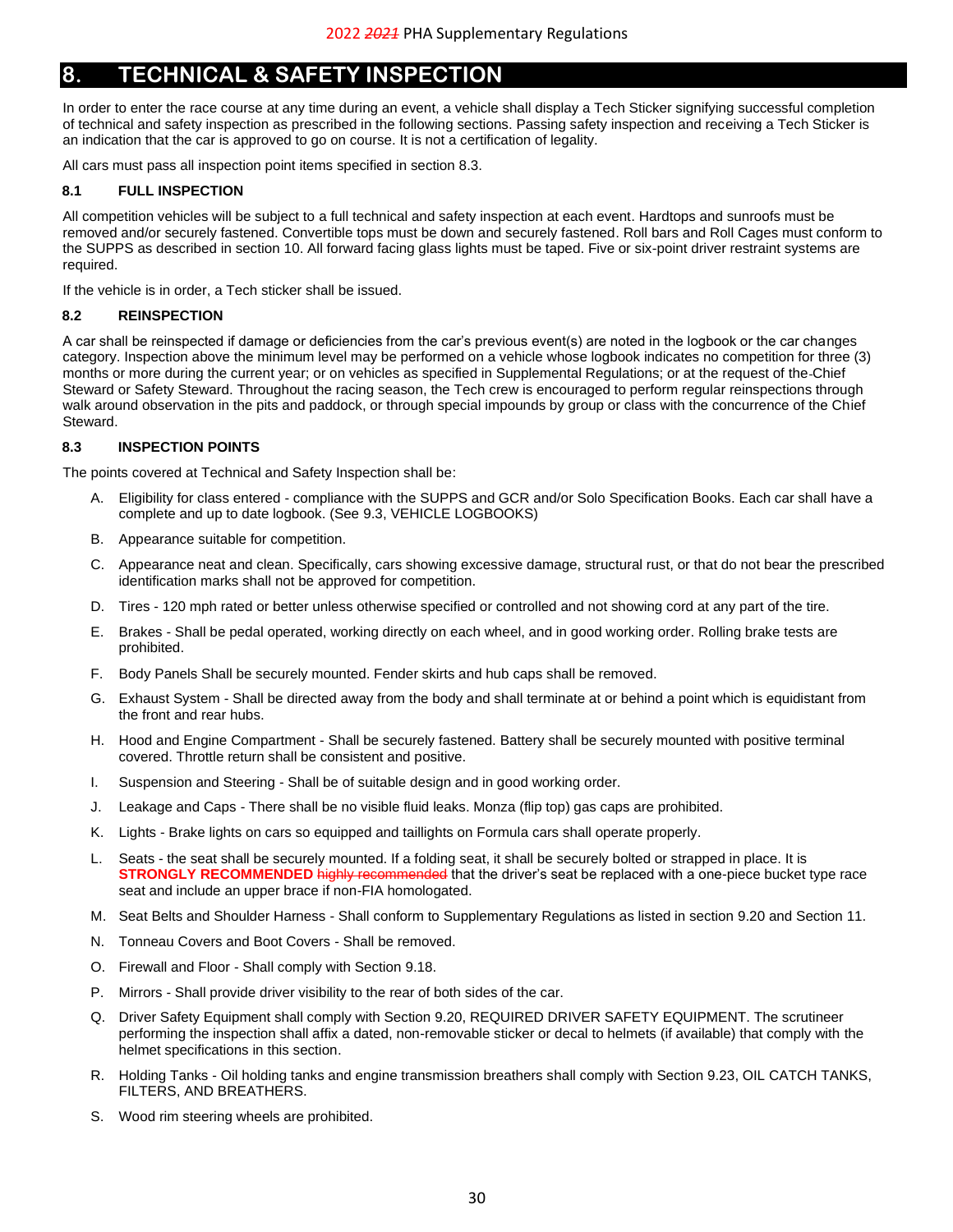- T. The driver shall not be exposed to header tanks or unshielded fuel and water lines. "Aeroquip" lines are considered to be shielded lines.
- U. Windows shall be clear or uncolored. Officials may require the replacement of windshields that are considered a safety hazard.
- V. Non-metallic wheel construction is prohibited. Non-metallic chassis construction is prohibited, except in ASR, CSR, DSR, S2000, FA and Hillclimb Specials where it is allowed.
- W. The mounts for video/photographic cameras shall be of a safe and secure design and are subject to approval by the Chief Tech and Safety Inspector. Helmet mounted cameras may be approved on an individual basis.
- X. Cool suits are allowed in all classes. Water tank mounts shall be of a safe and secure design.
- Y. Data collection devices are considered to be instrumentation and are therefore allowed in all classes that permit the installation, replacement or addition of gauges, indicators or instruments.
- Z. On all carburetors, (except SU, C and D Sports racers with motorcycle-type carburetors and Formula 500 Mikuni VM38) with a non-threaded fuel inlet fitting, the fitting shall be replaced by drilling and tapping the carburetor body for a threaded fitting.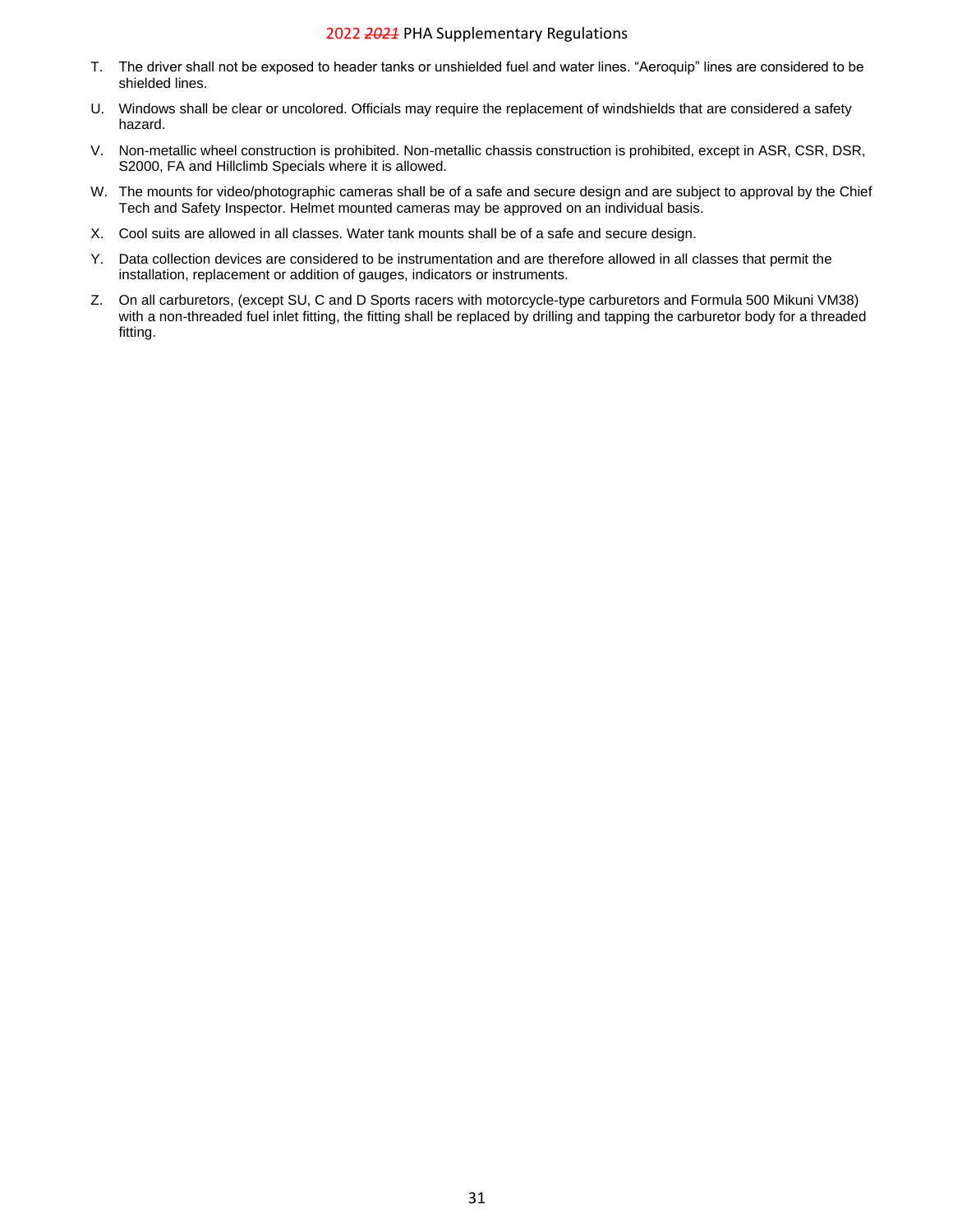## <span id="page-31-0"></span>**9. AUTOMOBILE & SAFETY**

## <span id="page-31-1"></span>**9.1 CLASSIFICATIONS**

The PHA events shall use a class structure which will maximize participation potential and enhance local competition. This allows each local series to tailor its classes to suit, so long as the following minimum requirements are met:

- A. All classes listed in the current GCR (both National and Regional) must be accommodated. This rule is to allow a place to compete for any car prepared to a GCR class but does not restrict classes from being consolidated because of limited participation.
- B. Solo Street Prepared and Street Mod class cars are accommodated provided that they have the required PHA safety equipment.
- C. SCCA Vintage-legal cars will also be eligible for PHA events. These cars may be prepared to current SCCA Vintage rules, and the burden of proof of legality shall fall to the competitor.
- D. Other classes may be adopted locally as needed, so long as PHA safety requirements are met. These classes may include Specials, Rally, Legends, or other classes. All such classes will be listed in the Supplemental Regulations for the series or event.

#### <span id="page-31-2"></span>9.1.1 HOMOLOGATION REQUIREMENTS

Except for composite chassis construction, homologation is waived for PHA events, provided the car meets roll-structure requirements as set forth in Section [10](#page-42-0) for the class of car. If the car does not meet roll structure requirements as listed and is not homologated, a special exception must be obtained from the Club Racing Technical Services department at the SCCA National office. If special permission is obtained, the driver MUST be in possession of a written copy and present it upon request of an Official at any time during the event. A log book shall NOT be sufficient proof of this exception, only a letter (or copy of the letter) showing the signature of a staff member of the SCCA National Office. Homologation requirements documentation can be obtained from the Club Racing Manager at the SCCA National Office.

#### <span id="page-31-3"></span>**9.2 GENERAL PROVISIONS**

To compete in an SCCA sanctioned event, all cars shall comply with the requirements of the Supplementary Regulations and of the specifications for their category and class. If these General Provisions and Specific Provisions for a category/class shall conflict, the specific category/class provisions shall take precedence. For PHA events, the Supplementary Regulations for preparation shall have preference over the GCR or Solo rules in case of conflict.

## <span id="page-31-4"></span>**9.3 VEHICLE LOGBOOKS**

Vehicle logbooks are mandatory. First time entrants may purchase vehicle logbooks at the event

- A. A standard SCCA Time Trials Vehicle Logbook shall be used by all competitors at all PHA events. The Club Racing Vehicle Logbook is acceptable for those cars that are prepared to the current GCR.
- B. Only one Logbook shall be issued for each vehicle (other than as a continuation of the original or replacement). When a continuation logbook is issued the original issuance date of the logbook shall be written on the front page of the continuation logbook. (It is not necessary to present all old logbooks for issuance of annual inspection stamp or a tech sticker.) The possession of two Logbooks for one vehicle shall be deemed a breach of the rules and may be penalized.
- C. A complete description of the vehicle, its safety roll bar/roll cage, and the required photographs shall be entered in the places provided. All changes of ownership of the vehicle shall be recorded as provided.
- D. ASN Canada FIA Vehicle History Logbooks shall be accepted at all SCCA events.
- E. The TT Vehicle Logbook may be issued by a licensed TT Technical Inspector or Club Racing Scrutineer, who shall also complete the required vehicle information in the front and back of the Logbook. He or she shall conduct a thorough inspection of the vehicle, as provided in Section [8.](#page-29-0) The logbook issue date is the date of registration.
- F. Identity Numbers: Each vehicle shall have an identity number corresponding to that of its logbook permanently stamped on its roll bar.
- G. All Formula and Sports Racing Cars registered after January 1, 1983 are required to be Homologated by SCCA and issued a Certificate of Approval.
- H. At each event, this Logbook and the Homologation Certificate (for cars required by these rules to have one) shall be presented at Technical Inspection with the signature of the driver/entrant for that event in the space provided. During Technical Inspection all deviations regarding both safety and legality shall be noted by the Technical Inspector. If a waiver for the event is permitted, by the Chief Steward or his/her designated representative, the duration of the waiver shall be noted and complied with by the competitor.
- I. If a car is protested during an event and found to be illegal, the results of this protest shall be noted by the Chief Steward, or delegated to another official, such as the Chief Scrutineer.
- J. In the event the vehicle is involved in an accident or is damaged due to a mechanical failure, the damage shall be noted in the Vehicle Logbook by the accident investigator or Chief Technical Inspector.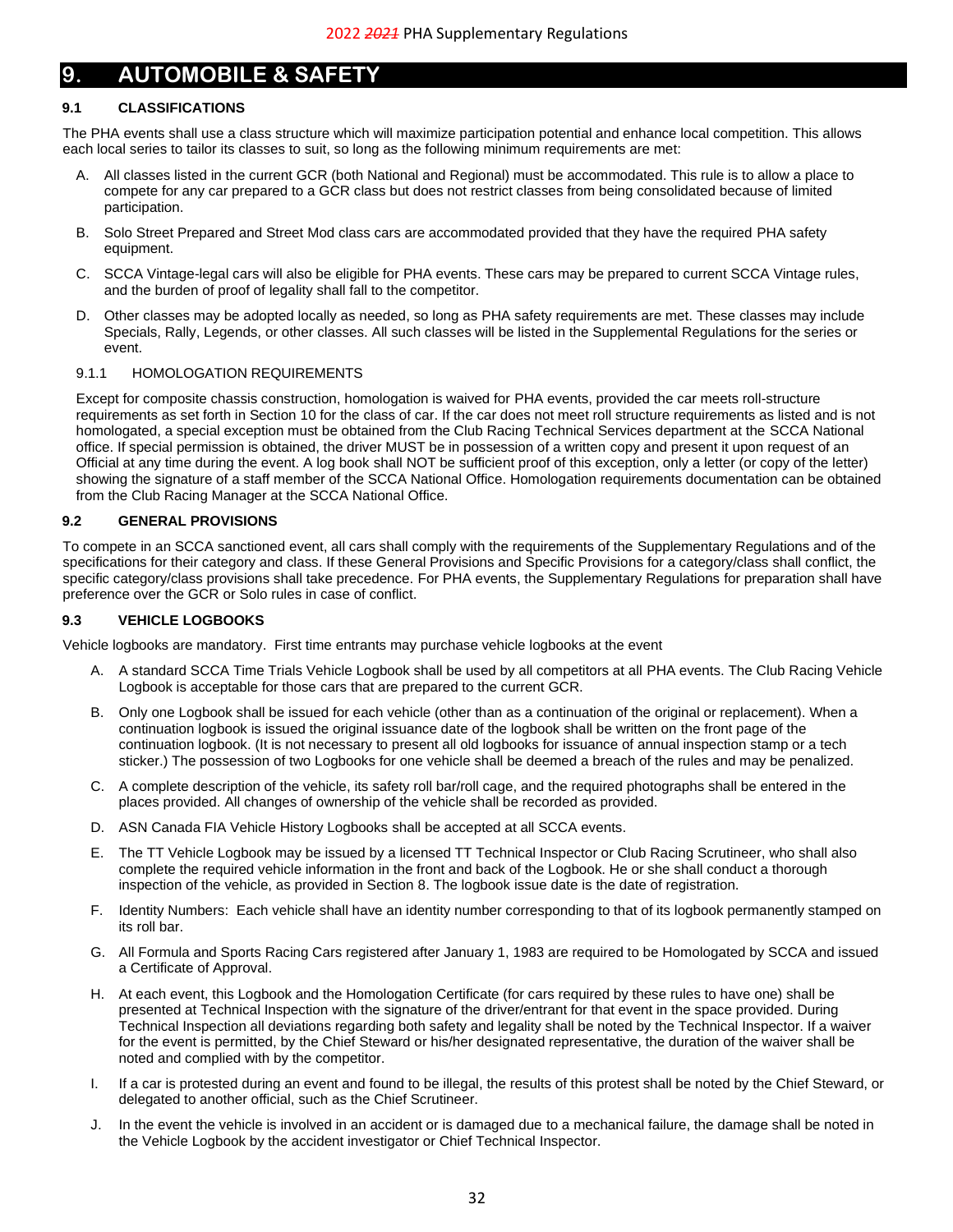K. In the event the Vehicle Logbook is not available at Technical Inspection, the vehicle may be accepted for competition only after a thorough inspection during which all details required for the issuance of a logbook shall be recorded.

## <span id="page-32-0"></span>**9.4 FUEL**

All cars at PHA events shall use a fuel which meets the following guidelines:

- A. For all cars in Solo-based or Solo-derived classes Fuel must conform to the standards in the current SCCA Solo Rules.
- B. For all cars in GCR-based or GCR-derived classes Fuel must conform to the standards in the current SCCA GCR.
- C. For all other vehicles- Fuel must be hydrocarbon/petroleum based (gasoline, diesel), alcohol-based (ethanol, methanol, etc.) or blends of those fuels. Fuels may contain antioxidants, metal deactivators, corrosion inhibitors and lead alkyl compounds such as tetraethyl lead. Oxygen and/ or nitrogen bearing additives (such as nitrous, nitroalkanes, etc.) are prohibited, except for those originally present in service station pump fuel.
- D. All vehicles running alcohol-based fuels must have the letter 'A' following the car number (e.g. 8A, 18A, 28A, etc.). This letter shall be at least four (4) inches high, with a half (1/2) inch stroke on a contrasting background. This is to inform response workers of the presence of the fuel. For cars required to have the alcohol designator, the class designation letters shall not be in close proximity to the alcohol designator. Alternate methods of identifying cars running on alcohol-based fuels are acceptable if they are defined in the supplemental Regulations and all safety team members are briefed on the alternate designation. It is also recommended that a dye be applied (if available) to all alcohol fuels to increase fuel fire visibility.
- E. Any entrant running a vehicle on alcohol based fuels greater than 50% volume must notify the event officials prior to the published entry deadline date or as specified by supplemental Regulations. This is to ensure that proper firefighting equipment is present at the event. Entrants failing to do so may be disallowed from the event.
- F. Oxygen and/or nitrogen bearing oil additives are prohibited in two-cycle engine oiling systems.
- G. Fuels that meet any of the above requirements but require a pressurized fuel vessel (CNG, propane, etc.) are not permitted.
- H. Nitrous or any other fuel enhancement injection systems are not allowed. Cars equipped with such systems must remove the bottles used by the system prior to being allowed on the event site.

## <span id="page-32-1"></span>**9.5 IDENTIFICATION MARKINGS**

Each car shall carry identification numbers and class letters per [9.5.1,](#page-32-2) and [9.5.2,](#page-32-3) as well as SCCA and PHA logos. The Chief of Timing shall have the ultimate discretion in determining if the car number or class is displayed appropriately. Two driver cars are responsible for changing numbers between runs. Time will be assigned to the number on the car.

#### <span id="page-32-2"></span>9.5.1 NUMBERS AND CLASS LETTERS

Numbers shall be placed on both sides of the car so that they are legible. All Formula cars with a rear wing shall have legible numbers on each rear wing side plate. Numbers shall meet the approval of the Chief of Timing and Scoring. Class letters shall be placed on both sides of the car so that they are legible. Front and rear numbers and class letters are recommended.

## <span id="page-32-3"></span>9.5.2 SIZE OF NUMBERS AND CLASS LETTERS

Numbers shall be at least eight (8) inches high, with a 1.5-inch stroke on a contrasting background (rear winged Formula cars shall have as large a number as possible on their rear wing side plates). Metallic (reflective) numbers and class letters are prohibited. The distance between two (2) numbers shall be at least as wide as the stroke of the numbers. Class letters shall be at least four (4) inches high, with a half (1/2) inch stroke on a contrasting background.

## <span id="page-32-4"></span>**9.6 MECHANICAL CONDITION**

A licensed Technical and Safety Inspector shall have the responsibility for approving each car before it is allowed to take part in a competition. The inspection procedures used to carry out this responsibility are set out in Section [8.](#page-29-0) A driver or entrant whose car is disapproved and who drives it in competition or who presents it for recheck after disapproval without the corrections specified may be penalized.

## <span id="page-32-5"></span>9.6.1 ALTERATIONS OR DAMAGE AFTER INSPECTION

Cars which have been altered or damaged after they have been approved at technical and safety inspection shall be subject to reinspection and reapproval.

## <span id="page-32-6"></span>**9.7 LOSS OF BODYWORK**

All major body components such as front and rear hoods, fenders, doors, and windscreens shall be maintained in normal position throughout the competition. If loss of bodywork is a safety hazard, the car may be black-flagged. A car completing a competition with bodywork missing may be penalized.

## <span id="page-32-7"></span>**9.8 WEIGHT**

All cars shall meet or exceed the minimum weight specified with driver, exactly as they come off the race circuit, at the conclusion of a race or qualifying session. Cars found to be underweight at impound are subject to penalty and shall have it noted on the next page of the Vehicle Logbook. The car shall be weighed at the next event and meet the proper minimum weight before being allowed to qualify.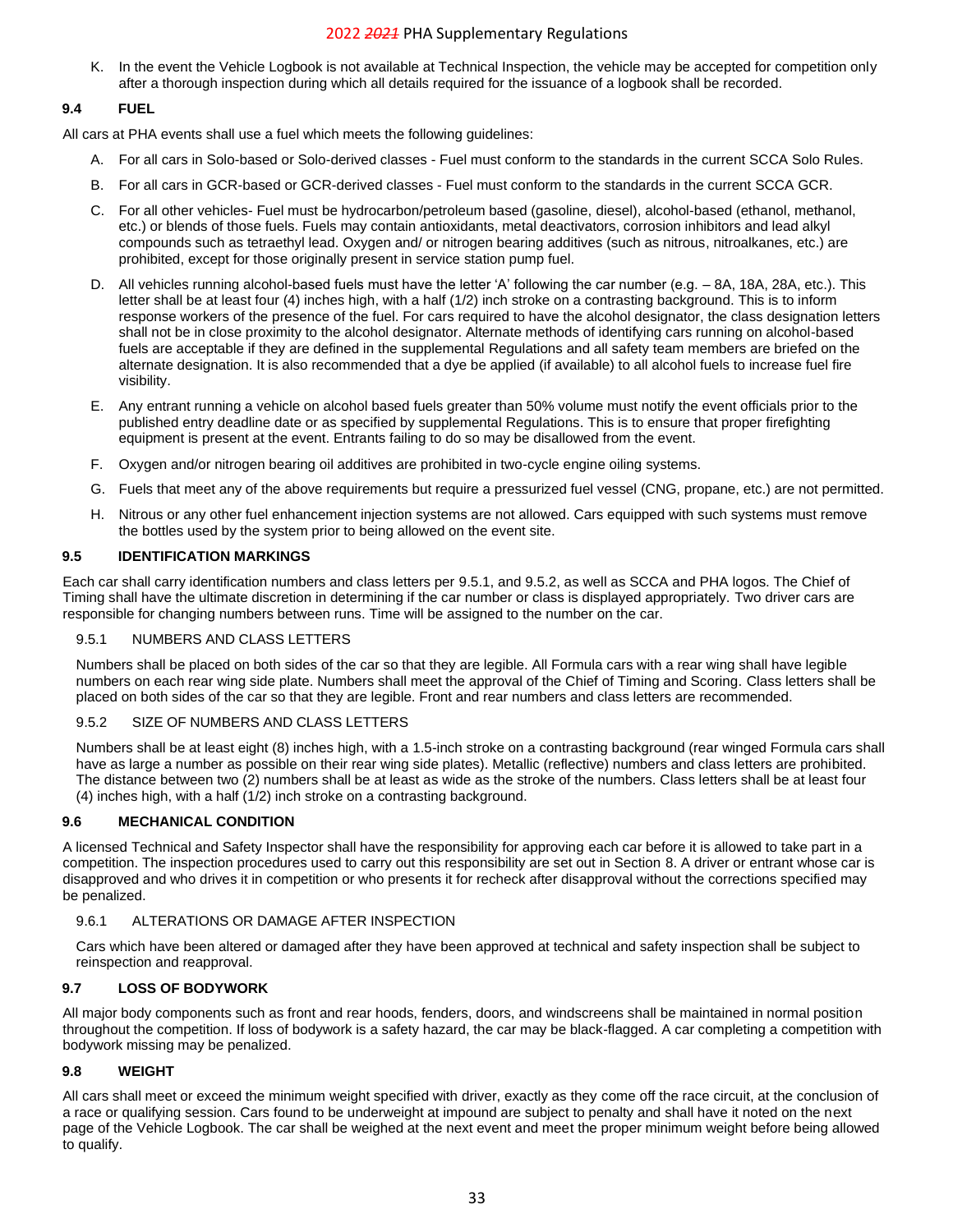#### <span id="page-33-0"></span>9.8.1 BALLAST

Ballast may be added to all cars as required, to meet minimum weight, provided it is securely mounted within the bodywork and serves no other purpose.

#### <span id="page-33-1"></span>**9.9 NOISE**

Noise limiters are suggested for any car whose sound level is above the decibel levels outlined in the GCR. Cars deemed to be too loud by the Chief Steward and another event official, the entrant shall be instructed to effect changes before their next run at that event or before the next event.

## <span id="page-33-2"></span>**9.10 BATTERIES**

Battery location is unrestricted within the bodywork (except Spec Miata, Touring, and Improved Touring). If located in the driver/passenger compartment, wet cell batteries shall be in a nonconductive marine type container or equivalent. The hot terminal shall be insulated on all cars. All batteries (on-board power supplies) shall be attached securely to the frame or chassis structure independent of the marine type container.

#### <span id="page-33-3"></span>**9.11 FUEL CELLS**

Requirements for fuel cells are waived for PHA Time Trial and Hillclimb events. **EFFECTIVE IN 2023 all cars in GCR classes shall be equipped with a safety fuel cell complying with the GCR specifications [\(GCR 9.3.26\)](https://www.scca.com/pages/cars-and-rules), except for Touring, B-Spec, Spec Miata, Improved Touring, American Sedan restricted prep, production-based Vintage cars, and cars where the stock fuel tank is located between the axle center lines and within the main chassis structure (i.e., frame rails, etc.). Stock fuel tank shall remain in its stock location, or as otherwise specified in the GCR.** Any car equipped with a fuel cell must meet all requirements for fuel cells as specified in the GCR.

#### <span id="page-33-4"></span>**9.12 AERODYNAMIC SKIRTS**

Aerodynamic skirts are prohibited in Time Trials competition events except where allowed by Regional classes defined by Supplemental Regulations.

#### <span id="page-33-5"></span>**9.13 ACCUMULATORS (E.G., ACCUSUMPS)**

An accumulator (e.g., Accusump) may be installed (except for Touring and Spec Miata). Location is free, but it shall be securely mounted within the bodywork. All oil lines that pass into or through the driver/passenger compartment shall be of metal braided hose (e.g., Aeroquip).

#### <span id="page-33-6"></span>**9.14 TRACK**

Track is the distance between the centerlines of the wheels as raced, without driver, measured at a horizontal plane through the wheel hub centerline. Alternatively, it may be measured from the inside of one wheel at the hub centerline height to the outside of the other wheel, then conversely from the outside of the first wheel at hub centerline to the inside of the second wheel. The two (2) dimensions obtained are to be added together and divided by two to obtain the average. Measurements are to be taken at both front and rear of the wheels and averaged to compensate for toe-in/out. Under certain circumstances it may be preferable to measure from the outside of one wheel to the outside of another and from this dimension deduct the thickness of one wheel. This should be repeated 180° opposite to the first measurement and the two dimensions averaged.

## <span id="page-33-7"></span>**9.15 WHEEL RIM WIDTH**

Wheel rim width shall be measured at the base of the bead seat.

## <span id="page-33-8"></span>**9.16 LIGHTS - BRAKE AND TAIL**

All non-Formula cars shall have two operating red brake lights. All Formula (open wheel) and Sports Racer cars shall be equipped with a red taillight of at least the equivalent illumination power of a fifteen (15) watt bulb. This light shall be mounted as high as possible on the centerline of the car and be clearly visible from the rear. The taillight shall be illuminated when ordered by the Chief Safety Steward.

#### <span id="page-33-9"></span>**9.17 VENTILATION**

All closed cars shall run with both front door windows fully open.

#### <span id="page-33-10"></span>**9.18 FIREWALL AND FLOOR**

Firewall and floor shall prevent the passage of flame and debris into the driver's compartment. Belly pans shall be vented to prevent the accumulation of liquids, except composite/honeycomb structures. All rear-engine Formula cars are required to have an under tray, from driver's foot area to the firewall, for protection of legs and torso.

## <span id="page-33-11"></span>**9.19 FIRE SYSTEM**

All cars shall meet one of the following minimum requirements:

- A. On-board fire system per GCR 9.3.23.A.
- B. Halon 1301 or 1211, two (2) pound minimum capacity by weight.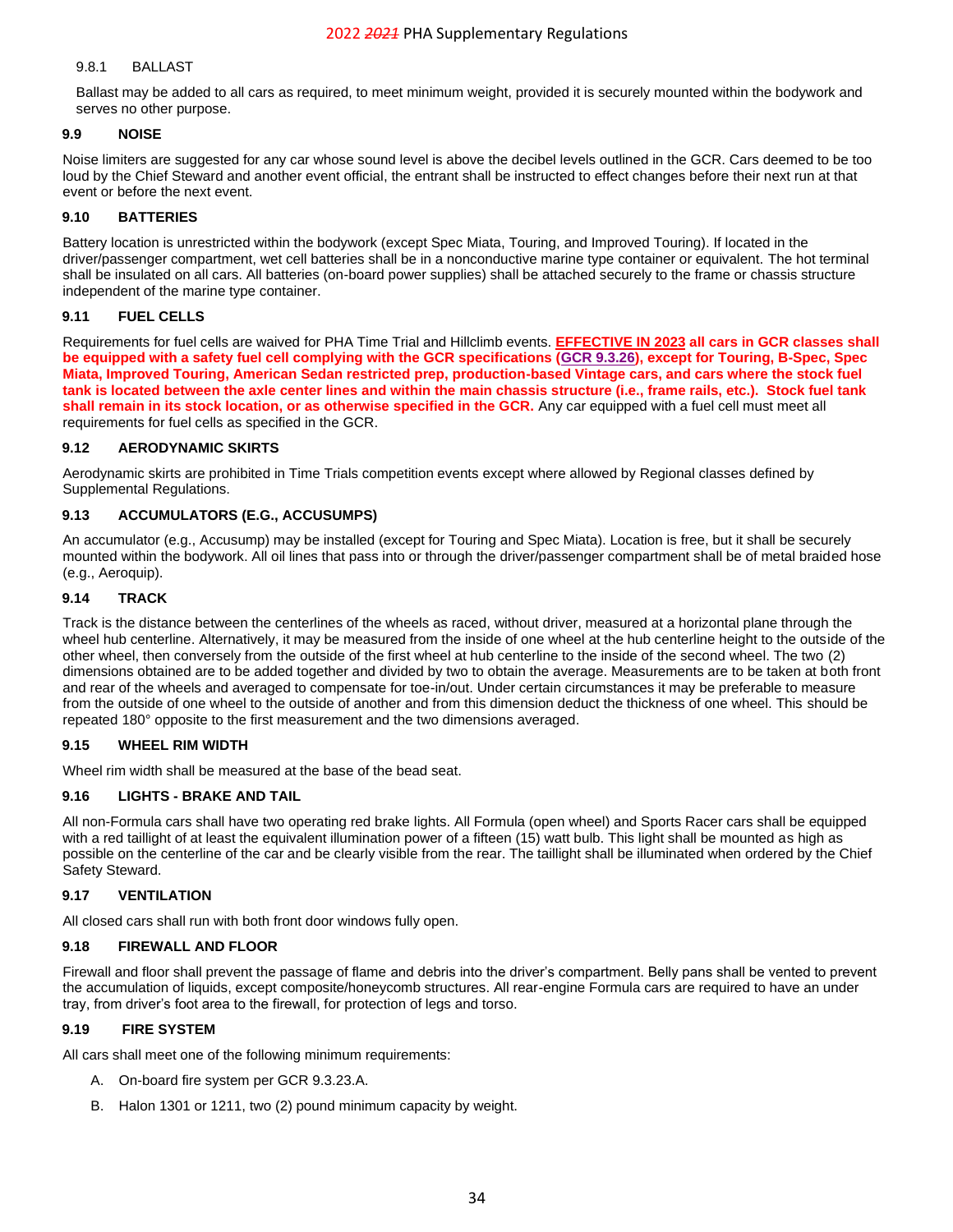C. Dry chemical, two (2) pound minimum with a positive indicator showing charge. Chemical: 10 BC Underwriters Laboratory rating, potassium bicarbonate (Purple K) recommended, 1A10BC Underwriters Laboratory rating multipurpose, ammonium phosphate and barium sulfate or Monnex.

The fire extinguisher shall be securely mounted in the cockpit. All mounting brackets shall be metal and of the quick-release type. The fire extinguisher shall be reachable by the driver while seated. Exceptions will be made on a case-by-case basis when approved by Tech.

#### <span id="page-34-0"></span>**9.20 REQUIRED DRIVER SAFETY EQUIPMENT**

The following driver safety equipment is required. It shall be in good condition and free of defects, holes, cracks, frays, etc.

- A. Driving suits that effectively cover the body from the neck to the ankles and wrists. One piece suits are **STRONGLY RECOMMENDED** highly recommended. All suits shall bear an SFI 3.2A/1 or higher certification label or FIA 1986 Standard or FIA Standard 8856-2000 homologation label. Underwear of fire resistant material shall be used, but is optional with suits carrying an FIA Standard 1986 Standard or FIA Standard 8856- 2000 label or SFI 3-2A/5 or higher (e.g., /10, /15, /20) certification label.
- **B. Head and Neck Protection Requirements**
	- **1.** Crash helmets approved by the Snell Foundation with Snell sticker 2010 2015 or later Special Application (SA10SA2015), or by the SFI with a SFI Sticker 31.1a for open faced helmets and a SFI sticker 31.2a for closed faced. NOTE: Snell M rating is not allowed for Time Trial and Hillclimb events. The back of each driver's helmet should be labeled with a minimum of the driver's name. Full face helmets are required when not using a DOT-approved windshield.

**EFFECTIVE IN 2023 full face helmets for all drivers shall be required. SA2020 open face helmets will be exempted until the first full PHA season that SA2025 full face helmets are available if both of the following conditions are met:**

- **a. Proof of purchase (e.g. a receipt) is provided showing that the SA2020 open face helmet was purchased prior to March 5, 2022, and**
- b. **The car driven has a DOT approved windshield.**
- 2. The use of a head and neck support system is **STRONGLY RECOMMENDED** highly recommended. **EFFECTIVE IN 2023 the use of a head and neck support system (SFI 38.1 or FIA 8858-2010) shall be required.**
- 3. Accident damaged helmets should be sent by the driver or his or her representative to the Snell Memorial Foundation, 3628 Madison Ave., North Highland, CA. 95660 (ph.) 916-331-5073 (attn. Edward B. Becker). Details of the accident should be included. Freon based total loss helmet cooling systems are not allowed. Gloves made of leather and/or accepted fire resistant material containing no holes.
- C. Socks made of accepted fire resistant material.
- D. Face coverings (balaclavas) of accepted fire resistant material for drivers with beards or mustaches. Hair protruding from beneath a driver's helmet shall be completely covered by fire resistant material. As an alternative to balaclavas, a full helmet skirt of accepted fire resistant material may be used. Balaclavas are required for open face helmets. Double-layer balaclavas are **STRONGLY RECOMMENDED** recommended. If balaclavas are used voluntarily, they shall be of accepted fire resistant material. The bottom of the face coverings should be tucked into the collar of the drivers suit.
- E. Goggles or face shields (eye protection), preferably made of new impact resistant materials, for drivers of open cars*.* Face shields (and a full face helmet) are required when not using a DOT-approved windshield. Eyeglasses and safety glasses do not qualify as eye protection.

| <b>Requirements:</b>    | Open Car                |                         | <b>Closed Car</b>                                       |                            |
|-------------------------|-------------------------|-------------------------|---------------------------------------------------------|----------------------------|
|                         | <b>DOT Windshield</b>   | Not a DOT Windshield    | <b>DOT Windshield</b>                                   | Not a DOT Windshield       |
| <b>Full Face Helmet</b> | <b>Face Shield Down</b> | <b>Face Shield Down</b> | Eye Protection<br><b>STRONGLY</b><br><b>RECOMMENDED</b> | <b>Face Shield</b><br>Down |
| Open Face Helmet        | <b>Goggles</b>          | Not Allowed             | Eye Protection<br><b>STRONGLY</b><br><b>RECOMMENDED</b> | <b>Not Allowed</b>         |

- F. A driver's restraint system meeting SUPPS [Section 11](#page-46-0) shall be used at all times while on the track.
- <span id="page-34-1"></span>G. Shoes, with uppers of leather and/or nonflammable material that at a minimum cover the instep. Ventilation pinholes by the manufacturer are allowed.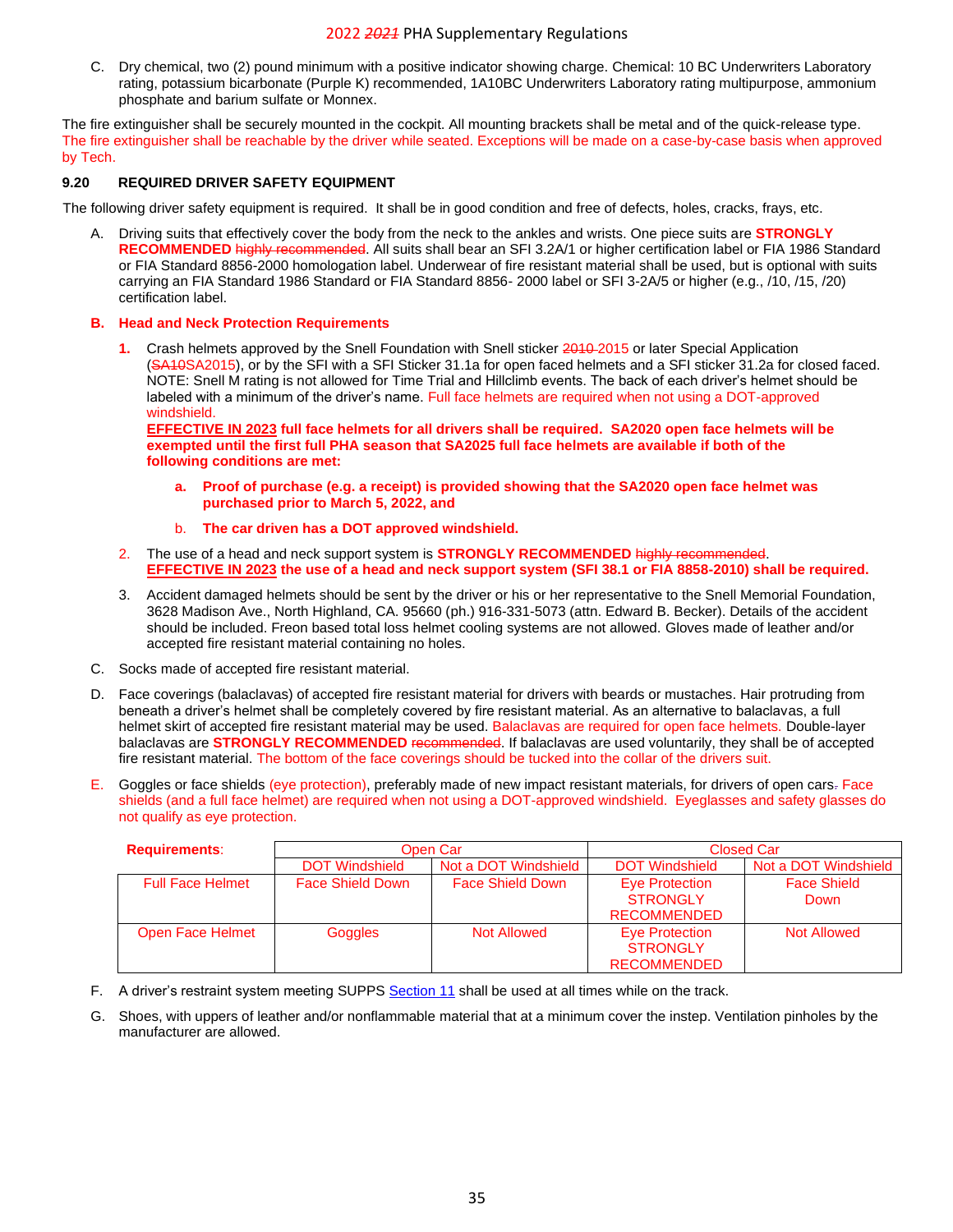#### **9.21 SCATTERSHIELDS/CHAIN GUARDS**

The installation of scatter shields or explosion-proof bell housings shall be required on all cars that do not have a stock firewall/tunnel (e.g. GT, Formula, and Sports Racing classes), or where the failure of the clutch or flywheel could create a hazard to the driver. Chain drive cars shall be fitted with a protective case/shield to retain the chain in case of failure. Minimum material specifications are:

- .125 inch SAE 4130 alloy steel
- .250-inch mild steel plate
- .250-inch aluminum alloy
- NHRA or SFI approved flexible shields.

## <span id="page-35-0"></span>**9.22 DETACHABLE PANELS/SUNROOFS**

All cars with detachable hardtops, detachable panels, and detachable doors (e.g., Lotus 7) shall be removed, unless authorized in the Category Rules or Specification Book for that car to remain in place. Movable panels such as sliding sunroofs shall be closed. It is **STRONGLY RECOMMENDED** highly recommended that glass sunroofs be removed as follows: All sunroofs may be replaced with panel or replacement skin of the same material as the original surrounding roof material. Note: Specification Books take precedence over SUPPS rules.

#### <span id="page-35-1"></span>**9.23 OIL CATCH TANKS, FILTERS, AND BREATHERS**

It is **STRONGLY RECOMMENDED** highly recommended that oil holding tanks and engine breathers, whether directly or indirectly ventilating the crankcase, and all transmission/transaxle breathers shall be equipped with oil catch tanks. For any purpose-built race car the oil catch tank is required (e.g. any GCR class car unless otherwise specified as exempt in the current GCR). Minimum catch tank capacity shall be one U.S. quart for the engine and transmission/transaxle. Oil holding tanks and oil filters may be mounted in the driver/passenger compartment. A metal bulkhead shall prevent exposure of the driver to oil spillage. Oil catch tanks shall vent into the engine compartment or outside the driver's compartment. A crankcase vacuum breather that passes through the oil catch tank(s) to exhaust systems or vacuum devices that connect directly to exhaust systems is prohibited.

#### <span id="page-35-2"></span>**9.24 MASTER SWITCH**

It is **STRONGLY RECOMMENDED** highly recommended that all cars be equipped with a master switch easily accessible from outside the car. For any purpose-built race car the master kill switch is required (e.g. – any GCR class car unless otherwise specified as exempt in the current GCR.) Spec Racer Fords shall be wired per RFSRII. The master switch shall be installed directly in either battery cable and shall cut all electrical circuits EXCEPT an on-board fire system. All terminals of the master switch shall be insulated to prevent shorting out. It shall be clearly marked by the international marking of a spark in a blue triangle and mounted in a standard location. Off position shall be clearly indicated at the master switch location. The standard locations shall be as follows:

- A. FORMULA AND SPORTS RACING CARS -- In proximity to the right-hand member of the roll bar, but in a location so that it cannot be operated accidentally. It can be mounted on a bracket welded to the inside of the upright member or mounted so that the operating lever or knob is outside of the body panel immediately in-board of the upright member. This is the standard location on Formula cars built to the Constructor's Association requirements for Formula 1.
- B. CLOSED SPORTS RACING CARS, PRODUCTION CARS, IMPROVED TOURING, SPEC MIATA, AND GT CARS -- In front of the windshield on either the cowl or on top of the fender, but close enough to the windshield to be accessible if the car is overturned. Alternatively, it may be mounted below the center of the rear window or on a bracket welded, clamped or bolted to the roll cage or dash, easily accessible through the open window. (Drilling of holes in roll cage to attach the bracket is prohibited.)
- C. OPEN PRODUCTION, GT AND IMPROVED TOURING CARS May exercise a choice among the above locations.

## <span id="page-35-3"></span>**9.25 STEERING WHEEL LOCKS**

It is **STRONGLY RECOMMENDED** highly recommended that all cars with steering wheel lock devices have the devices removed (except Touring).

#### <span id="page-35-4"></span>**9.26 FORMULA CAR VISIBILITY**

The driver of all Formula cars shall have a field of vision of not less than ninety (90) degrees to either side (total of 180 degrees) with both eyes by turning his or her head, but without lifting his or her head forward or otherwise moving from the normal driving position. Plexiglas or similar uncolored transparent material may be substituted for existing bodywork. "Token" portholes do not satisfy this requirement. Only a structural member such as a roll bar brace or frame tube may interrupt the required field of vision.

## <span id="page-35-5"></span>**9.27 WINDOW SAFETY NETS/ ARM RESTRAINTS**

Window safety nets or arm restraints are required. Arm restraints are required on all open cars. Closed cockpit cars may use either arm restraints or a driver's side window net. Arm restraints shall be worn based on the manufacturer's instructions and with the driver's wrists and hands restricted to the inside of the envelope of the bodywork and roll bar/cage.

If window nets are used, they must meet the following requirements. All window nets shall meet SFI Specification 27.1., and shall bear an "SFI Spec 27.1., Label" to that effect. The window net shall be equipped with a quick-release device. Nets shall be attached to the roll cage; plastic buckles, hose clamps and elastic cords are not permitted. Holes in the roll cage to accommodate either support rod are unacceptable unless bushed and welded completely. Refer to Figures 1 and 2, "Proper Window Net Installation," for additional information on mounting methods.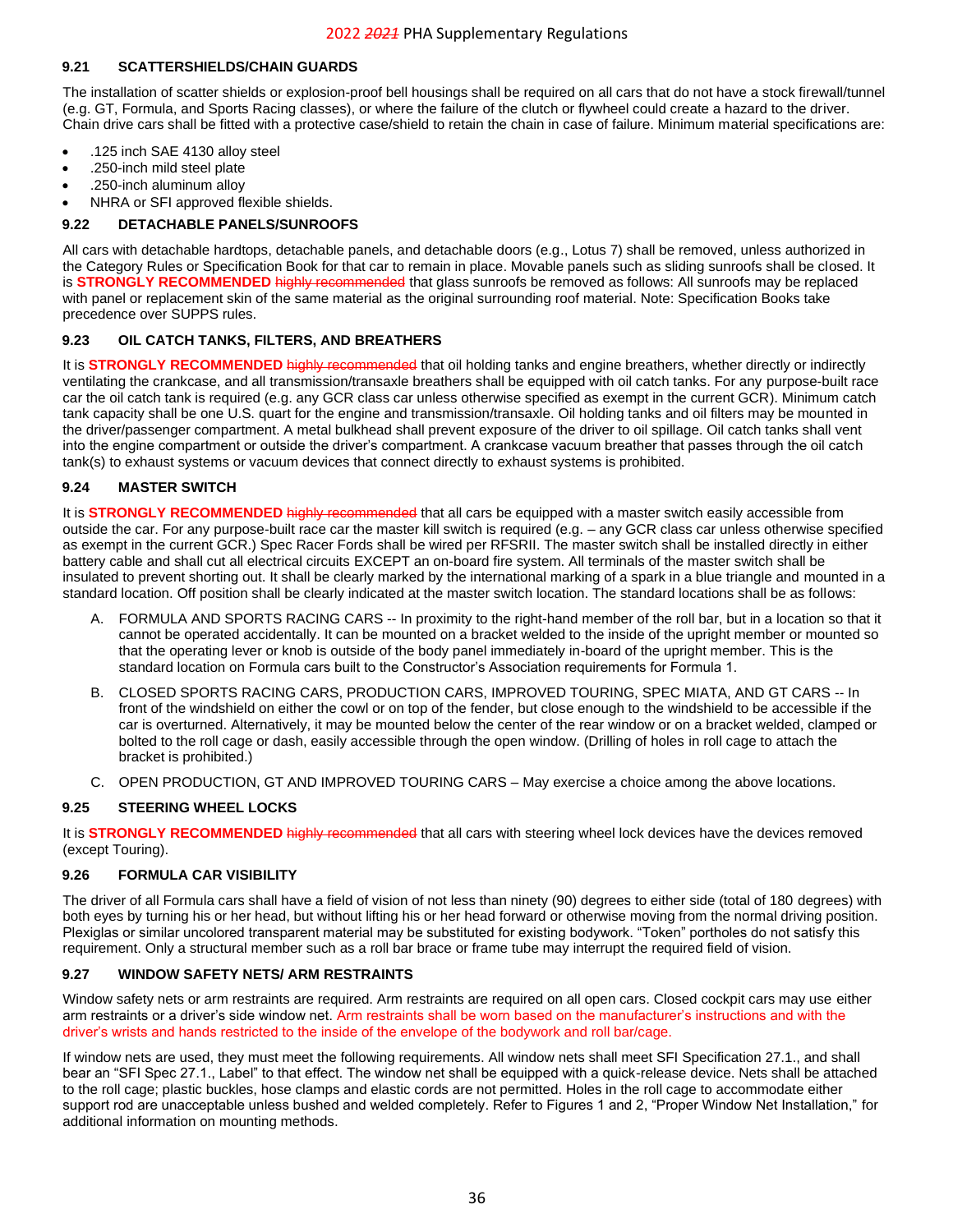





#### <span id="page-36-0"></span>**9.28 TOWING EYES**

Towing eyes are **STRONGLY RECOMMENDED** recommended but not required on all cars.

#### <span id="page-36-1"></span>**9.29 WHEEL FANS**

Wheel fans are permitted, unless otherwise restricted.

#### <span id="page-36-2"></span>**9.30 WINDSHIELD CLIPS/REAR WINDOW STRAPS**

It is **STRONGLY RECOMMENDED** recommended that windshield safety clips and rear window safety straps be installed on all closed cars (except Street Prepared, street Modified, Spec Miata, Touring and Improved Touring) where OEM glass is installed. If windshields or rear windows are non-OEM glass (e.g.  $-$  Lexan, etc.) then the clip and/or straps are required.

- A. Three (3) clips (3 inch x 1 inch x 1/8 inch) shall be bolted or riveted to the body at the top of the windshield.
- B. Two (2) clips (3 inch x 1 inch x 1/8 inch) shall be bolted or riveted to the cowl and extend over the bottom edge of the windshield. Clips shall be spaced a minimum of twelve (12) inches apart.
- C. It is **STRONGLY RECOMMENDED** recommended that three (3) one (1) inch wide strips of steel or aluminum be installed behind the windshield to support it from collapsing inwards if it becomes damaged. The rear window shall be secured with two (2) metal straps (1-inch-wide x 1/8-inch-thick) bolted or riveted to the body at the top and bottom of the rear window.

#### <span id="page-36-3"></span>**9.31 FUEL AND OIL LINES**

<span id="page-36-4"></span>All fuel and oil lines, including gauge and vent lines, which pass into or through the driver/passenger compartment, shall be of steel tube, metal braided hoses or bulk headed.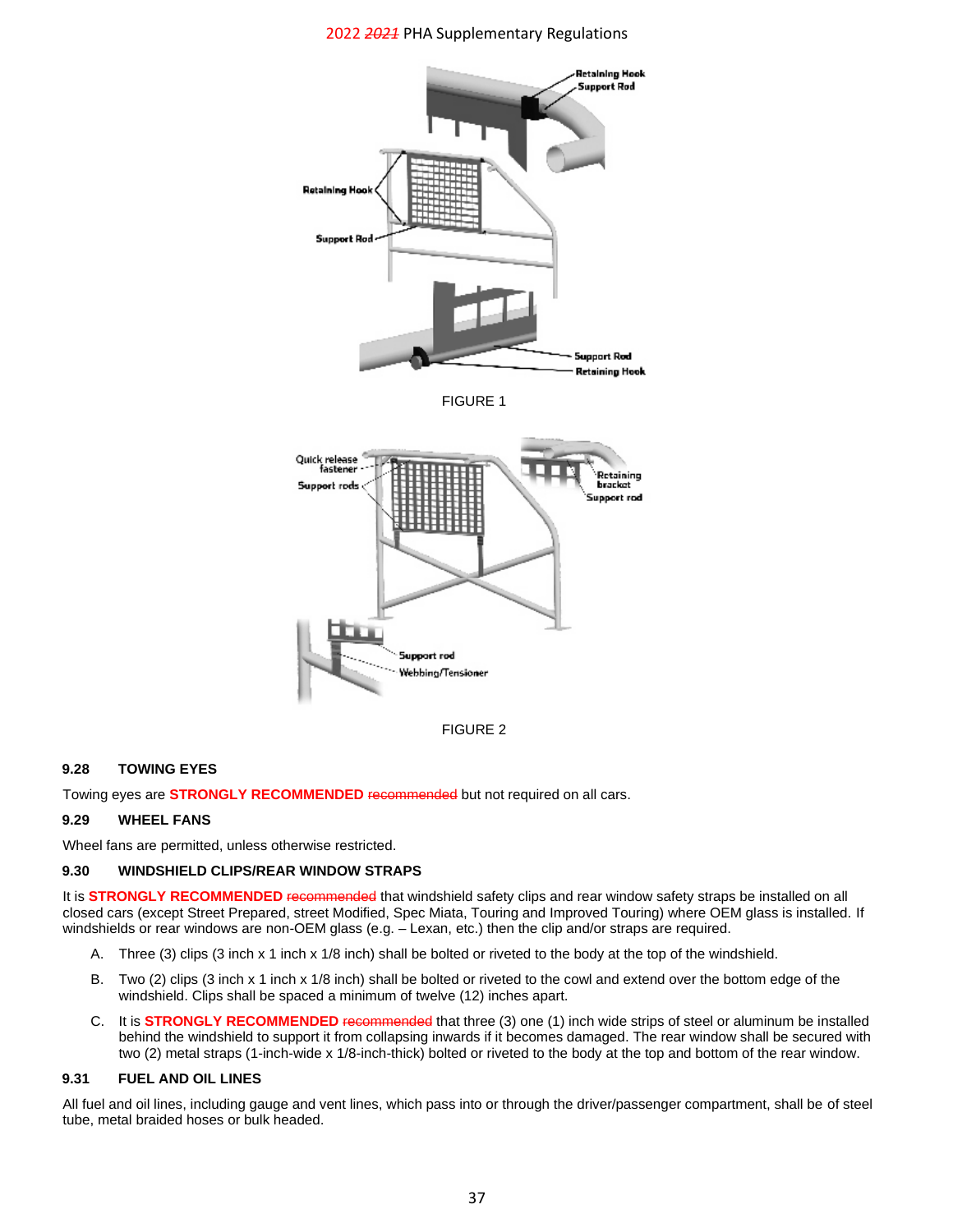#### **9.32 DATA COLLECTION DEVICES**

Data collection devices are considered to be instrumentation and therefore allowed in all classes that permit the installation, replacement or addition of gauges, indicators or instrumentation.

#### <span id="page-37-0"></span>**9.33 OIL AND OIL ADDITIVES**

Any oil or oil additive may be used. Oil additives are defined as: Any liquid or particulate compound(s) delivered into the engine via the engine oil for the purpose of friction/temperature reduction, and/or metal surface conditioning (i.e. PTFE resins (Teflon, "Slick-50"), Molybdenum Disulfide, etc.).

## <span id="page-37-1"></span>**9.34 CRYOGENIC TREATMENT**

Cryogenic treatment of components is allowed unless specifically prohibited in the category or class preparation rules.

#### <span id="page-37-2"></span>**9.35 AUTOMATIC TRANSMISSIONS AND HAND CONTROLS**

Allowed for PHA Events.

#### <span id="page-37-3"></span>**9.36 CAR ELIGIBILITY**

Open to all categories listed in the current GCR, Solo Street Prepared, Street Modified and the supplemental classes listed below. All classes shall meet the safety requirements of the TTR. These classes include:

Spec Miata (SM) Spec Miata (SM) Spec Miata (SM) Spec Miata (SM) Spec MX-5 (SM5) Super Touring (STU, STL) Super Production (SPO, SPU) example and the Production (EP, FP, HP) Grand Touring (GT1, GT2, GT3, GTL, GTA, GTX) American Sedan (AS) Improved Touring (ITA, B, C, R, S) B-Spec (B-Spec)

#### **GCR Classes**

Sports Racers (ASR, P1, P2, PX, SRF, SRF3) FA, FB, FC, FF, FE, FE, FE2, F5, FM, FV, FS, CF, FX, FST

#### **Super Production**

Cars running Super Production according to the GCR Specification shall be separated according to the following displacements:

SPU - normally aspirated cars under 2.5 liters prepared to the Super Production specifications in the GCR. SPO - all cars prepared to the Super Production specifications in the current GCR which are not eligible for SPU SPU – normally aspirated cars of displacement 2999 cc or under, and forced-induction cars 1999cc and under-SPO – normally aspirated cars displacing 3000cc or over, and forced-induction cars 2000cc and over

All rotary engine cars will apply a 1.5 displacement multiplier when determining class.

#### **Solo Classes (Car Preparation Requirements per Solo Rules, Safety per these SUPPS, Roll Bar/Cage per [Section](#page-42-1) 10.1)**

Street Prepared (SSP,ASP,BSP,CSP,DSP,ESP,FSP) Street Modified (SM, SMF, SSM) Note: Improved Touring cars are not eligible to run in Street Prepared.

#### **Supplemental Classes (as defined in section [9.37\)](#page-37-4)**

Vintage (V1, V2, V3) Street Modified Extreme (SMX) FV Challenge Cup (FVCC) The Cup of the Contract of Modified Electric (ME1, ME2) Solo V (SV) Rally NA, Rally FI Inex (IS, IM) Special (S1, S2, S3) Historic (H1, H2, H3, H4) Stock Electric (SE) Street Modified Rear Wheel Drive (SMR) CF

#### <span id="page-37-5"></span><span id="page-37-4"></span>**9.37 SUPPLEMENTAL CLASSES**

#### 9.37.1 VINTAGE/HISTORIC:

Cars shall be prepared to and in possession of the SCCA Vintage Rules. A vintage or historic car will not be able to compete at full competition speed unless it conforms to the current safety/roll bar rules specific in the current GCR, TTR. If a car does not conform to these specifications, it may be allowed to take exhibition runs at the posted road speed limit with no time posted. No exhibition runs will be allowed at track events. In Historic 1, 2 and 4 carburetors and intake manifolds, valve rockers and brakes are free. Transmissions are free as long as they have the same number of forward gears. Rear tube shocks can replace lever shocks. Fender flares composed of steel, fiberglass or aluminum are allowed. No racing slicks are allowed in any of these classes.

The following Vintage and Historic classes will be offered:

- Vintage 1 (V1) 1950-1962 Sports Cars and Sedans 2000cc and under
- Vintage 2 (V2) 1950-1962 Sports Cars and Sedans Over 2000cc
- Vintage 3 (V3) 1950-Pre 1967 Sports Racing and Formula Cars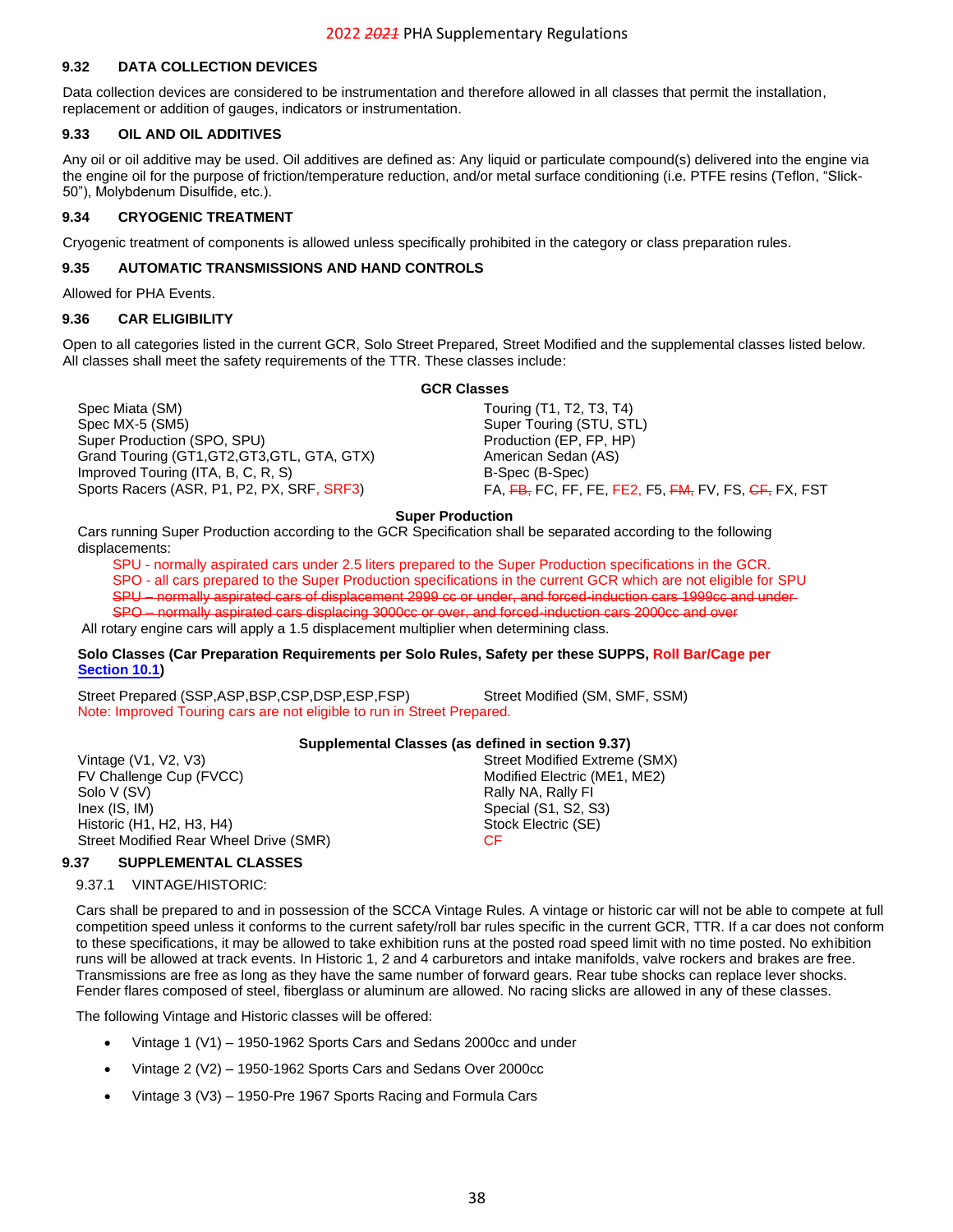- Historic 1 (H1) 1963-Pre 1973 Sports Cars and Sedans 1301cc to 2000cc
- Historic 2 (H2) 1963-Pre 1973 Sports Cars and Sedans Over 2000cc
- Historic 3 (H3) 1967-Pre 1973 Sports Racing, FIA, Can-Am and 1967-Pre1973 Formula Car, All Formula 5000
- Historic 4 (H4) 1963-Pre 1973 Sports Cars and Sedans 1300cc and under

#### <span id="page-38-0"></span>9.37.2 RALLY

There will be two classes: Forced Induction with a 34mm restrictor plate (Rally FI) and Naturally Aspirated (Rally NA). All cars must meet the classing and safety requirements and possess a current rule book from one of the following series:

- NRS (NASA Rally Sport)
- CARS (Canadian Association of Rally Sport)

#### • SCCA

• ARA (American Rally Association)

#### <span id="page-38-1"></span>9.37.3 FORMULA V CHALLENG CUP (FVCC)

All cars in this class must comply with the rules for the Formula V Challenge Cup Series

#### <span id="page-38-2"></span>9.37.4 SOLO V

.

Car preparation must meet the Solo V specifications set forth in the SCCA Solo regulations (see Modified Category, class C). Both car and driver must meet the safety requirements outlined in these SUPPs.

#### <span id="page-38-3"></span>9.37.5 STREET MODIFIED REAR WHEEL DRIVE (SMR)

Car preparation must meet the Street Modified specifications set forth in the SCCA Solo Regulations. Both car and driver must meet the safety requirements outlined in these SUPPs. In addition, the car must meet the following specifications:

- **Rear Wheel Drive**
- Originally equipped with a minimum of four seats and four factory seatbelts

#### <span id="page-38-4"></span>9.37.6 STREET MOD EXTREME (SMX)

The intent of this class is to allow production vehicles modified beyond the boundaries of the Street Modified and Improved Touring classes.

## ELIGIBLE VEHICLES

All 2 and 4 seat production vehicles.

Front, rear and all-wheel drive configurations are allowed.

Pick-up trucks are allowed.

Kit cars, purpose-built race cars and specialty constructed vehicles are not allowed.

Eligibility subject to approval by race officials.

#### REQUIREMENTS

A. Roll Cage:

Roll cages prepared to GT category (as specified in the GCR) or better are required for all vehicles.

Additional tubing and bracing beyond what is allowable in GT for the purpose of strength and chassis stiffness are permitted and encouraged.

B. Battery shut-off switch:

All cars must have a shut-off switch marked and accessible by corner workers from outside of the car

- C. Non-FIA seats require a seat back brace.
- **D.** Other:

All automobile and safety requirements as specified in section [9](#page-31-0) in the PHA Supplementary Rules are required.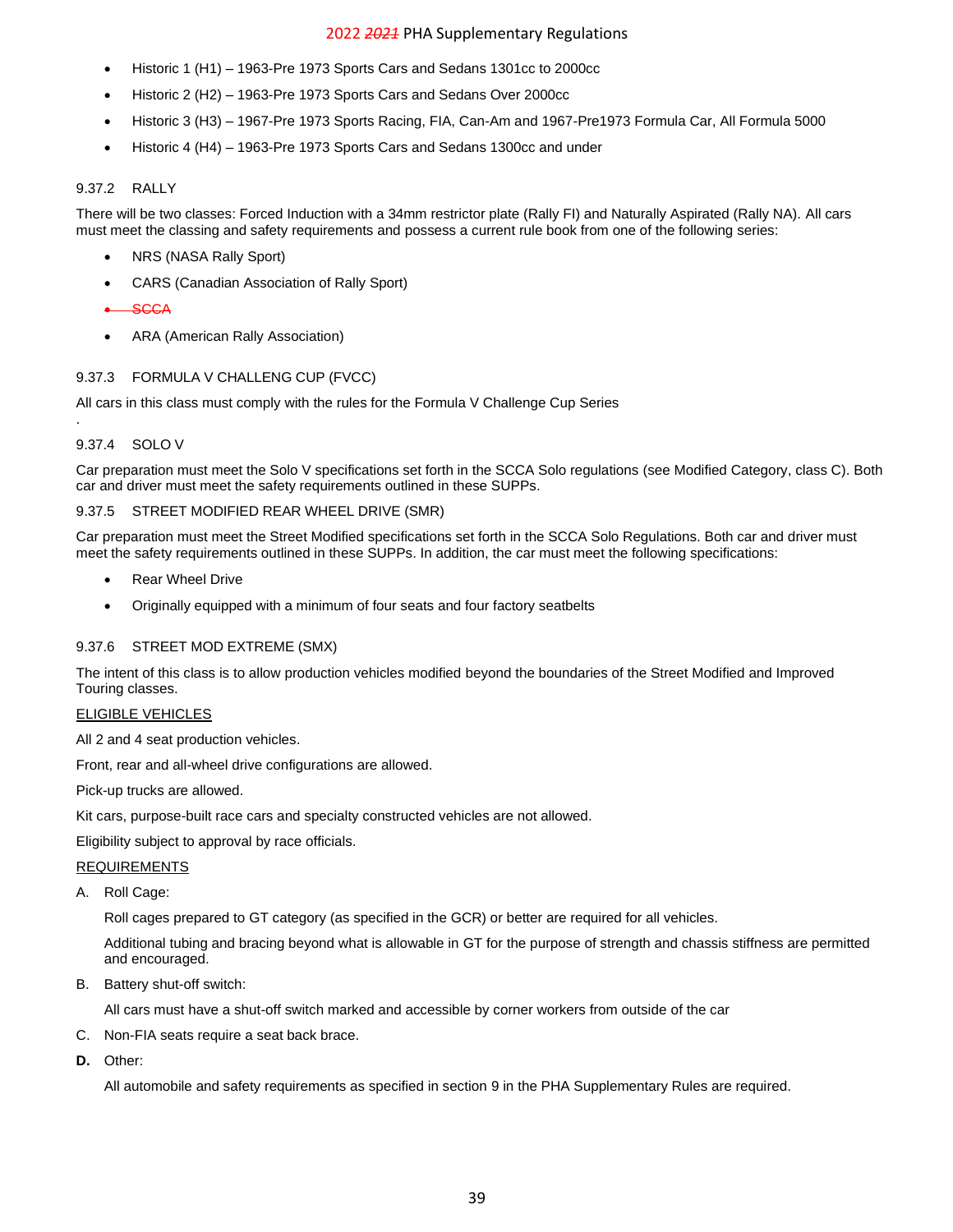## **ALLOWED MODIFICATIONS**

All allowable modifications permitted for the Street Modified and/or Improved Touring categories are authorized. In addition, the following modifications are allowed:

- 1. ENGINE
	- Engines must be of a production type
	- Cross manufacturer swaps are permitted. Ex: Ford engine in a Chevy platform, etc.
	- Aftermarket blocks are permitted. Ex: Dart, World Products, etc.
- 2. SUSPENSION
	- Suspension components and mounting points are unrestricted
	- No moving suspension parts are allowed inside the passenger compartment
	- After-market K-Frames, Sub-frames and full frames are permitted
	- Swapping from strut type to a-arm type and solid axle to independent type suspension is permitted

#### 3. STEERING

- Steering column will be a collapsible column
- The rest of the steering components are unrestricted
- 4. BODY
	- Structure forward and rearward of shock/strut tower may be removed, modified, or replaced (ex. Replace with tubing to mount radiators or intercoolers, or replace factory bumper support with tubing)
	- Headlights and taillights may be removed or replaced
	- Side door glass may be removed to accommodate roll cage construction for side impact protection
	- Factory glass may be replaced with Lexan, must retain windshield, rear ¼ windows, and rear window. Lexan windows must be minimum 1/8" thickness
	- Windshield wipers may be removed or replaced
	- Body panels may be replaced (ex. Fiberglass doors, hood, trunk, etc.)
	- Bumpers and/or bumper covers may be removed or replaced
- 5. SUBFRAME CONNECTORS
	- Unrestricted
- 6. TIRES
	- All vehicles will use DOT tires as specified for the Street Modified category
- 7. AERODYNAMIC AIDS
	- Front splitter will extend no further than 12" beyond past the forward most portion of the front bodywork, and no more than 6" wider than the widest part of the body. Splitter can extend as far back as desired
	- Rear wing will extend no further back than 12" past the rearward most point of the body, and no more than 6" wider than the widest part of the body. Height is unrestricted
	- Underbody aero permitted (ex. flat bottom)
	- Rear diffusers permitted, may not extend further than 12" beyond rearward most point of the body

## **E. FUEL CELLS**

<span id="page-39-0"></span>**EFFECTIVE IN 2023 all cars in SMX shall be equipped with a safety fuel cell complying with the GCR specifications [\(GCR 9.3.26\)](https://www.scca.com/pages/cars-and-rules), except where the stock fuel tank is located between the axle center lines and within the main chassis structure (i.e., frame rails, etc.). Stock fuel tank shall remain in its stock location, or as otherwise specified in the GCR.**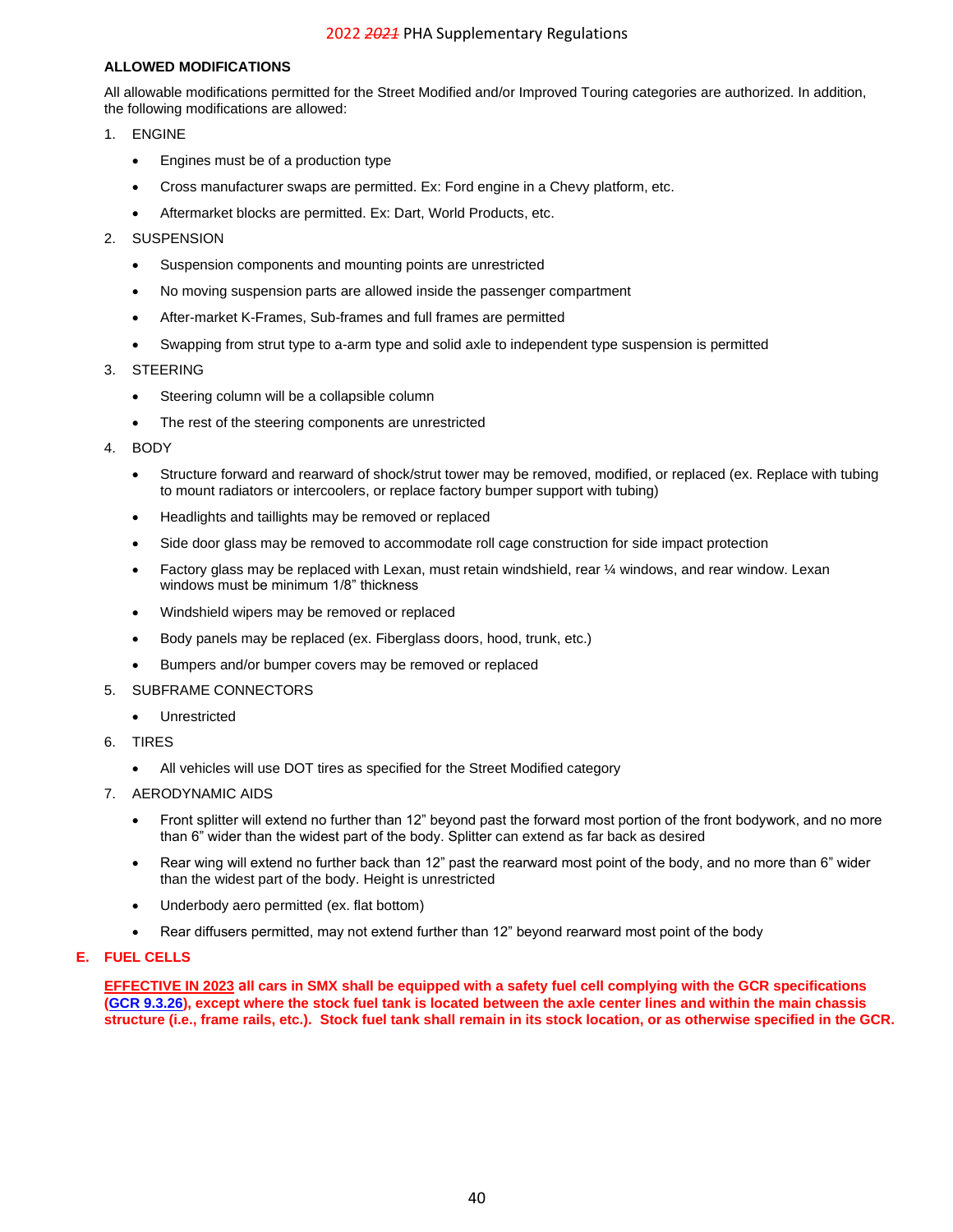#### SPECIAL CLASSES

Automobiles that are of a design and construction not covered in the TIME TRIALS RULES or these SUPPS may be placed in one of three classes based on engine displacement. All cars competing in this category shall conform to the following specifications:

- A. Meet the safety requirements as outlined in the TTR.
- B. Have operating suspension on all wheels.
- C. The chassis must be equally distributed along the centerline of the car.
- D. The body style may be open or closed wheel.

Class by engine displacement (multiplication factor of 1.5 shall be used for forced induction)

**S1** – 0 to 1650cc

**S2** – 1651 to 3500cc

**S3** – 3501cc to 500 cubic in

#### <span id="page-40-0"></span>9.37.7 INEX Classes

There shall be two INEX-based classes, as listed below.

#### **IS (INEX Spec)**

This class shall be open to all "600 Racing" produced cars that are recognized as INEX or "Legends" cars (including but not limited to Legends, Bandoleros, and Thunder Roadsters), and shall conform to all current INEX rules, including tire specifications.

**IM (INEX Mod) -** This class shall be open to any car originally manufactured by 600 Racing that has been modified within the limitations below. These modifications are to be allowed in excess of any current INEX rules. Any car modified in any way other than, or in excess of, the limitations below shall not be eligible for this class. If a modification is not specifically mentioned in the INEX rules or below, it is prohibited.

**Engine/Drivetrain-** The original engine block and cylinder head must be retained. Crankshaft may be replaced, so long as stroke remains stock. Any fasteners may be used. No material may be added to any engine part to facilitate any allowed modification. Engine "tamper seals" need not be present. Parts may be lightened and/or balanced. Connecting rods and pistons may be replaced. Blocks may be bored within the limits of the block. Cylinders may not be re-sleeved except to repair to the original bore. Any oil pan may be used, but dry-sump systems are prohibited. Camshafts are free. Cylinder heads may be ported. Any ferrous valve may be used. Other valve train components are free.

The original intake manifolds must be retained but may be ported. Carburetors may be replaced by similar units (one venturi feeding each individual cylinder), with no larger than 40mm chokes (venturis). Tuning parts (jets, etc.) may be changed for tuning purposes. The carburetor must be attached to the manifold in the stock configuration.

Clutches may use the aluminum basket "road race" allowance according to INEX rules.

Rear gear ratios, axle shafts, and differentials are free, but must fit within the stock, unmodified rear axle housing.

Exhaust must remain stock, except that coatings may be applied to exhaust components.

Any automotive-type ignition system may be used. Rev limits may be changed or removed.

**Suspension**- Dampers (shocks) and springs may be replaced but must utilize original mounting points. Sway bars (anti-roll bars) may be added, removed, or replaced. Ride height must be a minimum of three (3) inches (measured to the bottom of the frame rail) as raced, with driver.

Any tire may be used. Wheels may be replaced with those that have a diameter and effective width that is the same as stock.

## <span id="page-40-1"></span>9.37.8 MODIFIED ELECTRIC (ME1 & ME2)

This class is for electric cars made for, or modified for, racing.

- A. Electric specific racing classes: ME-2: Up to and including 200kw (~268 bhp), ME-1: Over 200kw.
- B. The vehicle must be totally powered by battery power; no other fuel may be used.
- C. All batteries must be fully contained in enclosures that may be sealed by race tech officials.
- D. A forced battery ventilation system must be fitted and must be rated at least 10 cfm. Not required if thermally stable batteries, such as Lithium Ferrous Phosphate (LiFePO4) are fitted.
- E. Material Safety Data Sheets or Safety Data Sheets must be available upon request by safety and tech officials.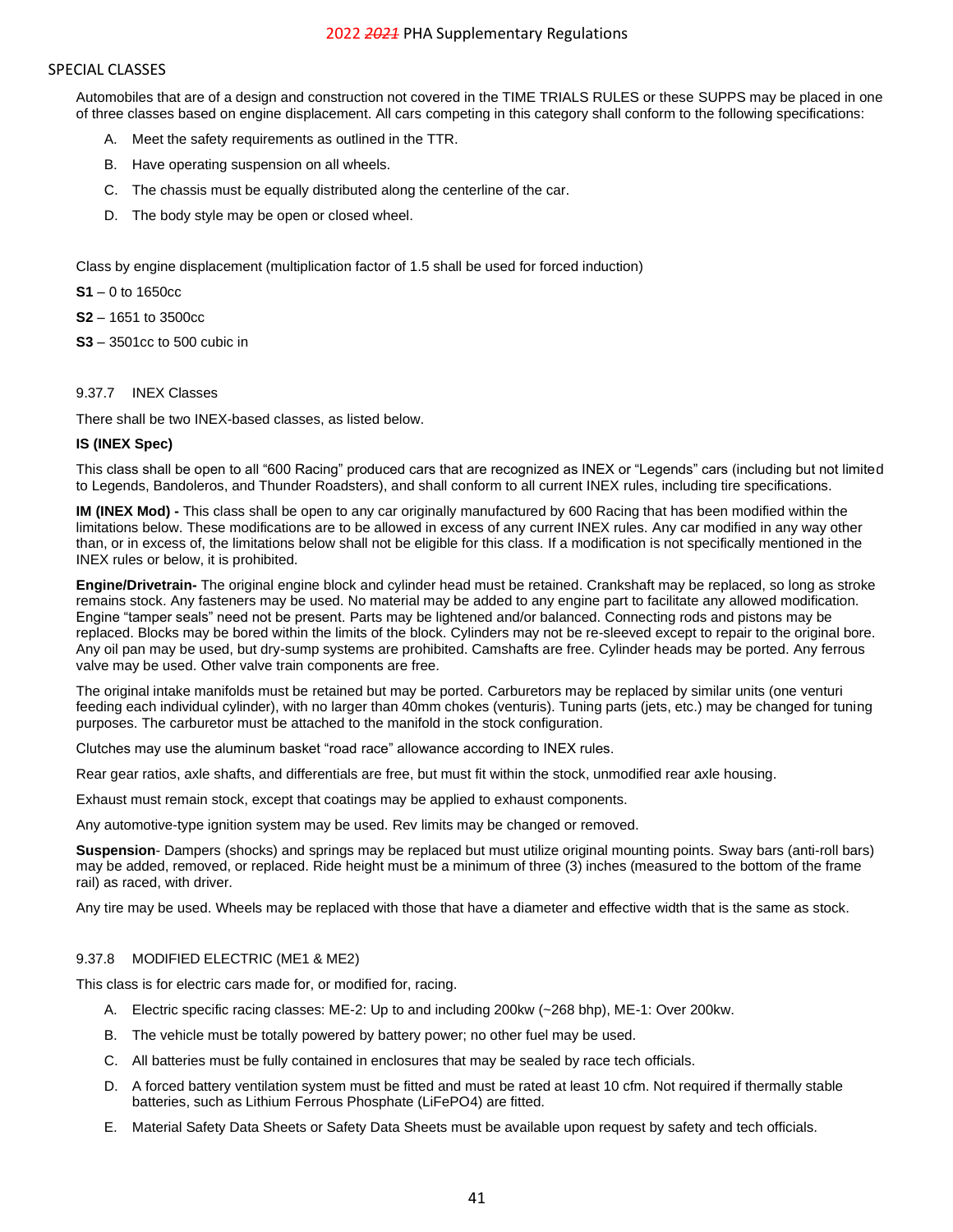- F. Any electric cables in the system must be the proper size to safely carry the current from the batteries without overheating.
- G. Any conductor or non-insulated area that is exposed must be properly insulated and labeled as high voltage with proper warning signs.
- H. A fuse, not a circuit breaker, must be in series with the main power source and cannot exceed 200 % of the expected battery draw at full load of system.
- I. Vehicle must have a master disconnect switch that will completely disconnect the vehicle from the power source.
- J. This switch must be clearly marked for both on and off positions.
- K. This switch must be accessible by the driver and safety personnel from outside the vehicle.
- L. There are no restrictions on vehicle weight.
- M. These vehicles may have custom made frames and bodies.
- N. All frames must be of good quality design and fabrication.
- O. The driver of the vehicle shall be seated between the front and rear axles.
- P. All flywheels must be covered with an NHRA approved scatter shield/blanket and labeled with proper SFI label or equivalent as specified in section [0](#page-34-1) of these Supps.
- Q. The driver must be shielded from any other rotating parts.
- R. This class requires roll cage as specified in section [10](#page-42-0) of these Supps.

#### <span id="page-41-0"></span>9.37.9 STOCK ELECTRIC (SE)

This class is for production electric vehicles and they must be run as manufactured with the exception of the safety requirements listed below.

- A. No hybrid vehicles will be allowed, vehicle must operate totally on electricity, no other fuel may be used.
- B. No modification to the vehicle is allowed except for the safety changes listed below.
- C. All flywheels must be covered with an NHRA approved scatter shield/blanket and labeled with proper SFI label or equivalent as specified in section [0o](#page-34-1)f these Supps.
- D. The driver must be shielded from any other rotating parts.
- E. This class requires a minimum of a roll bar as specified in section [10](#page-42-0) of these Supps.

#### 9.37.10 OPTIONAL FORMULA CLASSES (CF)

All cars in these classes must comply with the Formula Category Rules in the GCR.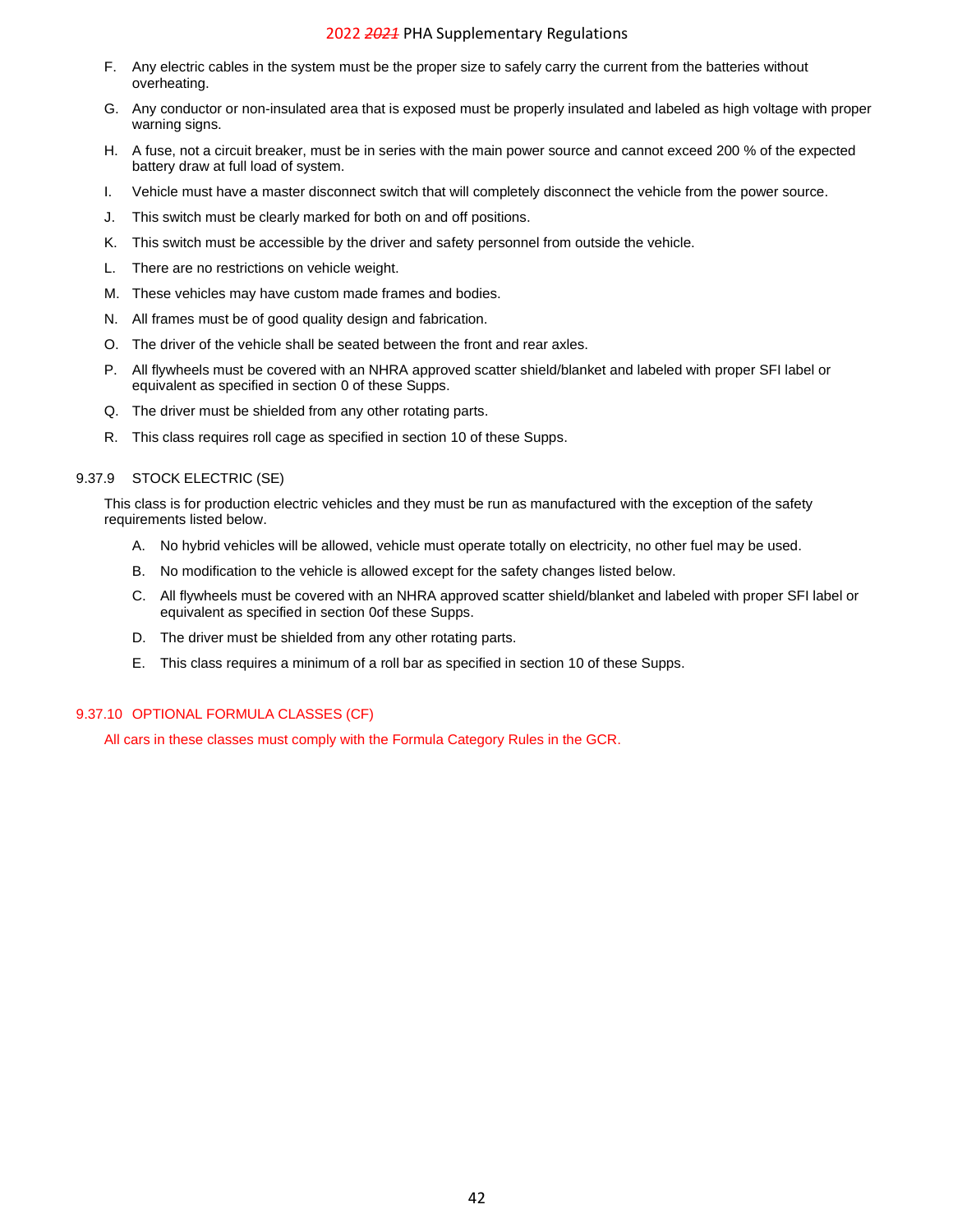## <span id="page-42-0"></span>**10. ROLL BAR / CAGE**

Roll cages are **STRONGLY RECOMMENDED** recommended in all automobiles; however specific roll structure requirements depend on the car class. In any case, participants should strive to prepare their car to the highest level of safety that is feasible, and the following sections are set as the MINIMUM roll structure requirements for each level. It is strongly suggested that competitors consider which Level they may wish to compete in the future before constructing their roll structures to simplify future upgrades.

For the purposes of this section a roll bar is defined as a main hoop, placed behind the driver, supplemented by two braces. A roll cage is defined as a main roll hoop with at least 4 additional mounting points including aft braces and either a front halo with down tubes or a high or low front hoop with diagonals connecting to the main hoop.

The Technical Staff of Club Racing shall have the responsibility to ensure specification compliance with SCCA safety standards. To that end, the Technical Staff of Club Racing may or may not accept alternate construction standards from any source that significantly vary from SCCA standards of protection.

## <span id="page-42-1"></span>**10.1 PHA EVENTS (Time Trial and Hillclimb)**

Roll cages (as specified in the GCR) are required for the following classes: GT4, Grand Touring (GT), Improved Touring (IT), Super Touring ST, Touring 1 (T1), Production, American Sedan, Specials, Super Production, all Formula classes, all Sports Racer classes, open GT, Rally, SMX, SSM (see Note), SM (see Note), SMF (see Note), SMR (see Note), and Modified Electric<del>, and open</del> Production vehicles. In these vehicles, the roll cage structure must meet current GCR requirements for the specific class. If the vehicle does not fall into a Club Racing class, the cage should be prepared to the GCR equivalent or greater (for example, a tubeframe Special car should be compared to a GT class cage (i.e., SMX), while a street-driven car that ends up in Special because of odd modifications or that requires a roll cage could be comparable to a Production or IT cage (i.e., Steet Prepared and Street Modified classes excluding SMX)).

**Note**: For the SSM, SM, SMF and SMR classes, a roll cage is required for any car that has an engine block that is not sourced from a car of the same brand manufacturer. (See Solo Rules for clarification of "same brand".) Otherwise, the car must have a minimum of a roll bar that meets the description in this section of the SUPPS.

#### **10.1.1 BREAKOUT TIMES**

Break-out times shall be used to require full cages per 10.1 in cars not currently required to have them.

| Break-out times in seconds: |  |
|-----------------------------|--|
| Weatherly56                 |  |
| Pagoda85                    |  |
| Giants46                    |  |
| Polish58                    |  |
| Duryea120                   |  |

Driver and car combinations that get a time that is less than the breakout time (they broke out) at any event shall be required to have a roll cage for all events in the following seasons. Break-out times will be reviewed every year. **Note: Breakout times shall be implemented starting with the 2022 season with cages required as a result for the 2023** 

## **season.**

**10.1.2** All other classes at PHA events are required to have a minimum of a roll bar that meets the description in this section of the SUPPS.

**10.1.3** If a car is running in a Vintage or Historic class and prepared to those specifications, it may run only a roll bar if no cage was used at the time the car was originally raced. This applies to all the cars with cage requirements, including Formulas (cars) and Sports Racers. Competitors are encouraged to use full roll cages if at all possible. The purpose of this tolerance is to allow for original race cars to be raced in original form (or as close as possible) without devaluing the vehicle by installing a full roll cage. This shall NOT be interpreted to apply to kit cars, special constructions, replicas, or any car that has been significantly modified from its condition as originally raced. Vintage and Historic cars may upgrade to current tires, batteries, incidental items, and other unavailable items to return the car to racing condition.

## <span id="page-42-2"></span>**10.2 BASIC DESIGN CONSIDERATIONS**

- A. The basic purpose of the roll bar is to protect the driver if the car turns over or is involved in a serious accident. This purpose should not be forgotten.
- B. The top of the roll bar must be a minimum of two (2) inches above the drivers' helmet when the driver is sitting in a normal driving position (as near the roof as possible on closed sedans) and shall not be more than six (6) inches behind the driver. In case of two driver cars, both drivers must be within the roll bar height requirement, however only one driver must be within six inches of the roll bar.
- C. The roll bar must be designed to withstand compression forces resulting from the weight of the car coming down on the roll structure, and to take fore-and-aft loads resulting from the car skidding along the ground on the roll structure.
- D. The two (2) vertical members forming the sides of the hoop shall not be less than fifteen (15) inches apart (inside dimension). It is **STRONGLY RECOMMENDED** recommended that the roll bar extend the full width of the cockpit to provide maximum bearing area in all soil conditions during rollovers. The roll bar vertical members on formula cars and other single seat cars with a center driver position must be not less than fifteen inches apart, inside dimension, at their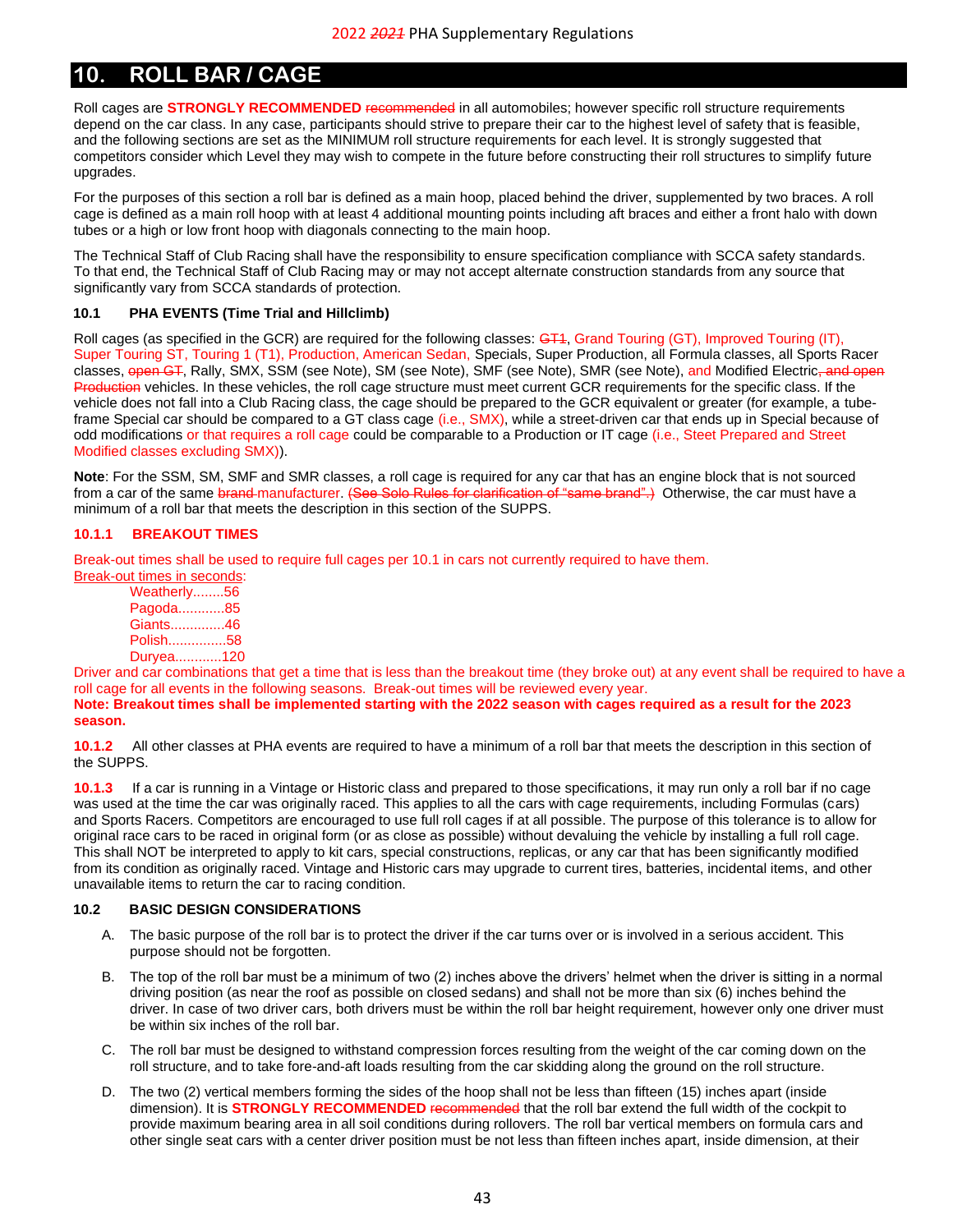attachment points to the uppermost main chassis member.

- E. An inspection hole of at least 3/16-inch diameter must be drilled in a non-critical area of a roll bar member to facilitate verification of wall thickness. This should be at least three inches from any weld or bend.
- F. It is **STRONGLY RECOMMENDED** recommended that steel gusset plates be used at all welds. Gussets should be at least two inches long on each leg and 3/16 inches thick.
- G. It is **STRONGLY RECOMMENDED** recommended that roll bars be coated only with a light coat of paint. If, however, a roll bar should be chrome-plated, it is **STRONGLY RECOMMENDED** recommended that the structure be normalized.
- H. Post or tripod types of roll bars are not acceptable.
- I. No portion of the safety roll bar shall have an aerodynamic effect by creating a vertical thrust.
- J. Roll cage or chassis design shall prevent engine intrusion into the driver compartment.

#### <span id="page-43-0"></span>**10.3 MATERIAL**

- A. The roll bar hoop and all braces must be of seamless or DOM mild steel tubing (SAE 1010, 1020, 1025) or equivalent, or alloy steel tubing (SAE 4130). ERW is not permitted. Docal R8 is also considered an acceptable material (tube sizing and wall thickness requirements are as per SAE 4130).
- B. The size of tubing to be used shall be determined on the basis of the weight of the car. The following minimum sizes are required and are based upon the weight of the car without the driver.

| <b>Vehicle Weight(lbs.)</b> | <b>Tubing Size (min.)</b><br>Outside diameter x wall thickness (in.) |
|-----------------------------|----------------------------------------------------------------------|
| <b>Over 1500</b>            | 1.500 x .120 or 1.75 x .095                                          |
|                             | $1.625 \times 0.080$                                                 |
| $1,000 - 1,500$             | $1.250 \times 0.090$                                                 |
|                             | 1.375 x 0.080                                                        |
| Under 1,000                 | $1.000 \times 0.060$                                                 |

Dimensions are nominal. 0.005" (0.127 mm) variation in wall thickness is allowed.

C. All cars utilizing a roll cage, including Formula cars and Sports Racers, refer to the current GCR for rules concerning materials, specifications and design.

#### <span id="page-43-1"></span>**10.4 FABRICATION**

- A. One continuous length of tubing must be used for the roll bar hoop member with smooth continuous bends and no evidence of crimping or wall failure.
- B. All welding must be of the roll bar hoop be such that the minimum outside width measured at a point four (4) inches below the uppermost point is twelve (12) inches. Whenever possible the roll bar hoop should start from the floor of the car and, in the case of tube frame construction, be attached to the chassis tubes by means of gussets or sheet metal webs in order to distribute the loads.
- C. Welding shall conform to American Welding Society D1.1:2002, Structural Welding Code, Steel Chapter 10, Tubular Structures. Whenever D1.1 refers to "the Engineer" this shall be interpreted to be the owner of the vehicle. Welds shall be continuous around the entire tubular structure.
- D. All welds shall be visually inspected and shall be acceptable if the following conditions are satisfied:
	- 1. The weld shall have no cracks.
	- 2. Thorough fusion shall exist between weld metal and base metal.
	- 3. All craters shall be filled to the cross section of the weld.
	- 4. Undercut shall be no more than 0.01 inch deep.
- E. Aluminum bronze or silicon bronze welding technique is permitted, but extreme care shall be used in preparation of parts before bronze welding and in the design of the attaching joint.

#### <span id="page-43-2"></span>**10.5 BRACING**

A. Roll bar hoops must have two (2) fore/aft braces with tubing of dimensions at least equal to that required for the main hoop itself. Diagonal lateral bracing of equal dimension tubing must be installed to prevent lateral distortion of the hoop. (In most cases, a lateral brace from the bottom corner of the hoop on the side to the top corner of the hoop on the other side is sufficient). The following alternatives are permitted. Although installing the diagonal lateral brace in the main hoop is the strongest (and hence most preferable) alternative, there may be instances where such an installation is not practical. In such situations, the installation of the diagonal brace as shown in Figure 3 will be acceptable.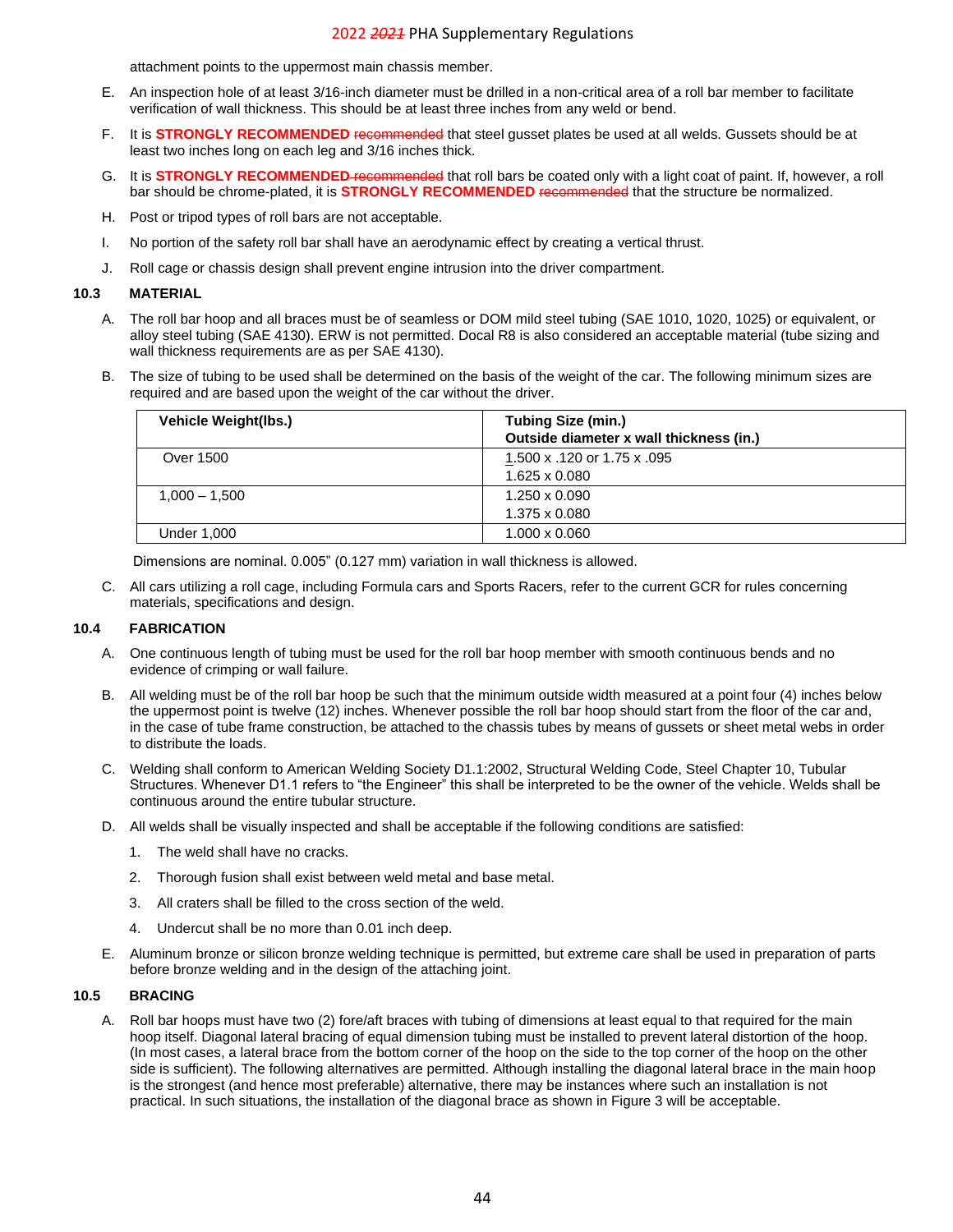

#### FIGURE 3

- B. The bracing must be attached as near as possible to the top of hoop, but not more than six (6) inches below the top of the hoop, and at an included angle of at least thirty (30) degrees. If a single brace is used, it must be attached at the top of the main hoop.
- C. If the fore/aft bracing must be removable, the connection between the roll bar hoop and the brace rod must be of the double- lug type fabricated from material at least 3/16-inch-thick and welded through a double or gusset arrangement to avoid distortion or excessive strains caused by welding. It is **STRONGLY RECOMMENDED** recommended that the fore/aft brace be attached to a chassis member through a double-lug connection.
- D. For the Mazda Miata, a "V" design, also known as a "double diagonal" used between the fore/aft braces is acceptable.

#### <span id="page-44-0"></span>**10.6 MOUNTING PLATES**

- A. Roll bars and braces must be attached to the frame of the car wherever possible. Mounting plates may be used for this purpose where desired.
- B. In the case of cars with unitized or frameless construction, or cars with frames where frameless mounting of the roll bar is impractical, mounting plates must be used to secure the roll bar structure to the floor of the car. The important consideration is that the load be distributed over as large an area as possible. A backup plate of equal size and thickness must be used on the opposite side of the panel with the plates through-bolted together.
- C. Mounting plates bolted to the structure shall not be less than .1875 (3/16) inch thick and the use of a back-up plate of equal size and thickness on the opposite side of the panel with the plates through-bolted together is **STRONGLY**  RECOMMENDED recommended. A minimum of 3 bolts per plate is required for bolted mounting plates. Mounting plates welded to the structure shall not be less than .080 inch thick. Whenever possible the mounting plate should extend onto a vertical section of the structure such as a door pillar.

### <span id="page-44-1"></span>**10.7 REMOVABLE ROLL BARS**

Removable roll bars and braces must be very carefully designed and constructed to be at least as strong as a permanent installation. If one (1) tube fits inside another tube to facilitate removal, the removable portion must fit tightly and must bottom on the permanent mounting, and at least two (2) bolts must be used to secure each such joint. The telescope section must be at least eight (8) inches in length.

## <span id="page-44-2"></span>**10.8 INSTALLATION ON CARS OF SPACE FRAME AND FRAMELESS DESIGN**

- A. It is important that roll bar structures be attached to cars in such a way as to spread the loads over a wide area. It is not sufficient to simply attach the roll bar to a single tube or junction of tubes. The roll bar must be designed in such a way as to be an extension of the frame itself, not simply an attachment to the frame. Considerable care must be used to add as necessary to the frame structure itself in such a way as to properly distribute the loads. It is not true that a roll bar can only be as strong as any single tube in the frame.
- B. On cars of frameless construction, consideration should be given to using a vertical roll bar hoop of 360 degrees completely around the inside of the car and attached with suitable mounting plates. This type of roll bar then becomes a substitute for the frame.

#### <span id="page-44-3"></span>**10.9 OTHER ROLL BAR DESIGNS (ACCEPTABLE FOR CARS BUILT PRIOR TO 1/1/79)**

Roll bars of alternative material or design may be accepted by the Technical and Safety Inspector upon presentation of data verifying the installation is able to withstand three (3) simultaneously applied loads: 1.5 G Lateral; 5.5 G Fore or aft; 7.5 G Vertical. The induced loads being carried over into the primary structure.

<span id="page-44-4"></span>Royal Automobile Club (RAC) certification of alternative designs is acceptable for automobiles registered prior to January 1, 1979.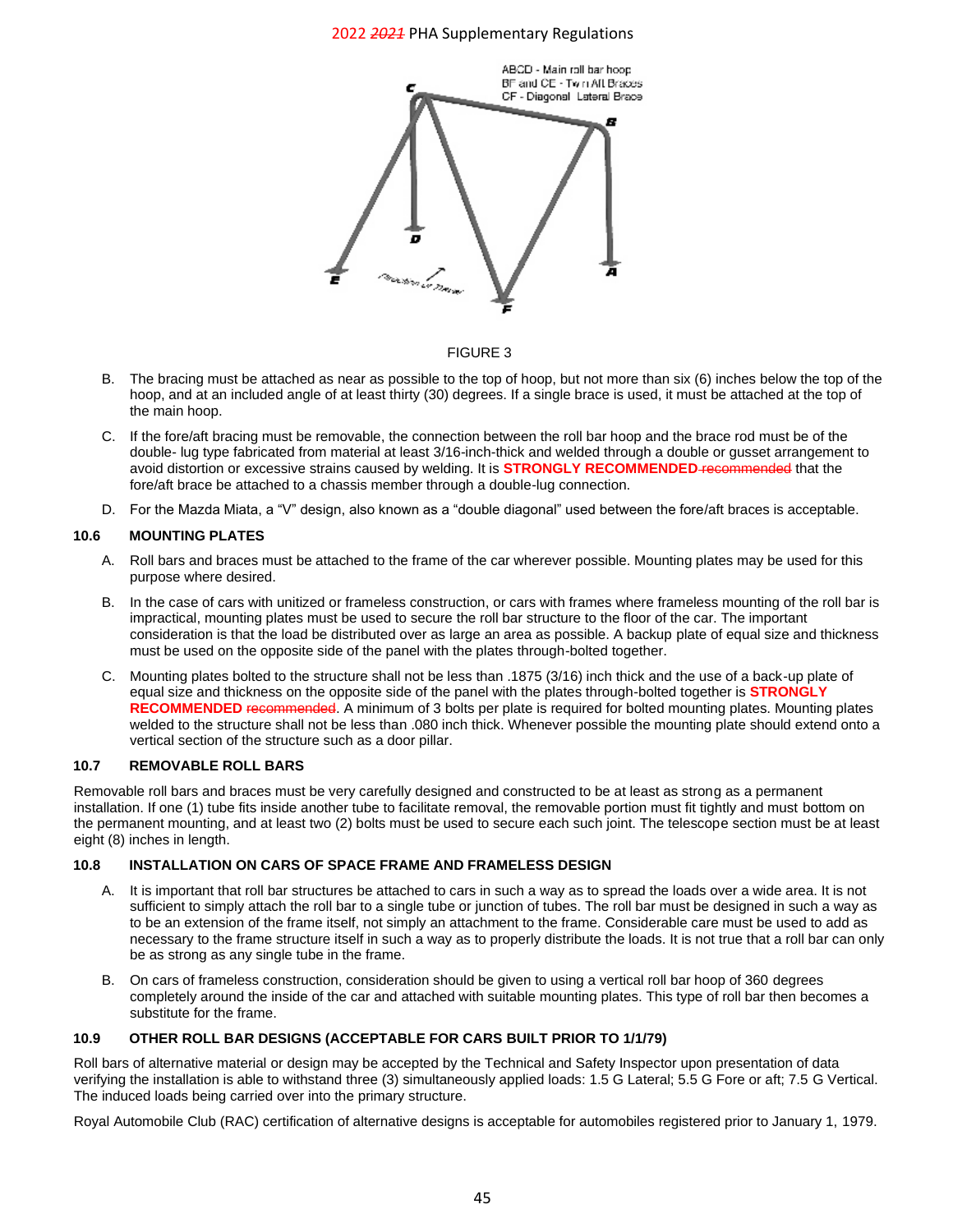#### **10.10 ROLL BAR PADDING**

Braces and portions of the main hoop subject to contact by the driver's or passenger's helmet, as seated normally and restrained by seatbelt and harness, must be padded with a non-resilient material such as Ethafoam(R) or Ensolite(R) or other similar material with a minimum thickness of one-half inch. Padding meeting SFI spec 45.1 or FIA 8857-2001 is **STRONGLY RECOMMENDED** strongly recommended.